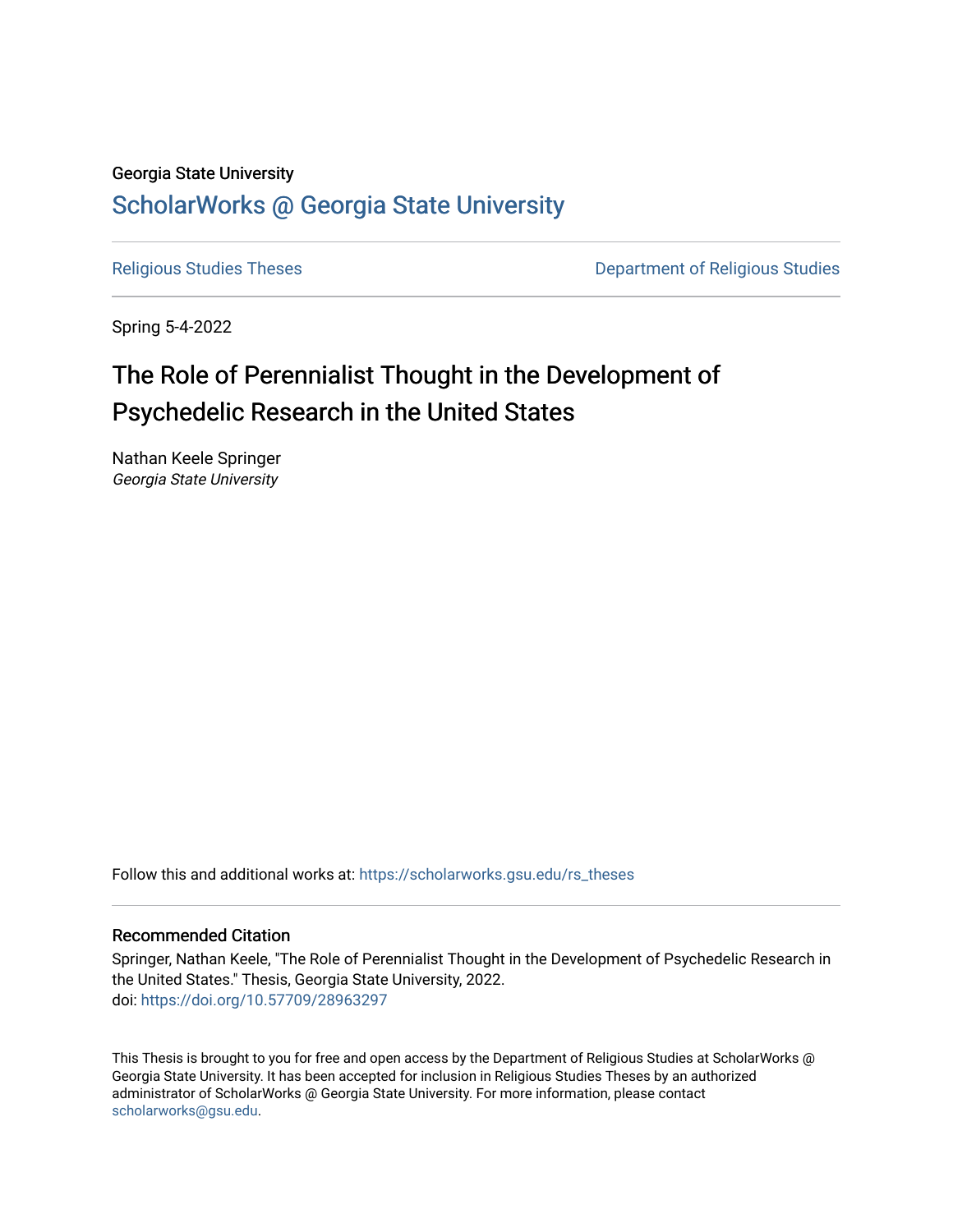The Role of Perennialist Thought in the Development of Psychedelic Research in the United

States

by

Nathan Keele Springer

Under the Direction of Molly Bassett, PhD

A Thesis submitted in Partial Fulfillment of the Requirements for the Degree of

Master of Arts

in the College of Arts and Sciences

Georgia State University

2022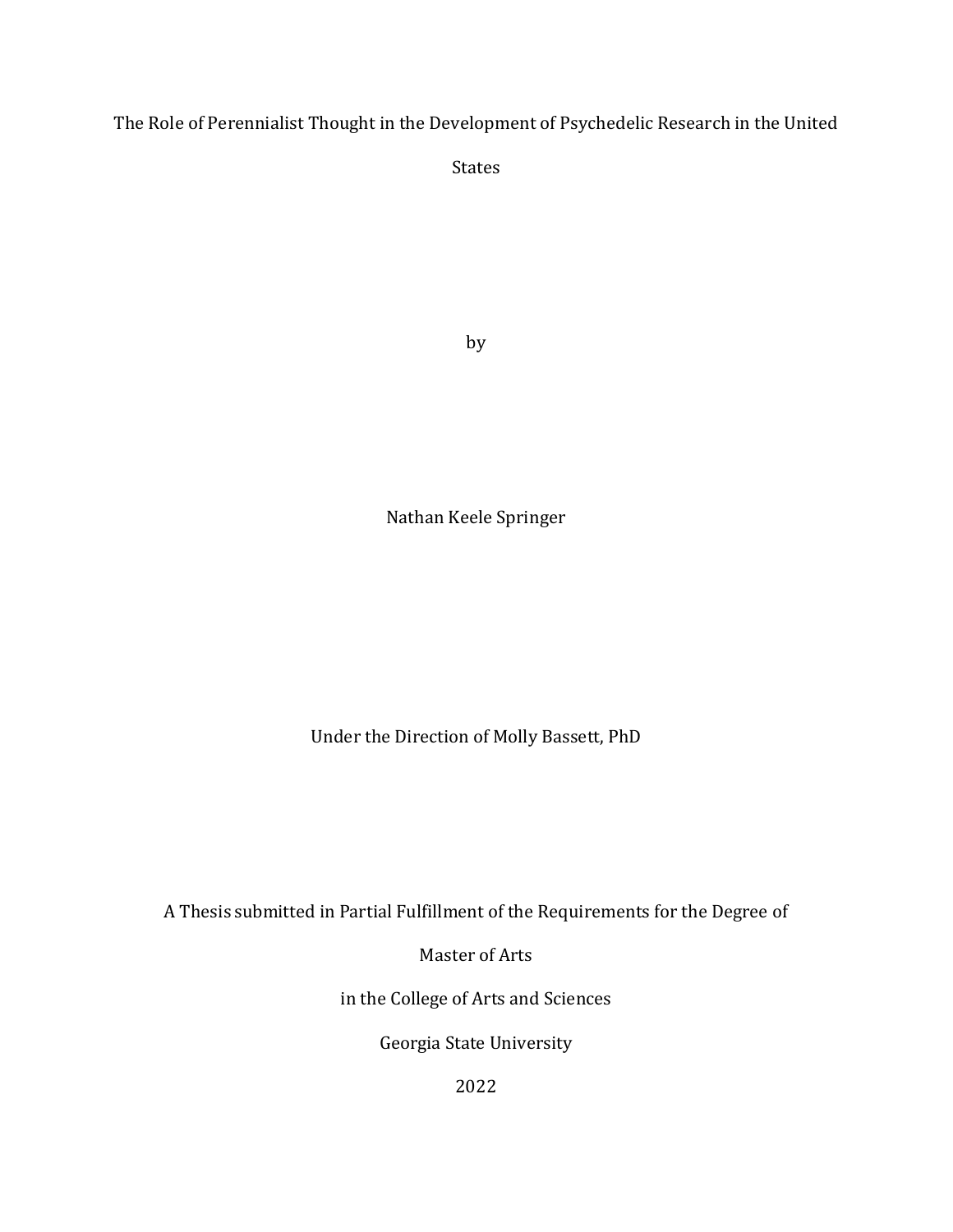#### ABSTRACT

From the 1960s to the present day, American research into the therapeutic effects of psychedelic drugs has focused on their ability to facilitate "mystical" experiences in test subjects. "Mysticomimetic" research has close ties to perennialist notions of religion that gained popularity over the course of the 20th century. Figures such as William James and Aldous Huxley promoted perennialist ideals within intellectual circles, particularly influencing psychological researchers. As research into psychedelics has gathered momentum from the 2000s onward, claims that mystical experience is key to the compounds' palliative effects remain tied to perennialist thought, with current research picking up where studies in the 1960s left off. Perennialism can itself be considered a new religious movement that has developed in scientific and academic circles, the existence of which brings into relief the breakdown of notions of a dichotomist relationship between science and religion in the process.

INDEX WORDS: Perennialism, Psychedelics, Mysticism, Science, Psychology, Huxley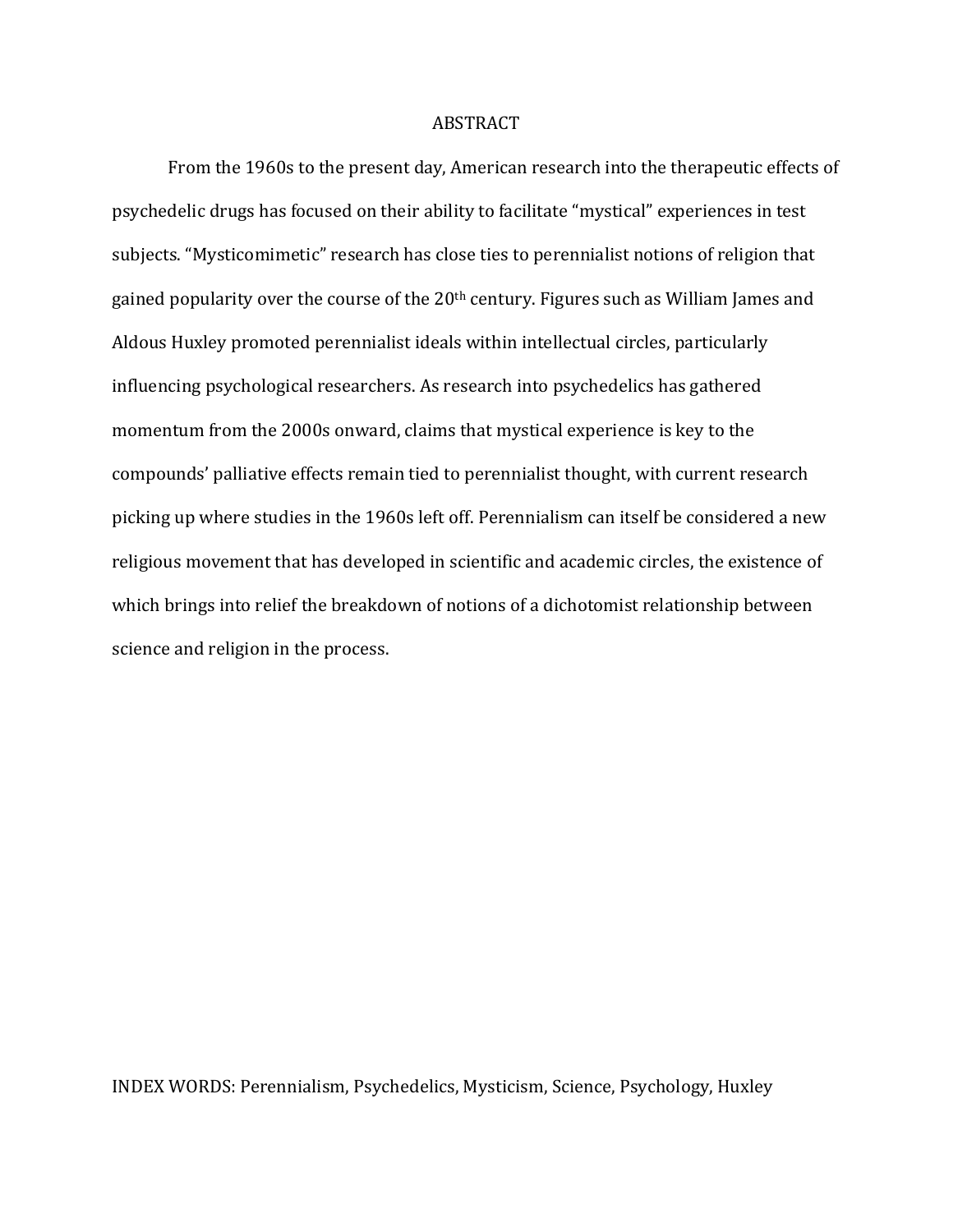Copyright by Nathan Keele Springer 2022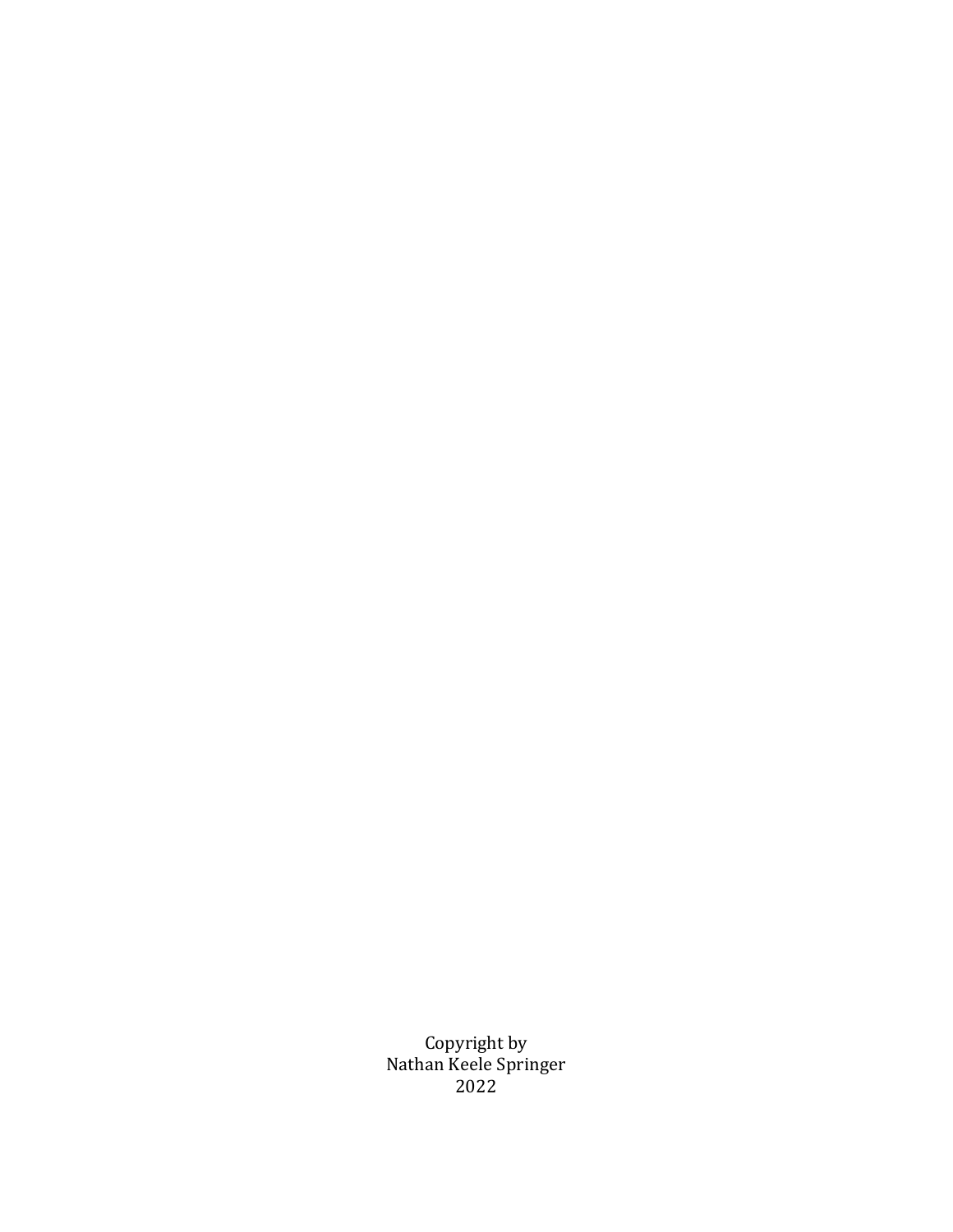The Role of Perennialist Thought in the Development of Psychedelic Research in the United

States

by

Nathan Keele Springer

Committee Chair: Molly Bassett

Committee: Gary Laderman

Jonathan Herman

Electronic Version Approved:

Office of Graduate Services

College of Arts and Sciences

Georgia State University

May 2022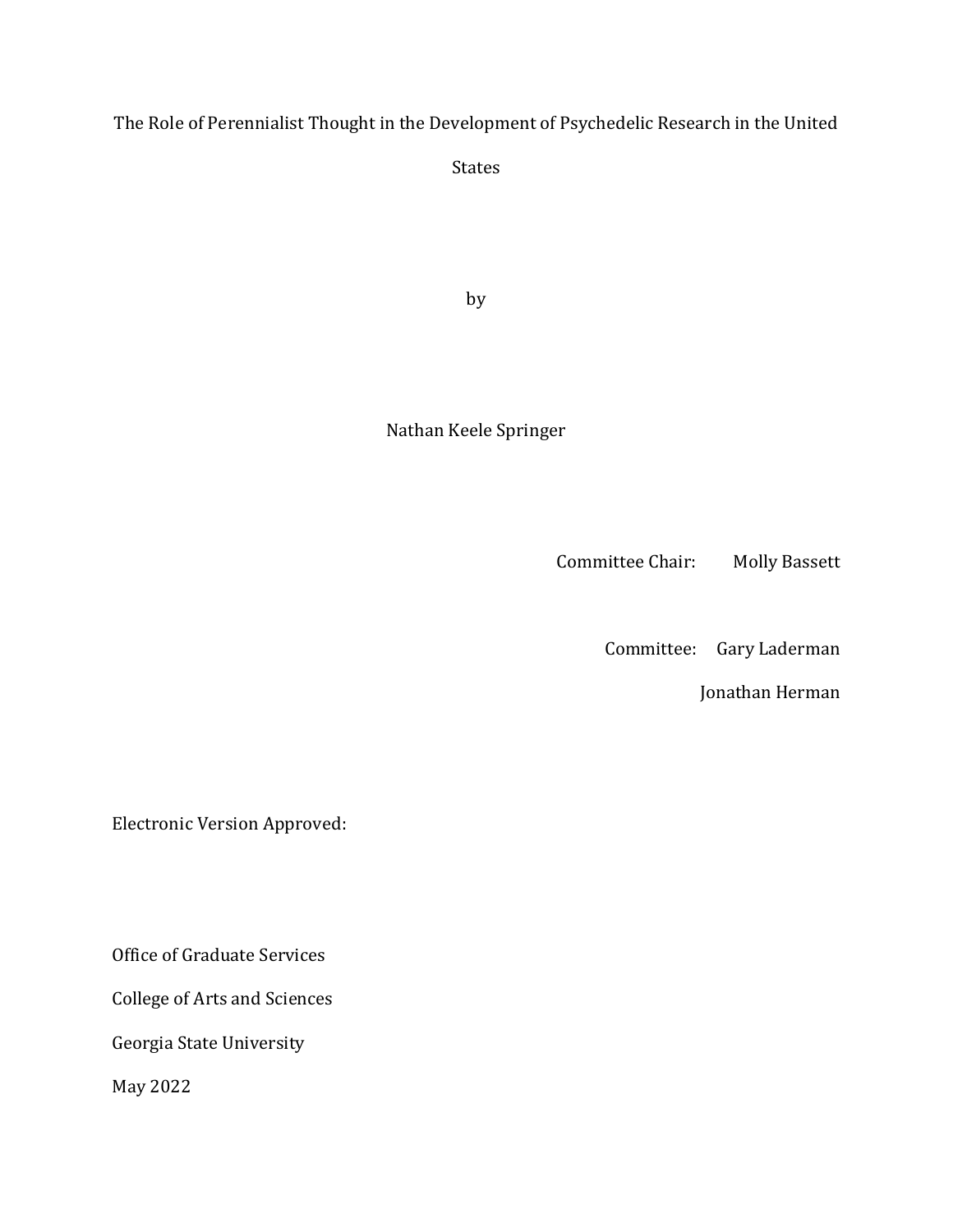#### **DEDICATION**

This work is dedicated first and foremost to Fred Springer and Sandy Overton-Springer, my mother and father, for their endless support and encouragement during my time in school. I'd also like to thank my brothers, Locke and Liam, for their support, as well as all of the friends who have helped me tremendously over the course of my time in the MA program.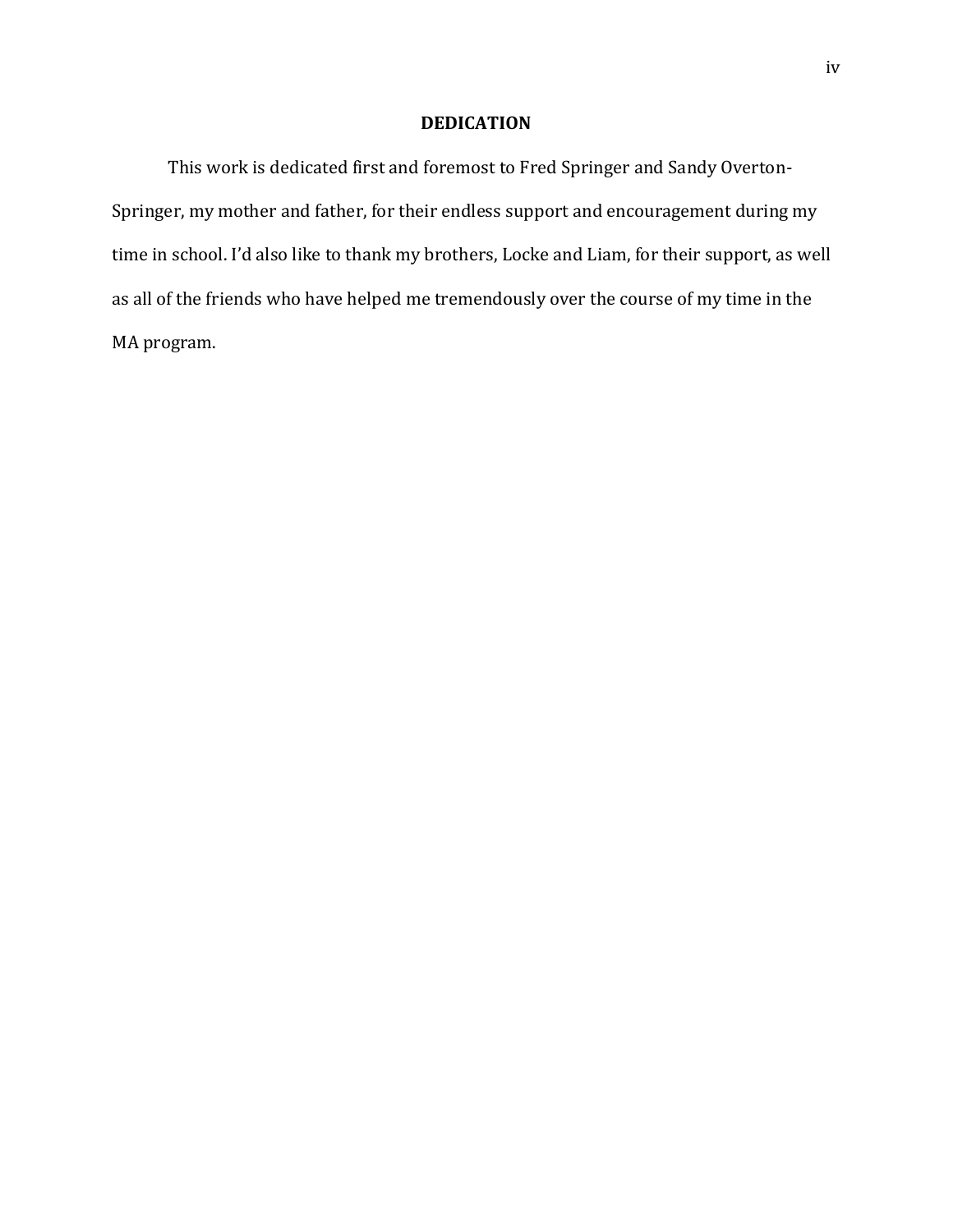#### **ACKNOWLEDGEMENTS**

<span id="page-6-0"></span>I would not have been able to complete this project or my degree without the caring and continued support of my mentors and educators. I'd like to thank Molly Bassett for working with me as my advisor, committee chair, and all-around supporter – the knowledge I gained from working with her has been indispensable in my studies and this project would not have been nearly as fruitful without her guidance. I'd like to thank Jonathan Herman serving on my thesis committee and for sparking my interest in mysticism and Buddhism and encouraging me to investigate the Religious Studies MA. Had I not taken his course on Comparative Mysticism I would probably not be pursuing a degree in Religious Studies. I'd like to thank Gary Laderman for making the time for continued conversations, serving on my thesis committee, and wholeheartedly supporting my research since I began working on this project. I'd like to thank the faculty and staff of the Religious Studies department at GSU for all of their hard work. Finally, I'd like to thank my professors: David Bell, Dennis LoRusso, Monique Moultrie, Jaakko Takkinen, Kathryn McClymond, and Ellen Gough. Completing this project would not have been possible without the knowledge I gained from working with them.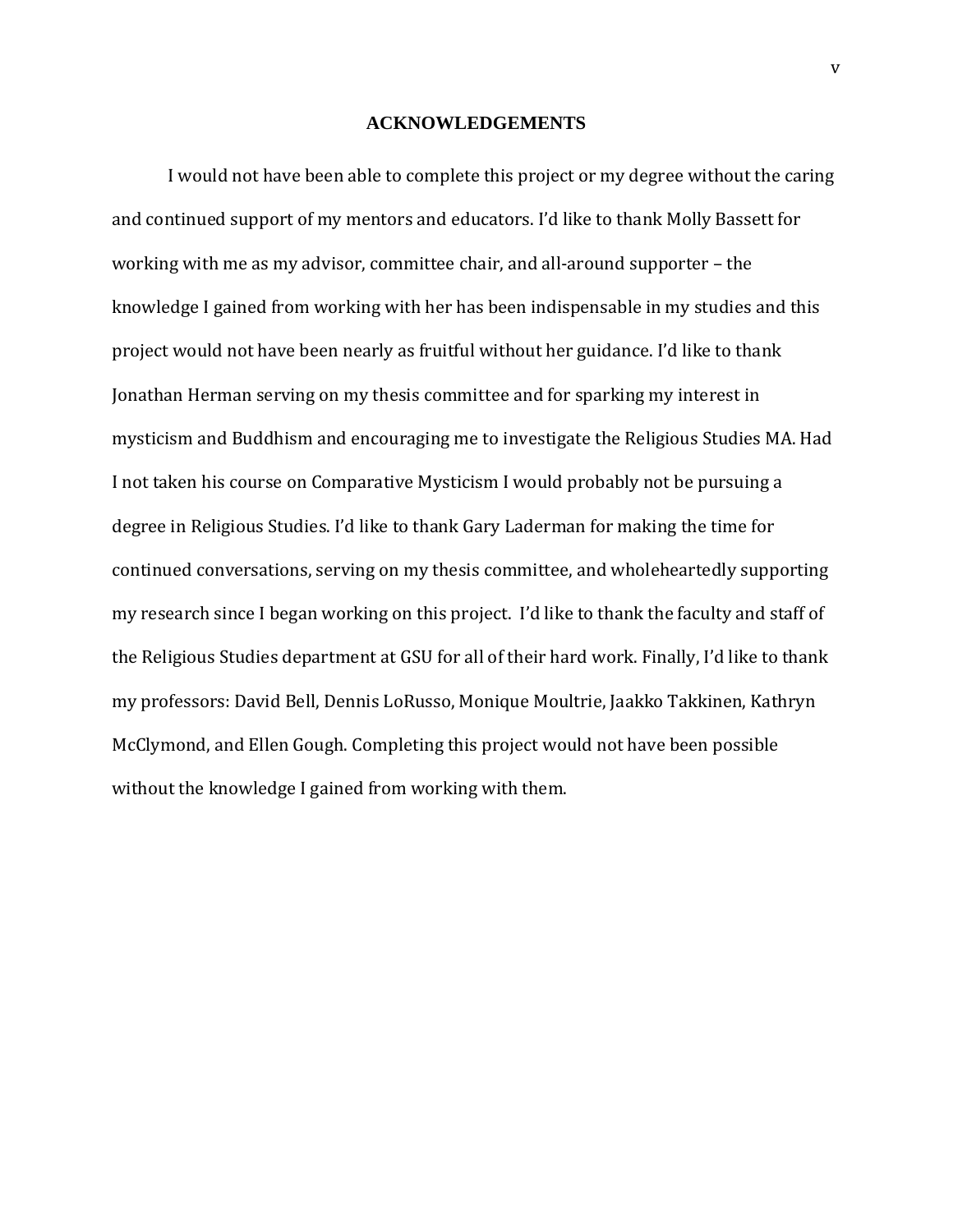### **TABLE OF CONTENTS**

| $\mathbf{1}$ |     |                                                                          |
|--------------|-----|--------------------------------------------------------------------------|
|              | 1.1 |                                                                          |
|              | 1.2 |                                                                          |
|              | 1.3 |                                                                          |
| $\mathbf{2}$ |     | MYSTICAL EXPERIENCE AND THE ARTICULATION OF THE PERENNIAL                |
|              |     |                                                                          |
|              | 2.1 |                                                                          |
|              | 2.2 | Aldous Huxley and the Further Articulation of the Perennial Philosophy17 |
|              | 2.3 |                                                                          |
|              | 2.4 |                                                                          |
| 3            |     |                                                                          |
|              | 3.1 |                                                                          |
|              | 3.2 |                                                                          |
|              | 3.3 |                                                                          |
| 4            |     |                                                                          |
|              |     |                                                                          |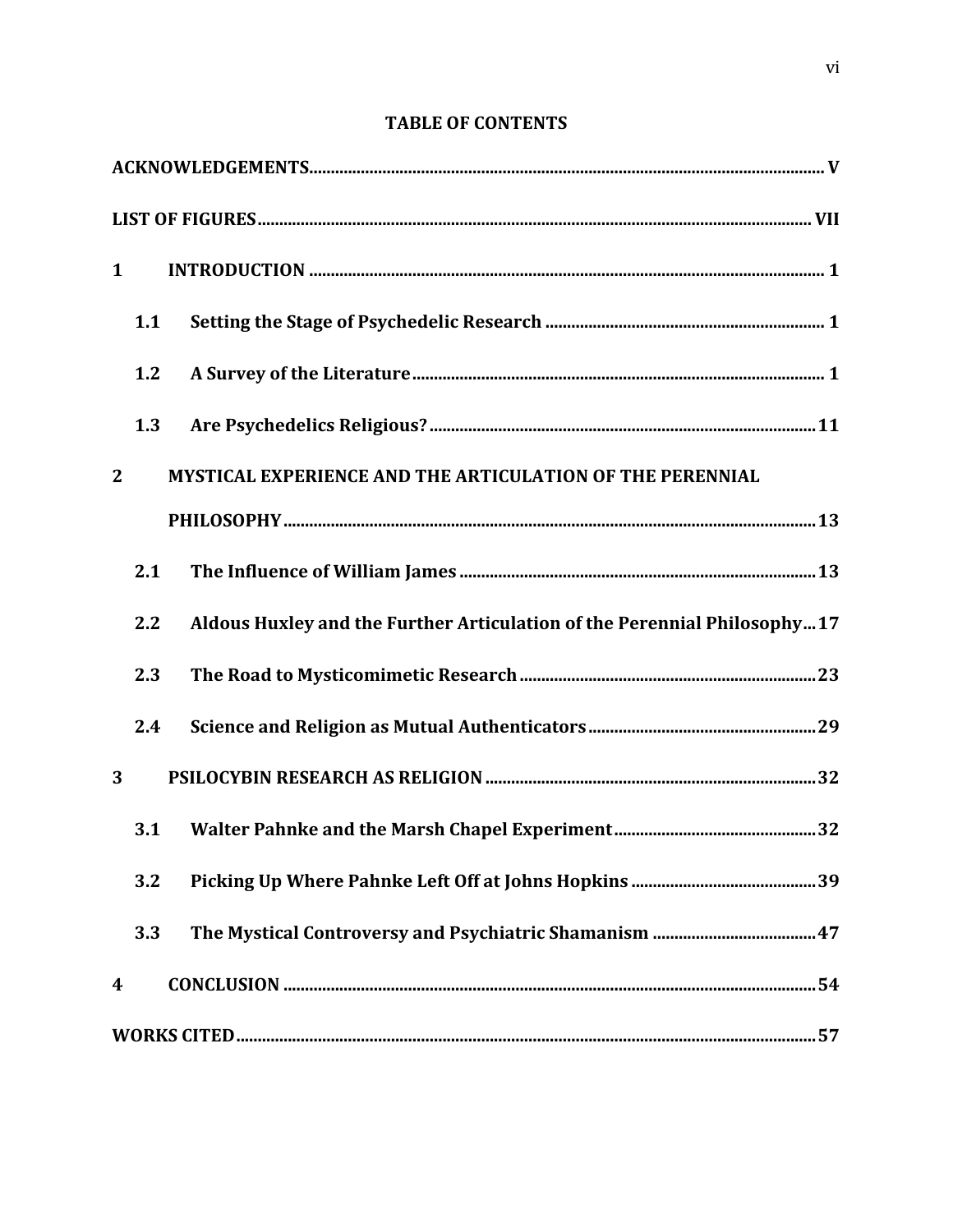<span id="page-8-0"></span>

| $\mathbf{r}$<br>. The construction of the construction of the construction of the construction of the construction of the construction of $\mathcal{U}$ |
|---------------------------------------------------------------------------------------------------------------------------------------------------------|
|---------------------------------------------------------------------------------------------------------------------------------------------------------|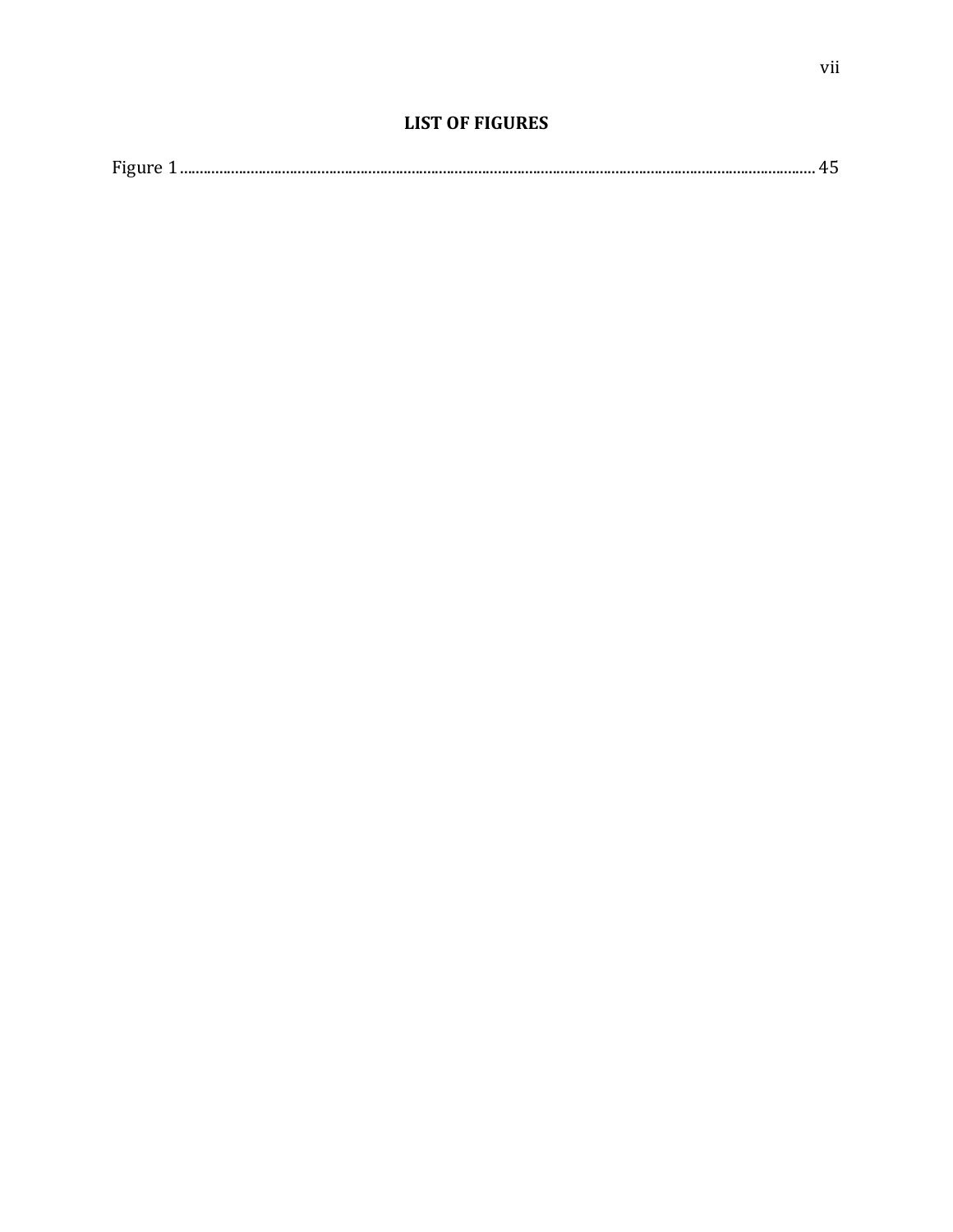#### **1 INTRODUCTION**

#### <span id="page-9-1"></span><span id="page-9-0"></span>**1.1 Setting the Stage of Psychedelic Research**

<span id="page-9-2"></span>According to many psychologists, New Agers, and drug enthusiasts, the "Psychedelic Renaissance" is currently in full swing. Therapeutic interventions using MDMA (3,4-Methyl enedioxymethamphetamine, or "ecstasy") and psilocybin as adjuncts to therapy are in the third stage of clinical trials and are being fast-tracked for FDA approval. Shows like *Goop*  and *Hamilton's Pharmacopeia* are touting the ability of psychedelics to make miraculous changes in users' lives. Wealthy Americans are engaging in "traditional" Ayahuasca rituals in South America. The New York Times publishes articles with hyperbolic titles, such as "The Psychedelic Revolution Is Coming. Psychiatry May Never Be the Same." While the jury is still out on the lasting impact that this "revolution" will have, these substances are now more a part of the American popular imagination than they have been in over five decades.

While many factors have contributed to this newfound fascination with hallucinogens, the resumption of trials testing the drugs' therapeutic potential has been of primary importance. Perhaps surprisingly, words such as "miraculous," "mystical," and "spiritual" have become commonplace in scientific discourses regarding psychedelics. In particular, the study of psilocybin, the active chemical in "magic mushrooms," has become a phenomenon that "straddle[s] two worlds we've grown accustomed to think[ing] are irreconcilable: science and spirituality."<sup>1</sup> There is a lengthy history to the psychological

<sup>1</sup> Pollan, Michael, *How to Change Your Mind: What the New Science of Psychedelics Teaches Us about Consciousness, Dying, Addiction, Depression, and Transcendence* (London: Penguin Books, 2019), 6.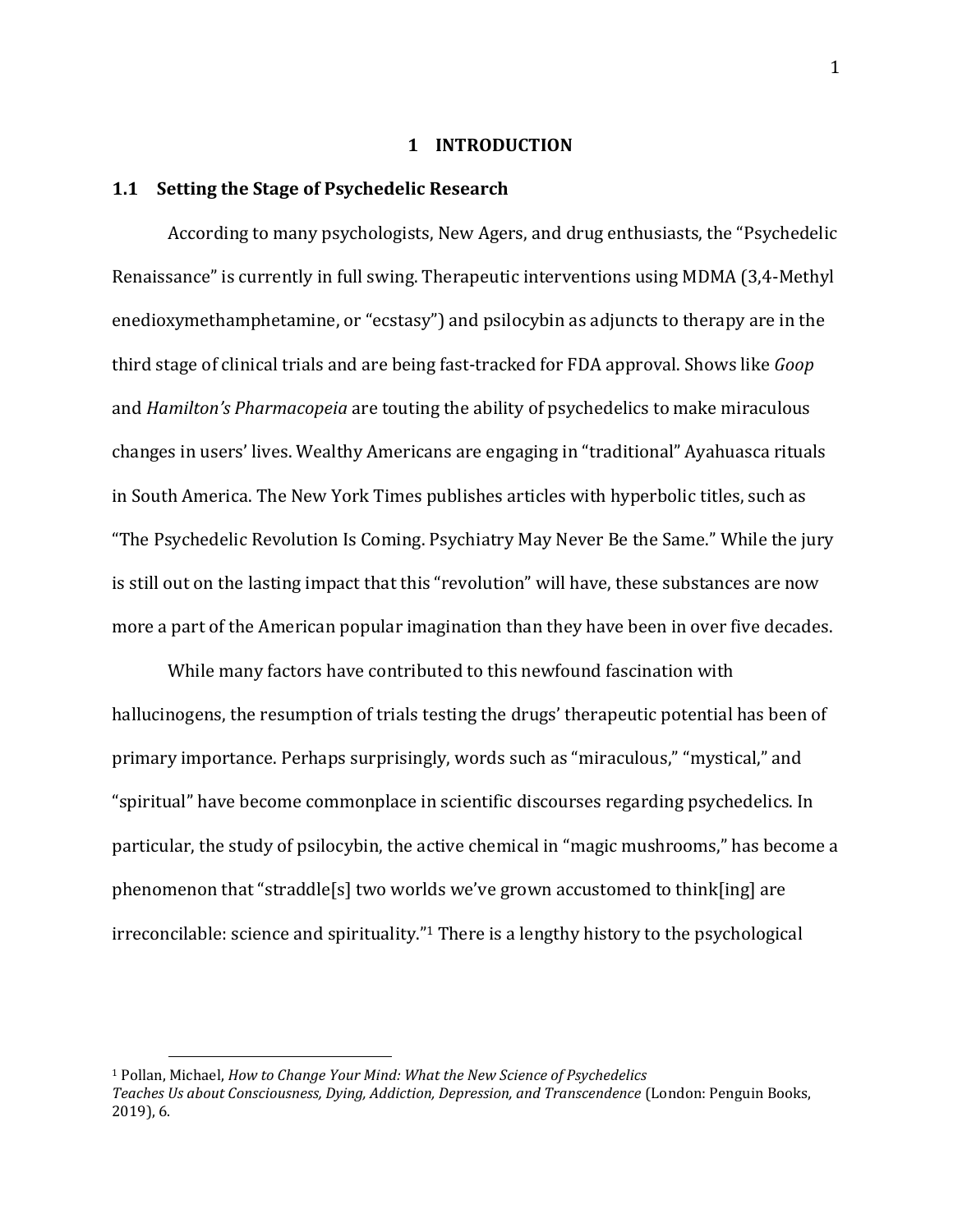study of religious experience, and one does not have to look far into this history to discover that drug-induced mystical experiences have long been a part of the conversation.

While it would be problematic to claim that psychedelic drugs, or psychotropic substances at large, are inherently religious, under the right conditions (and sometimes even under non-amenable conditions) psychedelics can produce experiences that their users deem religious, mystical, or spiritually significant. <sup>2</sup> Additionally, psychedelics can be viewed as a material aspect of religion – a sacrament. Whether consumed in a pseudotraditional setting, such as the modern-day ayahuasca ceremonies which are now in vogue, or in a clinical setting, psychedelics are often treated with an air of reverence, respect, or even fear. Regardless of the cultural setting, they connect people to their communities when used in groups, often facilitate an interaction with some sort of divine presence, and encourage embodied action such as dance, lovemaking, or simply sensory stimulation.

It is important to note that romanticized conceptions of Indigenous plant ceremonies have exerted a large influence over Western psychedelic use in both clinical and non-clinical settings. The existence of "drug tourism," in which wealthy, mostly white spiritual seekers travel to South America to experience ayahuasca ceremonies and the like, is testament to this influence. The romanticization of Indigenous cultures is reflected in the fact that "the untested belief that ayahuasca shamanism is a static practice may create a distorted view of indigenous cultural histories. Many modern Westerners want these

<sup>2</sup> Dr. William A. Richards makes the claim that psychedelics are inherently religious in his book *Sacred Knowledge: Psychedelics and Religious Experiences,* writing that he "view[s] them as intrinsically sacred." Richards, William A., *Sacred Knowledge: Psychedelics and Religious Experiences*. (New York: Columbia University Press, 2018), 8; One of the subjective reports in [a study from the mid-1950s] tells of a visionary experience cut short by the testing procedure… one subject, free at last to engage with [the LSD experience] without the pressures of testing, began to see the world around him with different eyes, saying, "Everything was substantial." Hartogsohn, Ido, *American Trip: Set, Setting, and the Psychedelic Experience in the 20th Century* (Cambridge: The MIT Press, 2020), 82.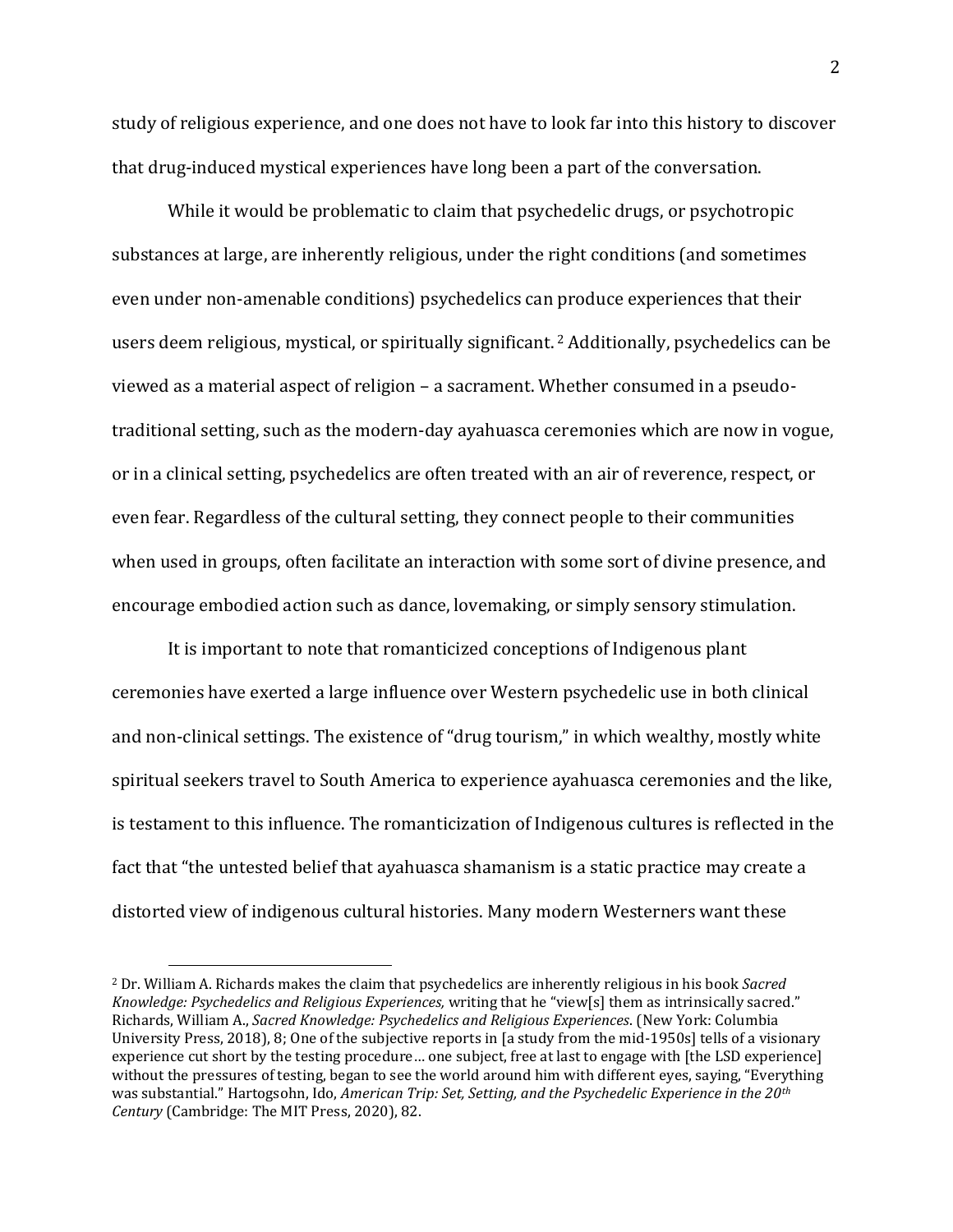cultures to be unsullied, unchanging, pure, and natural – that way, they provide a clear antithesis or antidote to our own society."<sup>3</sup> The view of Indigenous cultures as pure is reflected in the belief of some psychedelic researchers that psychedelic therapy sessions should be modeled after Indigenous ceremonies – that clinicians should emulate shamans to most effectively provide therapy.<sup>4</sup>

Psychedelics are rarely separated from ritual. In both clinical and non-clinical settings this can most often be equated with a dedication to "set and setting," with set referring to attitude, mood, and mental state and setting referring to physical and temporal location. A common perspective is that a spiritual healer or clinician is tasked with facilitating the creation of a set and setting that is conducive to producing a mystical experience for someone ingesting a hallucinogenic plant or synthesized chemical compound. We can observe this at play in psilocybin studies at the Johns Hopkins Center for Psychedelic and Consciousness Research, during which volunteers are placed in a comfortably lit room with various religious iconographies present. Researchers offer affirmations and advice to volunteers, provide them eyeshades and music, and instruct them to lie on a sofa. The "clinical" procedure begins with a sequence of actions taken to "purify" the setting and ensure that the volunteer has a safe mental voyage.

The aim of this project is to observe and analyze the potential presuppositions, strengths, and pitfalls inherent in "mysticomimetic" psychedelic research. Mysticomimetic research presupposes that, under the right conditions, psychedelics have the ability to

<sup>3</sup> Daniel Pinchbeck and Sophia Rohklin, *When Plants Dream: Ayahuasca, Amazonian Shamanism, and the Global Psychedelic Renaissance.* (London: Watkins, 2019), 45.

<sup>4</sup> Like "New Age," the term shamanism has come under fire from academics for its ambiguity and tendency to eliminate particularities among varying religious traditions. The word is used throughout this paper in reference to the popular understanding of the term, and its use does not indicate its categorical validity.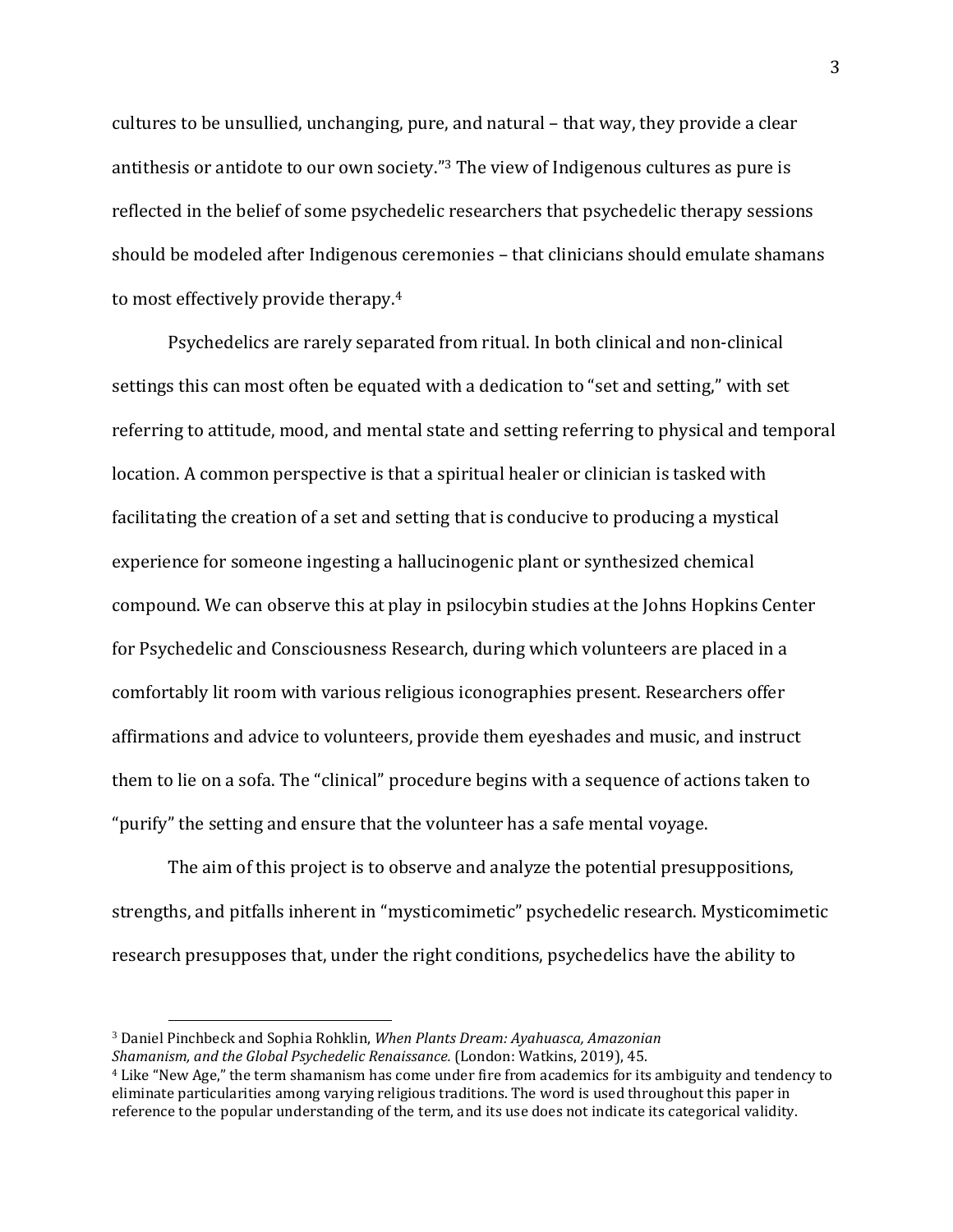mimic (or, perhaps, facilitate "genuine") mystical experiences, and in doing so confer lasting psychological, emotional, and spiritual benefits upon their users. This project also addresses the increasingly controversial framing of psychedelic research in terms of mystical experience. In doing so, the project will also trace the history of how conceptions of mystical experience and the closely related concept of a "perennial philosophy" came to be embedded in the world of psychedelic research and psychedelic culture at large. The history of psychedelic research reveals a fascinating interplay between the spheres of science and religion and demonstrates that these categories are not mutually exclusive and are particularly blended in the world of psychedelic research.

Regardless of the validity of the category of "mysticism," and beyond explicit references to religion and spirituality in scientific studies of drug-induced mystical experiences, psychedelic researchers and study participants transform research environments into sacred spaces through a variety of meaningful processes. Ritualized behaviors, under the guise of clinical procedures, are used to prepare test subjects for interior spiritual voyages, regardless of whether supernatural belief is involved. The experiences that study participants undergo clearly have religious import, oftentimes radically shifting worldviews and attitudes towards a metaphysical reality. Perhaps more obscurely, researchers themselves find meaning and spiritual fulfilment through working with patients on psychedelics. In the words of one researcher, "Profoundly sacred experiences are now occurring in the laboratories of medical professionals and social scientists."<sup>5</sup> These sacred experiences become filtered into academic and non-academic

<sup>5</sup> Richards, *Sacred Knowledge,* 13.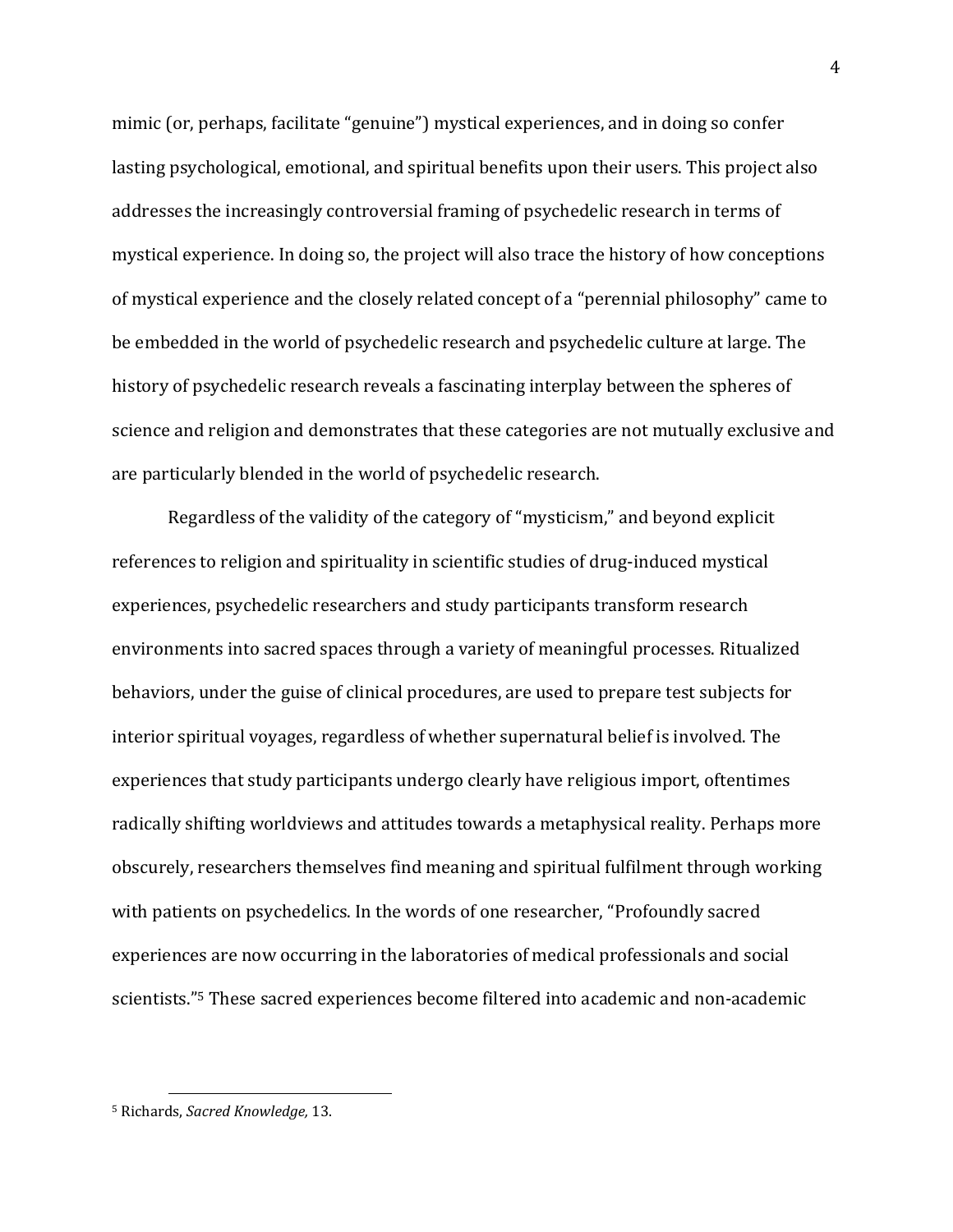writing, with both researchers and enthusiasts creating a new genre of psychedelic sacred text.

While the "Psychedelic Renaissance" creates opportunities for new expressions of religiosity, so too it carries the weight of the past study of religion and mysticism. This is most visible in the form of "perennialism," or the concept that all religious traditions can be traced back to some shared absolute, with differences in religious expression arising from interpretational variance. Perennialism has often involved the belief that all the world's major religious traditions share some "common core" in the form of mystical experience. Perennialism, which is partially a byproduct of the early comparative study of religion, has been largely rejected by the field of Religious Studies, yet it remains part of the mystical framework that psychologists use to understand psychedelic therapy. Additionally, romanticized conceptions of Indigenous psychotropic use have become embedded in the field of psilocybin research, resulting in the attempted emulation of Indigenous practices by scientists and the comparison of psychiatrists to shamans or gurus. All of this has culminated in a rich mythology within the field of psychedelic research.

Before proceeding, it is important to devote some time to unpacking some terminology that is fraught with linguistic and cultural baggage. These definitions are not meant to be authoritative but are rather meant to provide consistent context for their use in this project. First, the term "perennialism" refers to a series of ideas that posit that all major religious traditions can be traced back to some common absolute. Perennialism was primarily disseminated by Aldous Huxley and gained increasing popularity over the course of the twentieth century. The common absolute at the center of perennialism is often assumed by researchers and scholars to be "mystical experience." The perennialist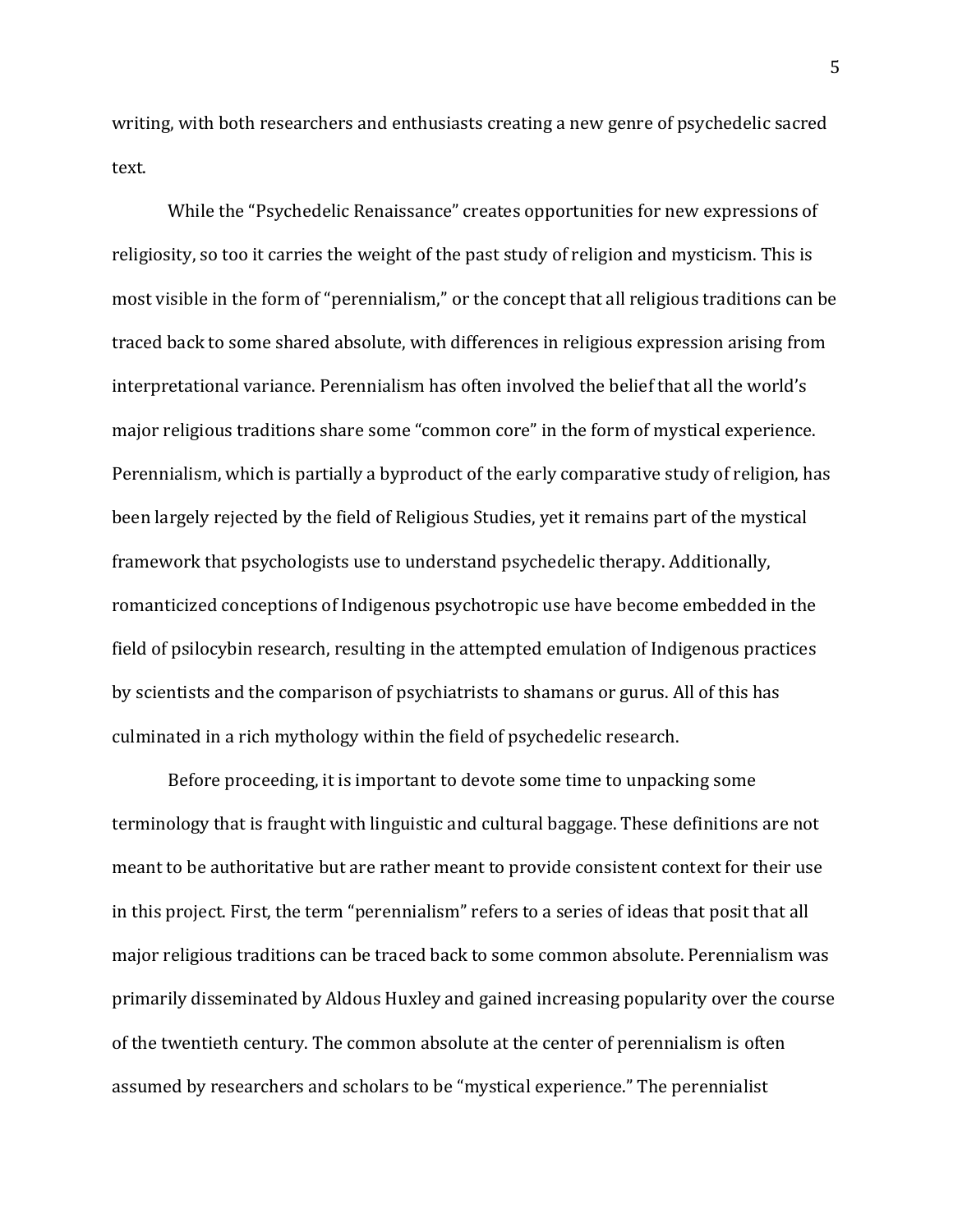paradigm has a multitude of implications that lie beyond the scope of this project, but it is important to note that one implication is methods for cultivating mystical experience are believed to be communicated through esoteric knowledge passed down through the ages by mystical undercurrents within or outside of traditional religious structures and institutions. The ostensibly secret nature of these teachings has caused some researchers to romanticize their "discoveries," perhaps contributing to the spread of perennialist ideals. Additionally, perennialists either interpret the absolute as a metaphysical reality or divine "Source," as Huxley did, or as evidence of a shared, cross-cultural neurological basis for religiosity, as some modern researchers do. These two extreme interpretations of perennialism lie at opposite ends of a spectrum: one side operates on metaphysical assumptions, while the other operates on rational materialist assumptions.

The term "mysticism" has long been the subject of debate, with some claiming that mystical traditions and mysticism itself do not actually exist as meaningful categories. This project does not attempt to define the term itself, as there is a wealth of scholarship dedicated to the issue. However, observing and analyzing how mysticism is defined and utilized by intellectuals and researchers in the context of the development of psychedelic research in the United States and Europe is crucial to understanding the interplay of religion and science in research settings.

This paper also regularly refers to the "New Age" or New Age culture, movements, etc. While the term is contested within the field of Religious Studies, it functions as a convenient, intelligible category for the purposes of this paper. New Age is used here to refer to a variety of spiritual beliefs, initially tied to modern millenarianism, that arose in the latter half of the 20th century and have continued to gain traction up to the present.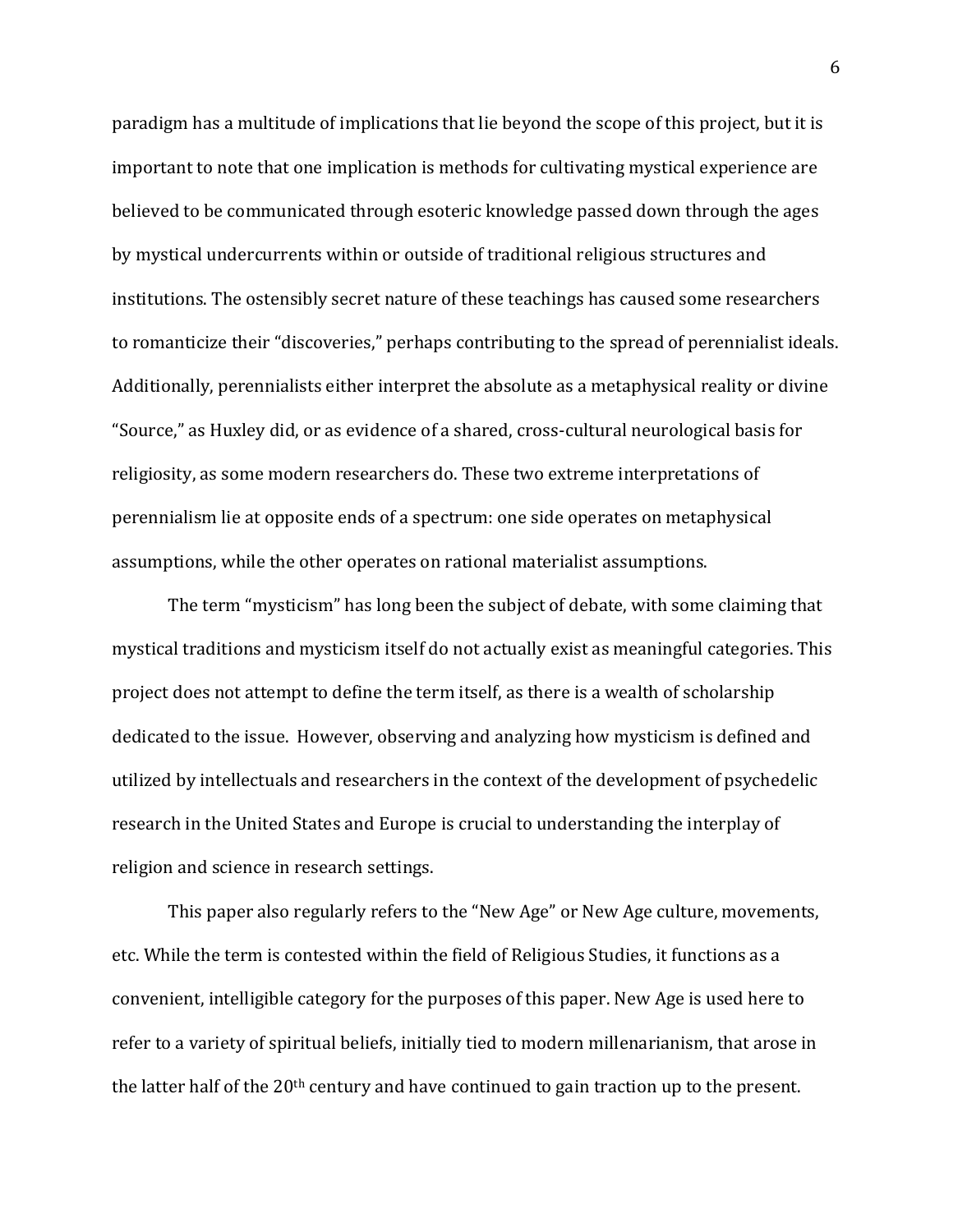While there is no essential definition of the term or characteristics that would fit all instances of its use, the significance here is that it is tied to extreme expressions of modern "spirituality" as opposed to "traditional religion." Psychedelic drugs and the associated counterculture of the 1960s are closely tied to the New Age, at least as it is used in this paper.

Finally, clarifying the way in which the word "psychedelic(s)" is used in this project is important. "Psychedelics" primarily refer to the "classical psychedelics," which include mescaline, psilocybin, DMT (dimethyltryptamine), and LSD (lysergic acid diethylamide). These chemicals are generally considered to have been the most culturally significant hallucinogens over the course of the 20<sup>th</sup> century and have had the most impact on the world of scientific research. In comparison to other classes of drugs, psychedelics produce relatively similar effects, which, under the right conditions, can include time distortion, ego loss, visual/auditory distortions, and positive mood. The term "psychedelic" was coined by British psychiatrist Humphrey Osmond in a letter to Aldous Huxley in 1956, and with the wide usage of that term came specific cultural and societal connotations.<sup>6</sup> Therefore, I also use psychedelic to refer to a particular cultural element that began in the mid-twentieth century and has continued into the present - a cultural element with ties to mystical experience, Western conceptions of Eastern spirituality, and humanistic psychology.

#### **1.2 A Survey of the Literature**

As the current "Psychedelic Renaissance" seemingly continues to bubble, the volume of literature on psychedelics is ostensibly increasing exponentially. These texts are roughly divided into three categories: literature on mystical experience and psychedelics that is

<sup>6</sup> Hartogsohn, *American Trip,* 77.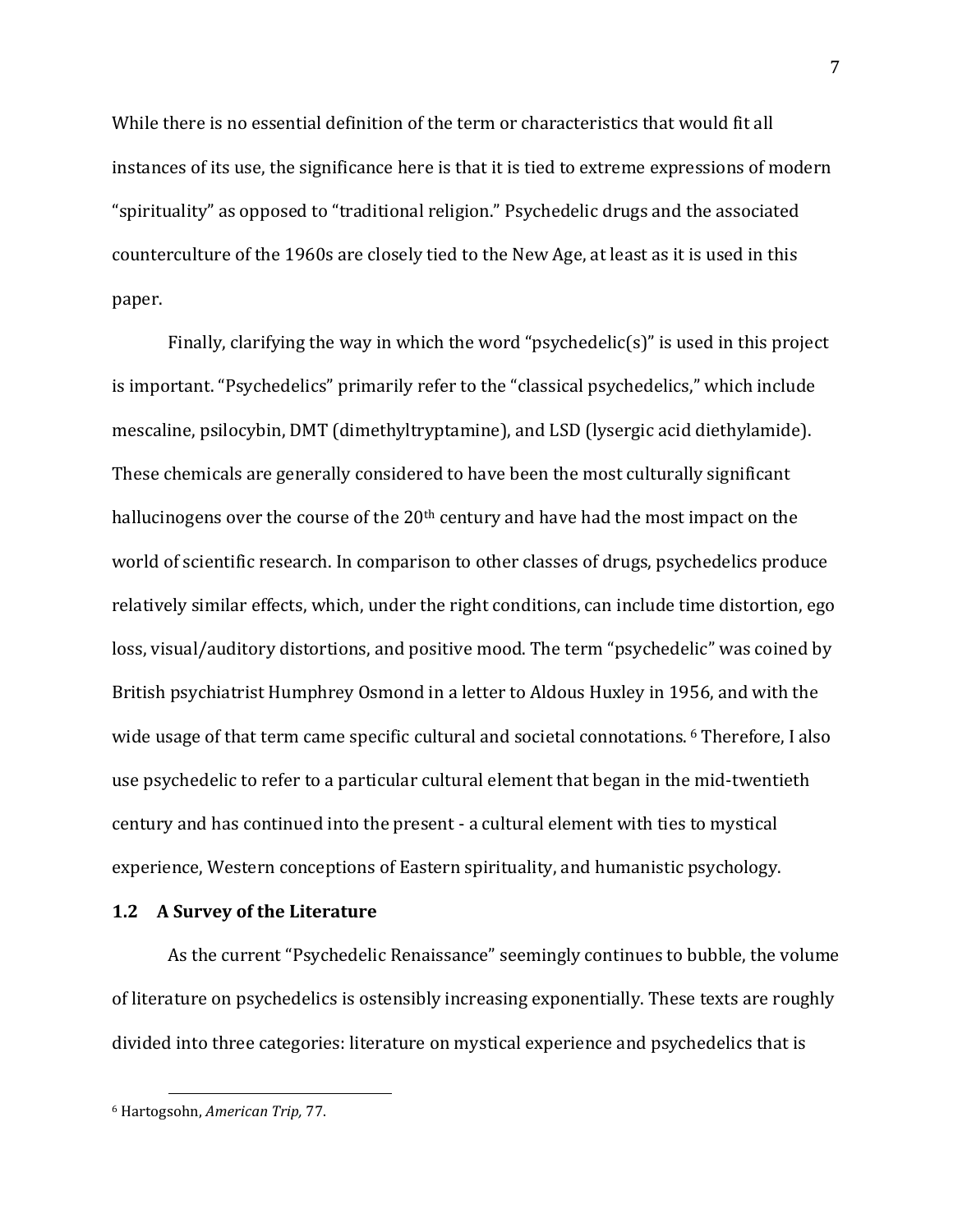intended to trace the history of the inclusion of perennialist and orientalist notions in modern psychology; contemporary commentary on the relationship between psychedelics and religion; and psychological studies and articles that directly demonstrate the phenomena that I am observing and analyzing. Surveying the literature used in this project will allow insight into the conversation around psychedelic research and mysticism that will foreground the arguments of this project. It will also give the reader a brief historiography of this conversation.

The first category of texts gives historical context to how psychedelics and religion became associated with psychology in American culture. Most of these sources were written between the early twentieth century and the 1960s, with many of them being primary sources. Christopher Partridge's *High Culture: Drugs, Mysticism, and the Pursuit of Transcendence in the Modern World* discusses early experiments in consciousness by Europeans and Americans and traces the development of Western "experimental mysticism" from its origins in opium use by Europeans to the current state of psychedelic research. Ido Hartogsohn's expands on this history in *American Trip: Set, Setting, and the Psychedelic Experience in the Twentieth Century*, which provides an account of early psychedelic experimenters and researchers who profoundly influenced the attitudes of those that followed in their footsteps. Hartogsohn's all-encompassing use of the concept of "set and setting" (set as attitudes, mood, and mind state and setting as physical and temporal location) can be an extremely useful tool in application to both individual and communal contexts when exploring the role of ritual in psychedelic use, both in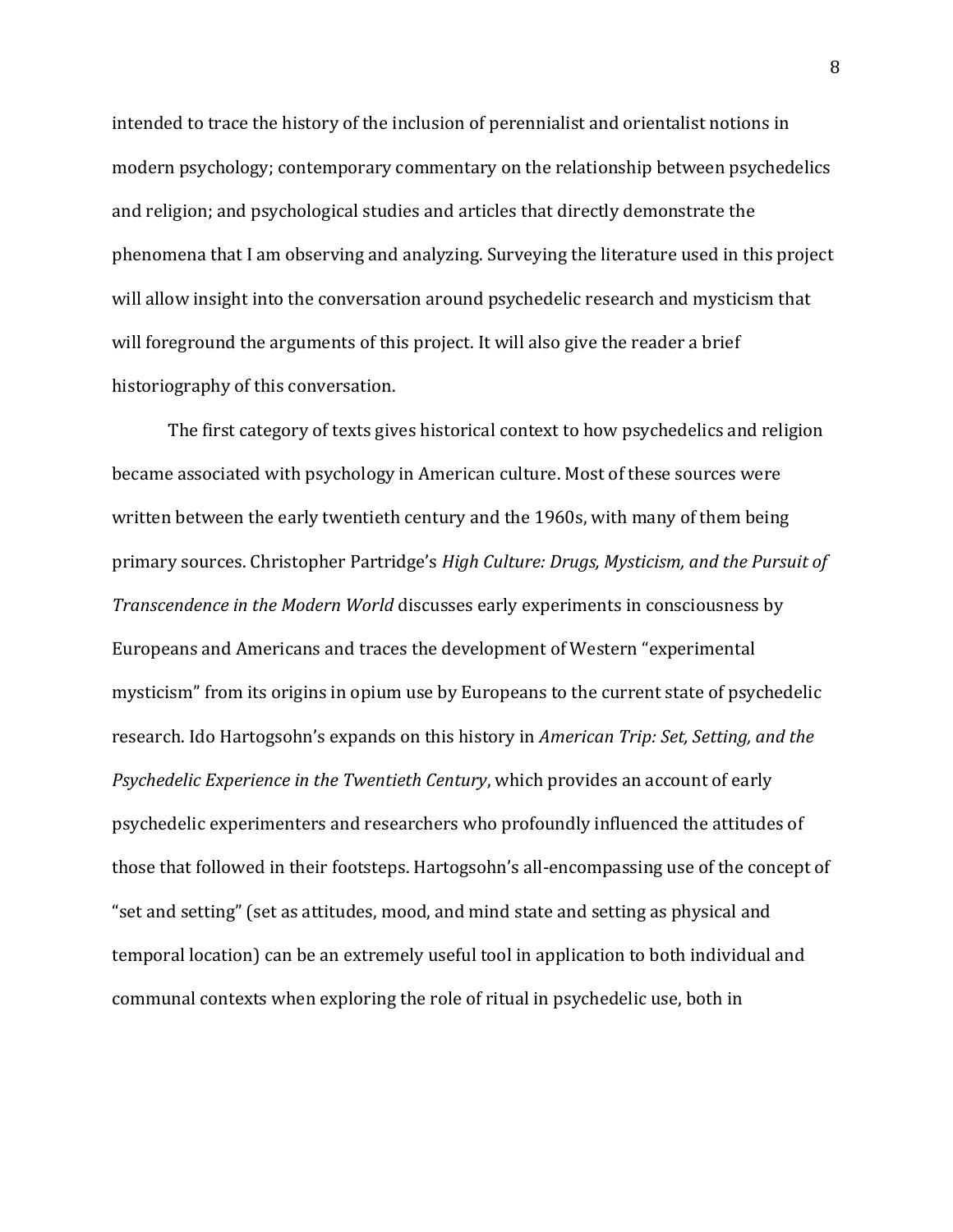"traditional" and research contexts.<sup>7</sup> William James' lecture on mysticism in *The Varieties of Religious Experience,* which discusses concepts that were profoundly influential on mystical experience and perennialism, situates the work of modern researchers and Aldous Huxley, whose books *The Perennial Philosophy* and *The Doors of Perception* crystallized the relationship between psychedelics and religious experience in the American popular imagination.

The second set of texts is comprised of commentary on the history of psychedelics and psychedelic research in America. Anthropologist of science Nicolas Langlitz's book *Neuropsychedelia: The Revival of Hallucinogen Research since the Decade of the Brain* provides an authoritative account of the history of psychedelic research and its current resurgence, with special attention paid to the role of spirituality (as opposed to materialism or naturalism) in scientific studies. This work also discusses what Langlitz dubs "perennial neurophilosophy" and "a shift from *philosophia perennis* to *neurobiologia perennis,"* or the move from interpreting some absolute "Truth" as the source of the apparent similarities between mystical experiences across cultures to claiming that brain chemistry and function lie at the core of said similarities. <sup>8</sup> Building off Langlitz's work, this project argues that contemporary psychedelic research represents an example of the inability to describe aspects of culture in purely religious or secular terms. *American Trip* also demonstrates the ability of psychedelics to spontaneously produce spiritual experiences, sometimes even in

 $<sup>7</sup>$  The word "traditional" is often used without examination both inside and outside of academia. The</sup> description is used in this project not to assert some sort of cohesive, premodern tradition, but rather to mirror the rhetoric of public discourse and to refer to the common perception that such a tradition exists. <sup>8</sup> Langlitz, Nicolas, *Neuropsychedelia: The Revival of Hallucinogen Research Since the Decade of the Brain.* (Berkeley: University of California Press), 228.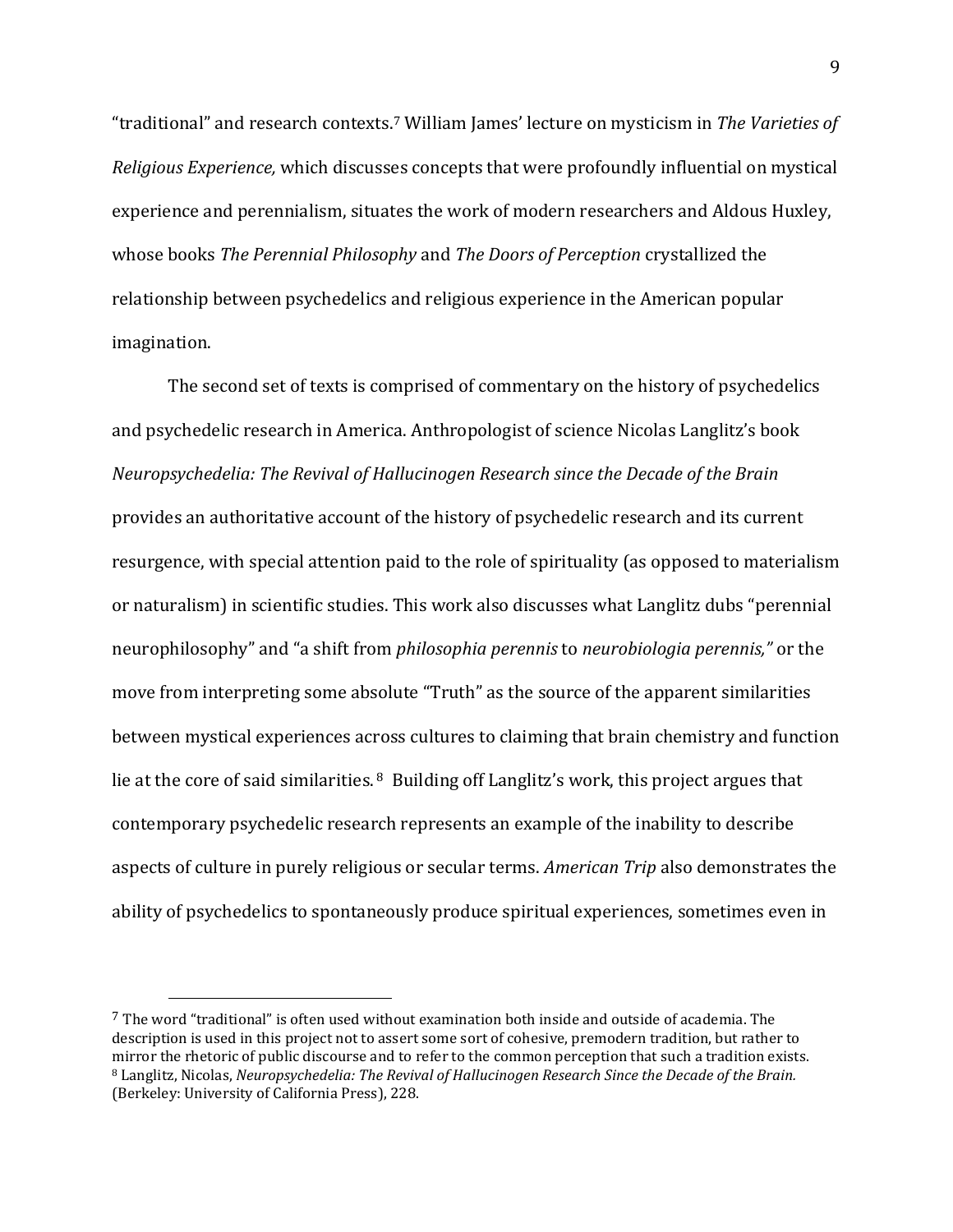conditions that are not conducive to said experiences. Hartogsohn's work is also used to argue that the "set and setting" of current and past studies on the therapeutic value of psychedelics reinforce the interpretation of participants' experiences as "mystical," thus shaping individual attitudes toward belief in a higher power, the existence of a metaphysical reality, and the presence of an afterlife.

Finally, the third category of texts is produced by both mid-20<sup>th</sup> century and contemporary forays into psychedelic research, specifically research aimed at empirically measuring mystical experience based on Ralph Hood's mysticism scale. The first example of this type of research is Walter Pahnke's (in)famous Marsh Chapel Experiment, in which ten Harvard Divinity students were dosed with psilocybin, the primary active compound in "magic mushrooms." This experiment was conducted with the aim of determining if psychedelic drugs could reliably occasion mystical experiences in volunteers in a "religious" setting. The second area of research to be analyzed is contemporary research at Johns Hopkins University, which investigates the ability of mystical experiences occasioned by psilocybin to produce "substantial and sustained personal meaning and spiritual significance."<sup>9</sup> These experiments effectively picked up where Pahnke's study left off, with researchers basing their theories off the same basic premise as Pahnke and simultaneously bringing ahistorical notions of mysticism along with those premises. Placing these two experiments in proximity to each other will bring into relief issues such as secularization, the spiritualization of mental healthcare, and the attempt to authenticate "mystical experience" by tying it to perennial notions of religion.

<sup>9</sup> Griffiths, R. R., et al, "Psilocybin Can Occasion Mystical-Type Experiences Having Substantial and Sustained Personal Meaning and Spiritual Significance," *Psychopharmacology*, 187, no. 3 (2006) 268–283.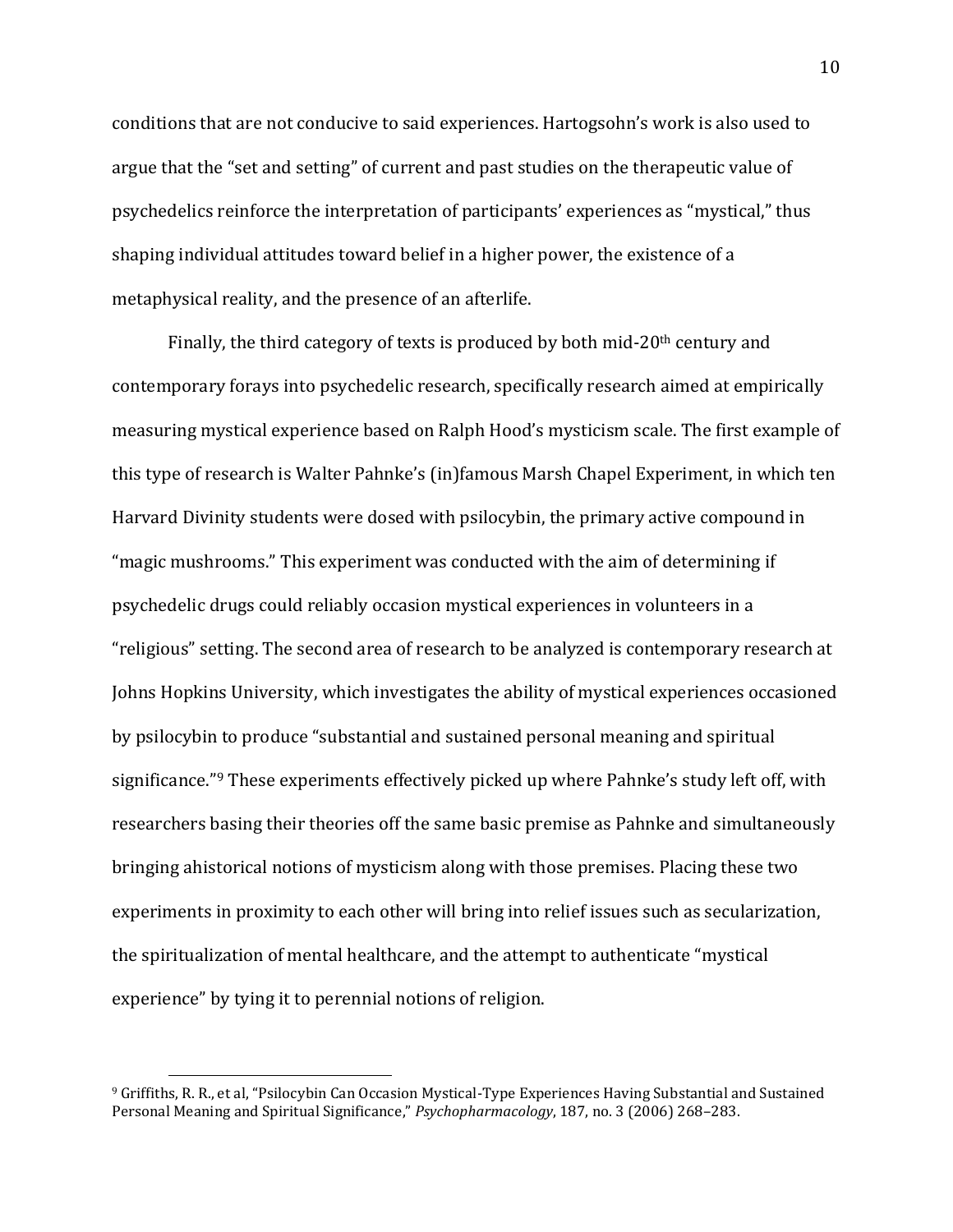#### <span id="page-19-0"></span>**1.3 Are Psychedelics Religious?**

With the visible influence of psychedelic drugs on New Age movements and the increasing presence of articles from major news outlets dubbing hallucinogens "miracle drugs" and connecting them to mystical experiences, it seems evident today that there is a connection between these substances and religion. In fact, there is a long history behind the current Western recognition of psychedelics as having spiritual significance. The use of hallucinogenic plants and fungi in the Americas, including ones containing mescaline, psilocybin, and DMT, was first noted by Spanish colonists in the 16th century, and dried peyote buttons have been found near the Rio Grande that are radiocarbon dated to roughly 4000 B.C.E.<sup>10</sup> While it is not apparent exactly how long religious practices have incorporated intoxicants, there is evidence that the use of psychotropic plants extends far into ancient times, which is reflected in the belief, popular in some New Age circles, that the use of psychedelic plants represents something like the "birth of religion," or at least the origin of human consciousness.<sup>11</sup>

Beginning around the turn of the  $16<sup>th</sup>$  century, European views on Indigenous plants portrayed the use of them in a religious or spiritual context as heathenry or mental illness. This culminated in the 1620 ban of peyote by the Roman Catholic Church.<sup>12</sup> This condemnation of hallucinogens illustrates the widespread dismissal and suppression of Indigenous cultures and the European Enlightenment, rationalist interpretation of hallucination as transgressive and undesirable. However, before the advent of modern

<sup>10</sup> Jay, Mike, *Mescaline: A Global History of the First Psychedelic*. (London: Yale University Press, 2021), 34. <sup>11</sup> *McKenna, Terence, Food of the Gods the Search for the Original Tree of Knowledge. (*New York.: Bantam, 2010), 52.

<sup>12</sup> Leonard, Irving A, "Peyote and the Mexican Inquisition, 1620," *American Anthropologist,* 44, no. 2 (1942) 324–26.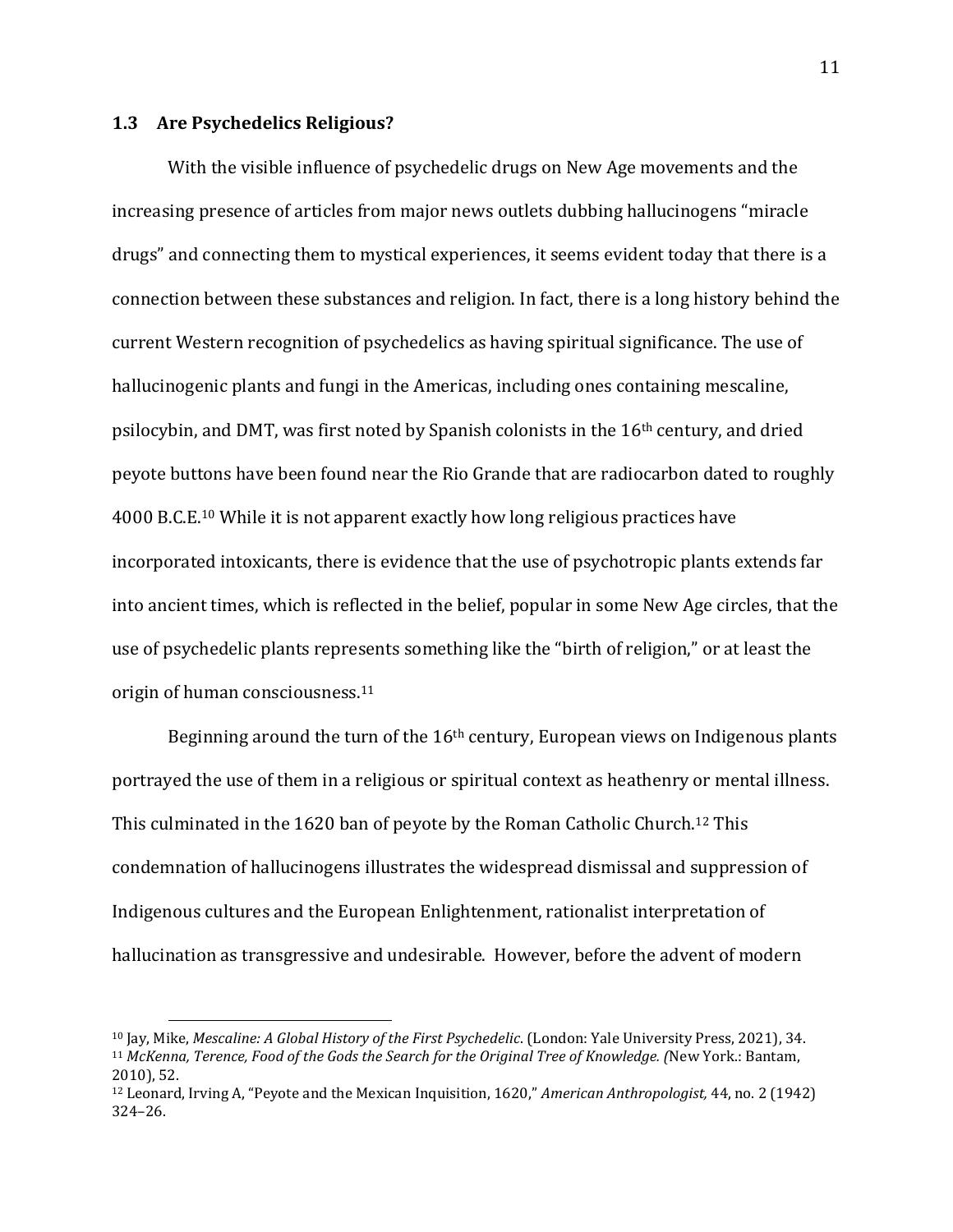drug legislation and suppression, Europeans and Americans in the 19th century began freely experimenting with mind-altering substances in transcendental contexts. *High Culture* offers a comprehensive history and analysis of the use psychotropic substances as gateways to different realms of experience, tracing the tradition from the opium-fueled reveries of experimenters in the early 1800s to modern psychedelic research and subcultures.

Beyond psychedelics themselves, psychedelic culture has profoundly influenced modern notions of spirituality in the US. In the 1960s this influence was highlighted by popular figures such as Richard Alpert (better known as Ram Dass), a Harvard researcher who was "awakened" by his psychedelic experiences and afterward pursued an Eastern spiritual path. After the countercultural explosion in the 60s, "drugs became heavily implicated in the rise of the human potential movement and the other alternative forms of spirituality that flourished on the West Coast in the 1970s."<sup>13</sup> Thus, psychedelics became entangled with New Age spiritualities and vice versa, with each mutually transforming the other.

The modern notion of psychedelic drugs developed in tandem with the spiritual revolution that took place in the mid-20<sup>th</sup> century, a revolution that saw a decreased interest in traditional religious institutions in the US and an increased interest in detraditionalized forms of religion. While there are potential problems with the portrayal of religion in studies on psychedelic drugs, these chemical compounds can produce experiences that users regularly deem to be spiritually significant. In many ways, the studies themselves provide insights into how American religious culture has continued to

<sup>13</sup> Hartogsohn, *American Trip,* 218.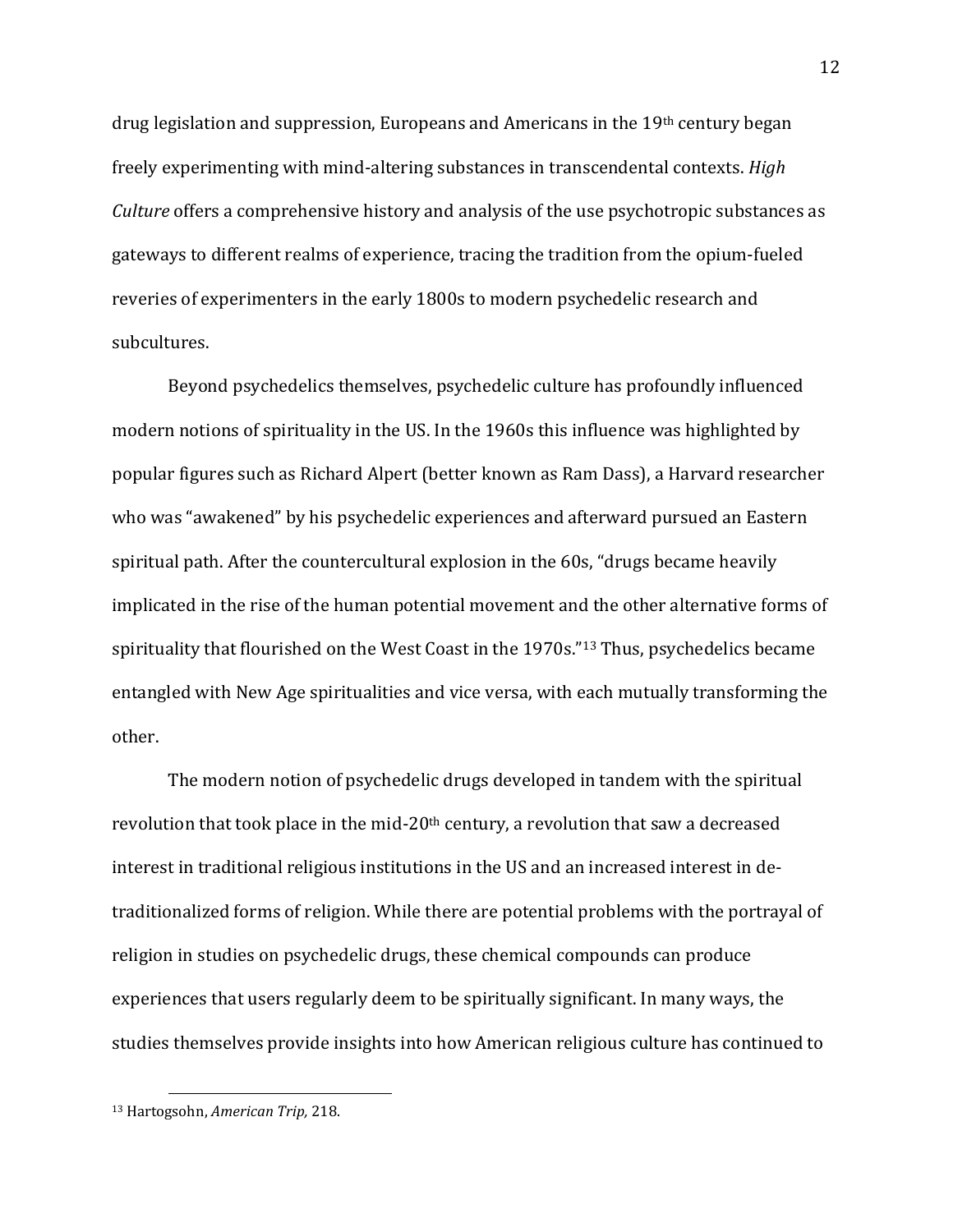change from the 1960s to the present, especially when current studies are compared to those conducted in the 1960s.

## <span id="page-21-0"></span>**2 MYSTICAL EXPERIENCE AND THE ARTICULATION OF THE PERENNIAL PHILOSOPHY**

#### <span id="page-21-1"></span>**2.1 The Influence of William James**

American psychologist and philosopher William James had a powerful and wideranging influence on the fields of Religious Studies and psychology, and the convergence of these two disciplines is apparent in the history of psychedelic research. James helped to catalyze the 20th-century scholarly interest in mysticism and foreshadowed the development of Aldous Huxley's perennialist thought with his emphasis on religious pluralism. He also discussed drug-induced mystical experiences, helping to popularize the idea that psychotropic substances could occasion mystical experiences for those to whom they did not come naturally. Another important idea that James promoted and can still be observed in psychedelic research today is his concept of "the fruits before the roots," or the idea that the origin or ontological grounding of religious experience is far less important than the potential benefits of the experience. Over the course of the 1900s, scholars of religion came to scrutinize his thought, especially his emphasis on phenomenology in the realm of religion, but his ideas would take on a life of their own in the realm of psychedelic research.

James engaged with philosophy, religion, and psychology and was an early proponent of the potential for the field of psychology to reveal insights into the nature of religious experience. His work in many ways anticipated the pursuits of those in the field of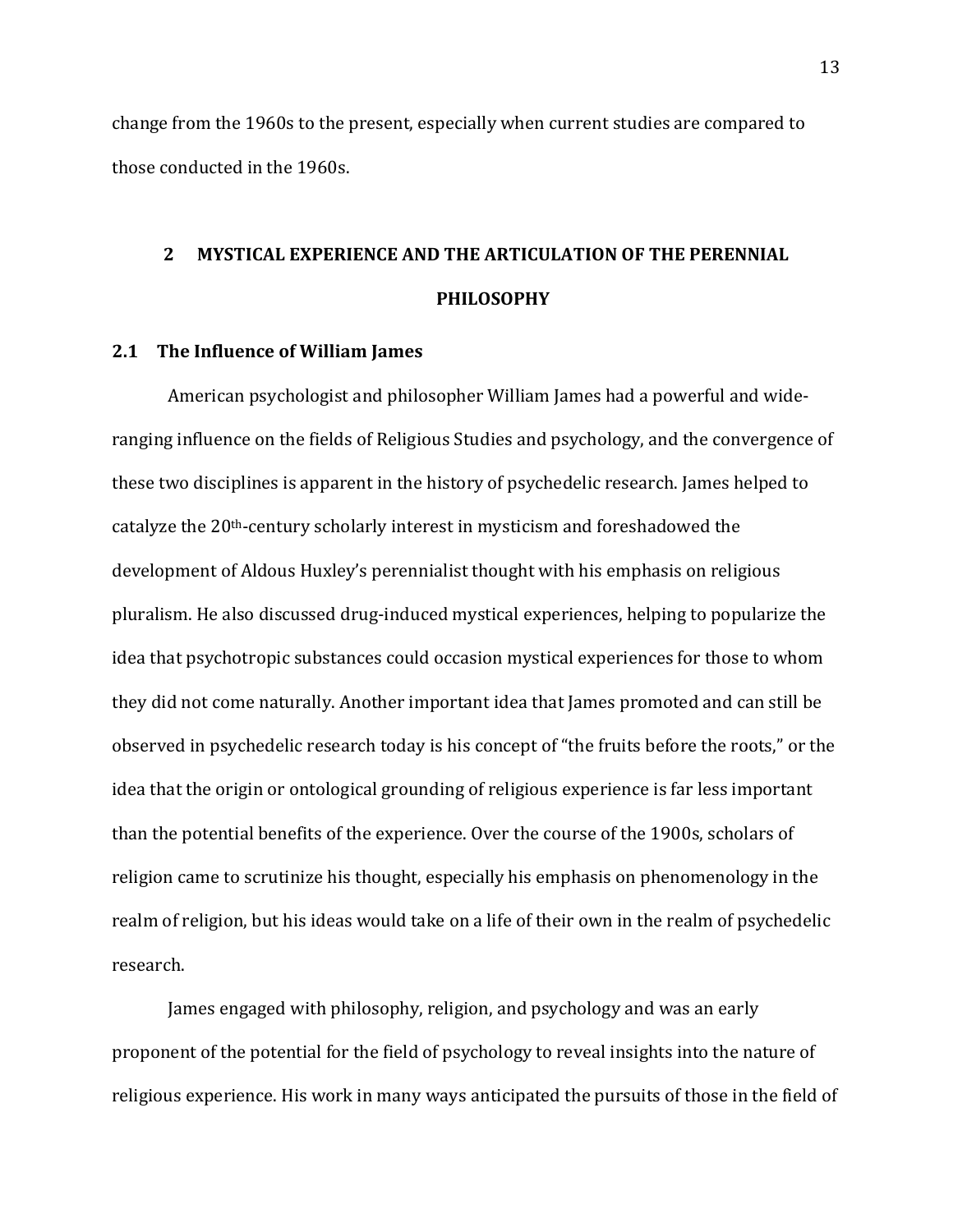psychedelic research. While his influential lectures at the turn of the 20th century, published as *The Varieties of Religious Experience*, only briefly mention the use of intoxicants, his experiences with anesthetics profoundly altered his worldview and, through his influence, modern conceptions of mystical experience in the United States. In *The Varieties of Religious Experience,* he notes that his experiences under the influence of nitrous oxide caused him to realize that "Our normal waking consciousness, rational consciousness as we call it, is but one special type of consciousness, whilst all about it, parted from it by the filmiest of screens, there lie potential forms of consciousness entirely different."<sup>14</sup> This concept directly influenced the thought of Aldous Huxley, who theorized that the brain is a "reducing valve" for consciousness and shuts out forms of consciousness that are not conducive to biological survival. James was so influenced by his experiences with nitrous oxide that in 1874 he pseudonymously published a review of "*The Anaesthetic Revelation and the Gist of Philosophy,"* a pamphlet arguing that "the secrets of religion and philosophy were to be found in the rush of nitrous oxide intoxication." 15

In addition to making early scholarly connections between intoxication and religious experience, James also foreshadowed the approaches of twentieth-century psychedelic researchers in that his work was "suspended between the poles of faith and reason." <sup>16</sup> James' thoughts on drug use and mystical experience demonstrate an early tension between scientific rationalism and religious experience, with James noting of

<sup>14</sup> Nitrous oxide was initially used as a tool for medicine, giving rise to the practice of anesthesia before being widely recognized as a means of achieving mystical experience; this process is inverted in the history of psychedelics, which were initially used as instruments of spiritual ecstasy before being acknowledged by medical and therapeutic communities as potentially useful; James, William, *The Varieties of Religious Experience: A Study in Human Nature*. (New York: Barnes & Noble Classics, 2004), 335. <sup>15</sup> Tymoczko, Dmitri, "The Nitrous Oxide Philosopher," *The Atlantic*, May 1, 1996,

https://www.theatlantic.com/magazine/archive/1996/05/the-nitrous-oxide-philosopher/376581/. <sup>16</sup> Tymoczo, "The Nitrous Oxide Philosopher."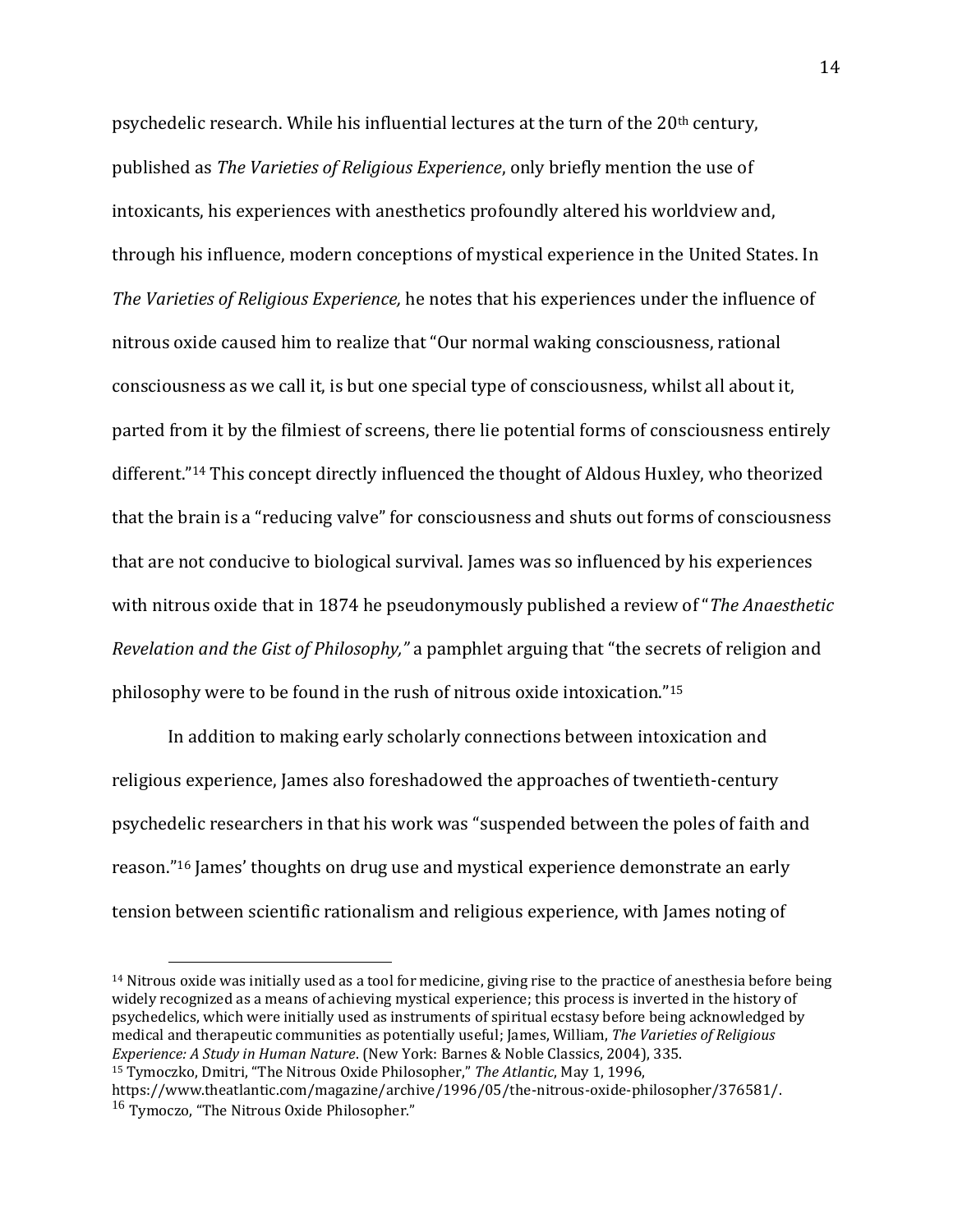mystical experiences: "Physiology will have nothing to do with them. Orthodox psychology turns its back on them. Medicine sweeps them out."<sup>17</sup> This tension continued to play out over the course of the 20th century, with mysticomimetic researchers taking on the role of James as devil's advocates. Both James and mysticomimetic researchers have been relatively agnostic in their approaches, and certainly more concerned with the "fruits" of mystical experience than with the "roots" - the benefits more than the origins.

Particularly impactful was James' lecture on mysticism in 1902. In many ways, it set the stage for early twentieth-century scholarly discussions of the topic. His theorization of four qualities of mystical experience - ineffability, noetic quality, transiency, and passivity heavily influenced subsequent American conceptions of mystical experience; in fact, Walter Pahnke listed these qualities of mystical experience in his Harvard dissertation, "Drugs and Mysticism," demonstrating that James' thought had a profound influence on the scales used to quantify mystical experience.<sup>18</sup> James' lecture also explicitly posited that mystical experience is a cross-cultural phenomenon: "Hindus, Buddhists, Mohammedans, and Christians all have cultivated [mystical experience] methodically."<sup>19</sup> In his lectures James used "case studies" from various religious texts to demonstrate the presence of mystical experience in all major religious traditions, a move that Aldous Huxley and many scholars of religion later adopted. However, these case studies lacked historical context and led to a trend of placing varying descriptions of mystical experience in proximity to each other in an attempt to argue for the sameness of these experiences.

<sup>17</sup> Tymoczo, "The Nitrous Oxide Philosopher."

<sup>18</sup> Pahnke, Walter Norman, *Drugs and Mysticism: An Analysis of the Relationship between Psychedelic Drugs and the Mystical Consciousness,"* PhD dissertation, (Harvard University, 1963), 28. <sup>19</sup> James, *The Varieties of Religious Experience,* 346.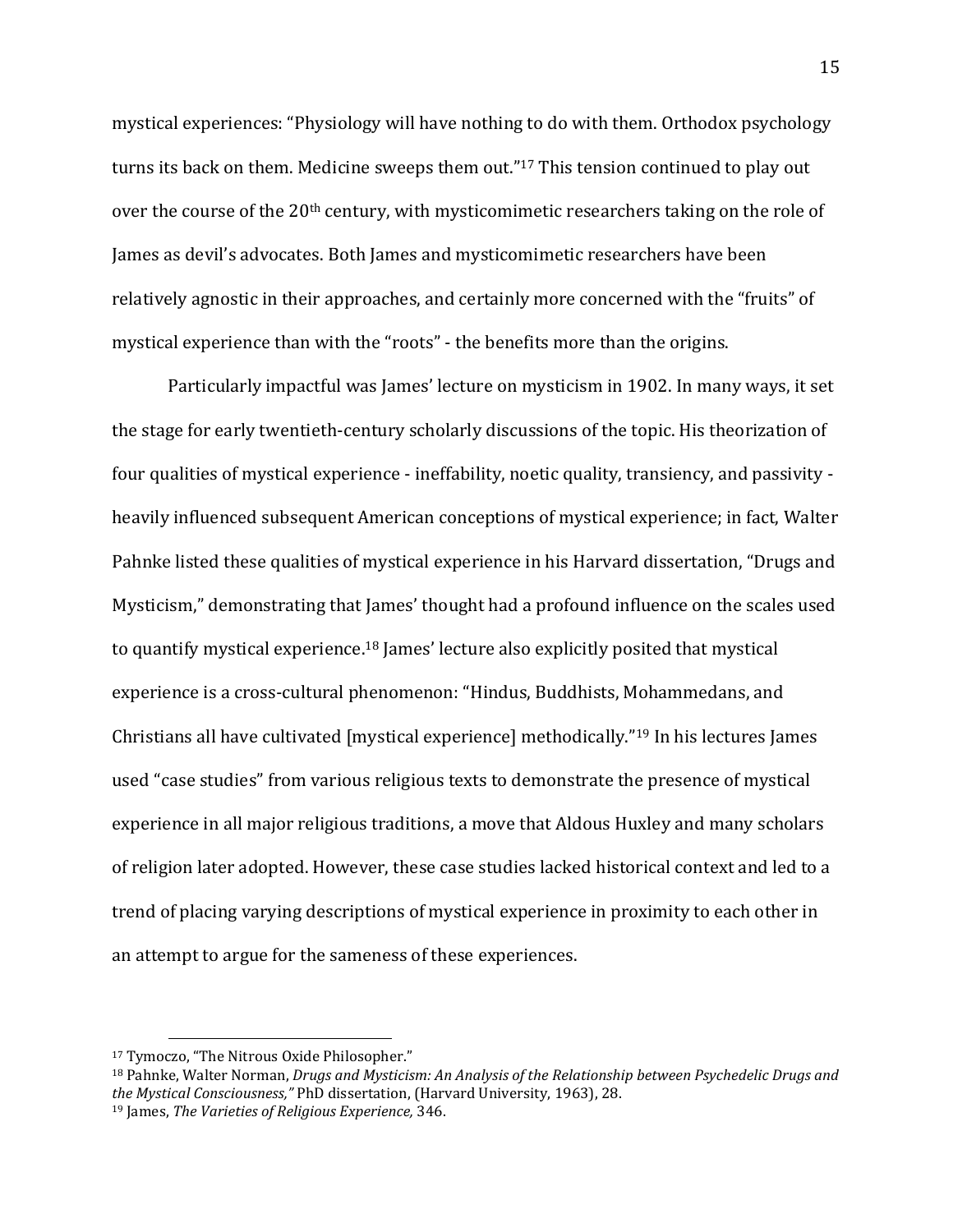The influence of James beyond the realm of Religious Studies is still deeply felt. In fact, one researcher working at the Johns Hopkins Center for Psychedelic and Consciousness research uses an explicitly Jamesian framework to investigate drug-induced mystical experiences. David B. Yaden writes that his "research and writing provide an empirical, 21st-century update to William James's *The [Varieties of Religious](http://www.worldu.edu/library/william_james_var.pdf)  [Experience](http://www.worldu.edu/library/william_james_var.pdf)* using 1) psychometric survey instruments, 2) computational linguistic analysis, 3) neuroimaging, 4) neurostimulation technology, and 5) psychopharmacology."<sup>20</sup> In "updating" the thought of James, Yaden argues for the inherent "fruits" of psychedelicallyinduced mystical experiences. He argues, through James, that "the meaning and significance of a subjective experience cannot be deflated by an account of its physiological origin."<sup>21</sup>

However, it appears that Yaden may be trying to get to the "root" of the situation in equating drug-induced MEs [mystical experiences] with "natural" ones. He writes, "the data from this study cast doubt on the assumption that RSMEs [religious, spiritual, or mystical experiences] induced through psychedelic substances are any less genuine, positive, or spiritually significant."<sup>22</sup> This statement raises several questions. What does it mean for an experience to be "genuine?" How is "spiritual significance" measured? Even if survey responses indicate similar experiences, can researchers conclude that two types of experience are both "authentic?" Likewise, do similar measurements of brain activity indicate similar experiences? These questions point to the rise of what researcher Felix Hasler has dubbed "neuroperennialism":

<sup>20</sup> Yaden, David B., David B. Yaden, PhD, accessed March 4, 2022, www.davidbryceyaden.com. <sup>21</sup> Yaden, David B., et al, "Of Roots and Fruits: A Comparison of Psychedelic and Nonpsychedelic Mystical Experiences." *Journal of Humanistic Psychology,* 57, no. 4 (July 2017), 5. <sup>22</sup> Yaden, "Of Roots and Fruits," 10.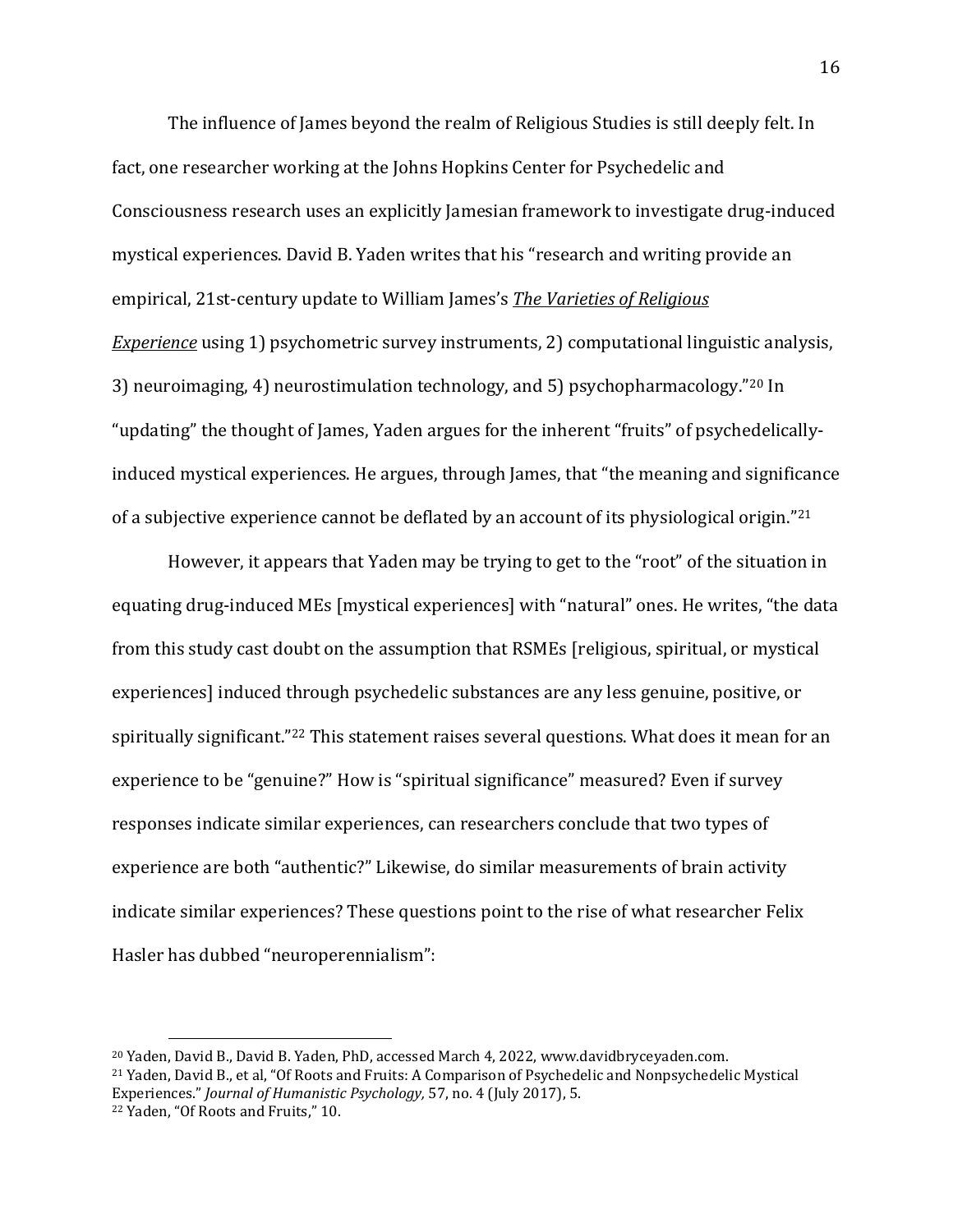What students of religion since Leibniz have discussed as *philosophia perennis*, namely, that all religions share the same core of absolute truth, is currently undergoing a modern neurobiological reinterpretation. Maybe the spiritual experiences of human beings do not resemble each other across cultures because they point to the same God or universal truth but simply because human brains all work alike.<sup>23</sup>

There are many assumptions built into the premise of neuroperennialism, the most significant being that "the spiritual experiences of human beings... resemble each other."<sup>24</sup> While it would be easy to look at a text such as Huxley's *The Perennial Philosophy* or Mircea Eliade's *Shamanism: Archaic Techniques of Ecstasy* and assume that mystical experience looks very similar across cultures, dedicated study will show that this is not always the case. So, while James' ideas have found new life outside of the field of religion, there are many problems carried over with them, including the ahistorical nature of his approach.

#### <span id="page-25-0"></span>**2.2 Aldous Huxley and the Further Articulation of the Perennial Philosophy**

In many ways, Aldous Huxley followed in the footsteps of William James and exerted a significantly more powerful influence than James did on the field of psychedelic research. Huxley's influence is only partially due to the widespread dissemination of his writing in the 1950s and 1960s counterculture; at least equally important to the salience of his thought is the extent to which he engaged with the psychedelic cognoscenti of his time, many of whom worked in psychology and helped to shape the landscape of mid-twentieth century drug-assisted therapy. Huxley had a deep interest in comparative religion and Eastern mysticism, and these interests shaped the content of his first mescaline experience and contributed to the orientalization of psychedelic culture and research. Taking Huxley's

<sup>23</sup> Langlitz, Nicolas, *Neuropsychedelia: The Revival of Hallucinogen Research Since the Decade of the Brain*, (Berkeley: University of California Press, 2012), 228.

<sup>24</sup> Langlitz, *Neuropsychedelia,* 228.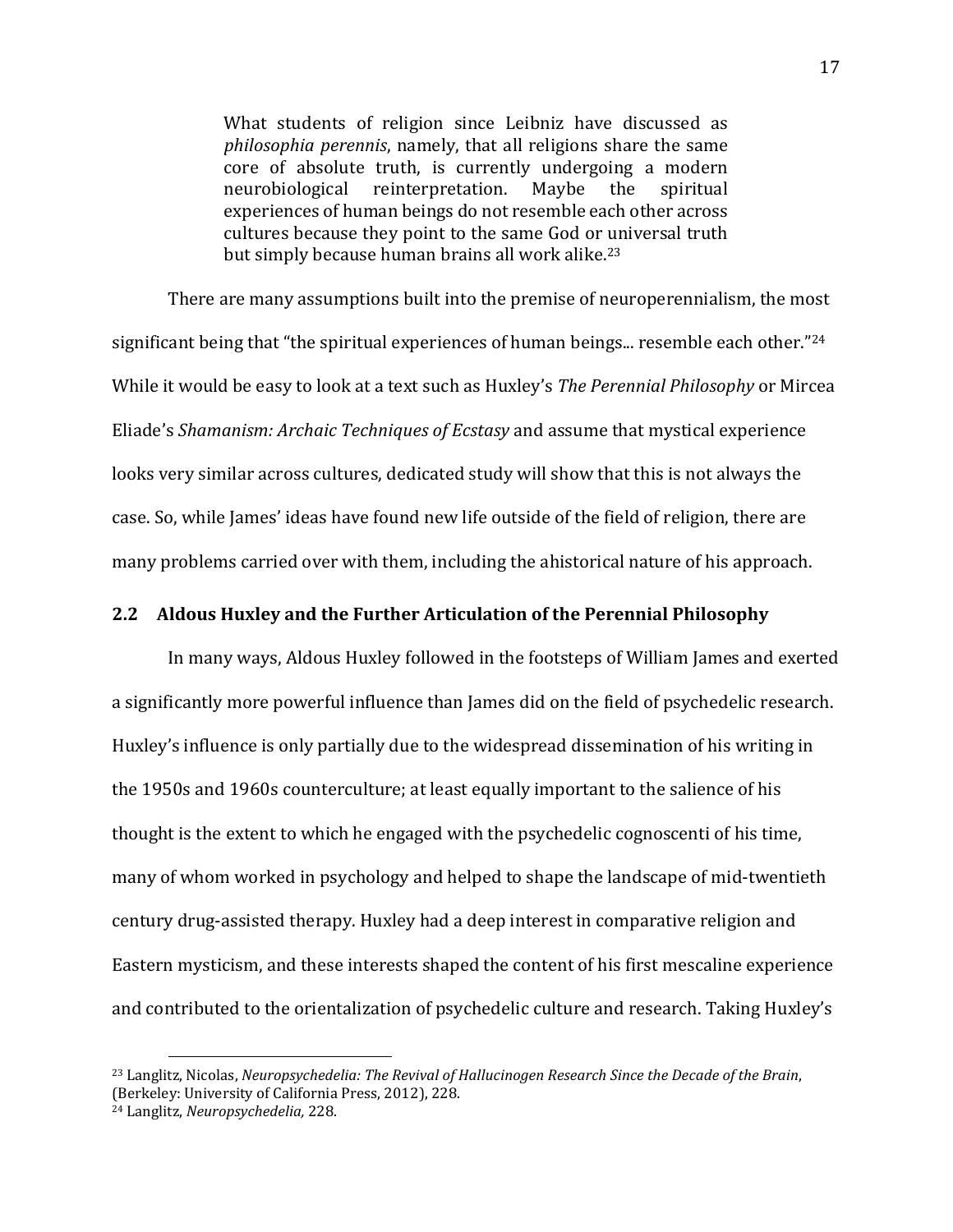thought and the breadth and depth of its influence into account is crucial to understanding the development and current state of the role of spirituality in psilocybin research.

Before further discussing the significance of Huxley's influence, it is important to take stock of the figures and ideas who influenced Huxley himself. These influences reflect an early scholarly understanding of mystical traditions that proved to shape the field of comparative mysticism for decades to come. From William James to Rudolph Otto to Evelyn Underhill, Huxley drew inspiration from intellectuals who had implied the existence of a perennial philosophy without explicitly naming it as such.

The influence of James is clear in the structure and methodology of *The Perennial Philosophy,* a work published in 1945 that cherry-picks from a variety Western and Eastern religious texts to make the case that a cohesive set of theological and philosophical concepts has been articulated across time by mystical figures from various religious traditions. In the same manner as James, Huxley constantly cites examples, or as James calls them, "case studies," culled from various English translations of religious texts to support the claims he is making and draw attention to the ostensible similarities between mystical movements. This rhetorical strategy is what J.Z. Smith calls the encyclopedic style of comparison, which he criticizes it for its shortcomings:

The data are seldom either explicitly compared or explained. They simply cohabit within some category, inviting comparison by their coexistence, but providing no clues as to how this comparison might be undertaken. The encyclopaedic mode consists of contextless lists held together by mere surface associations in which the overwhelming sense is that of the exotic.<sup>25</sup>

<sup>25</sup> Smith, Jonathan Z, "Prologue: In Comparison a Magic Still Dwells," in *A Magic Still Dwells Comparative Religion in the Postmodern Age*, ed. Kimberly C. Patton and Benjamin C. Ray (Berkeley, CA: University of California Press, 2000), 27.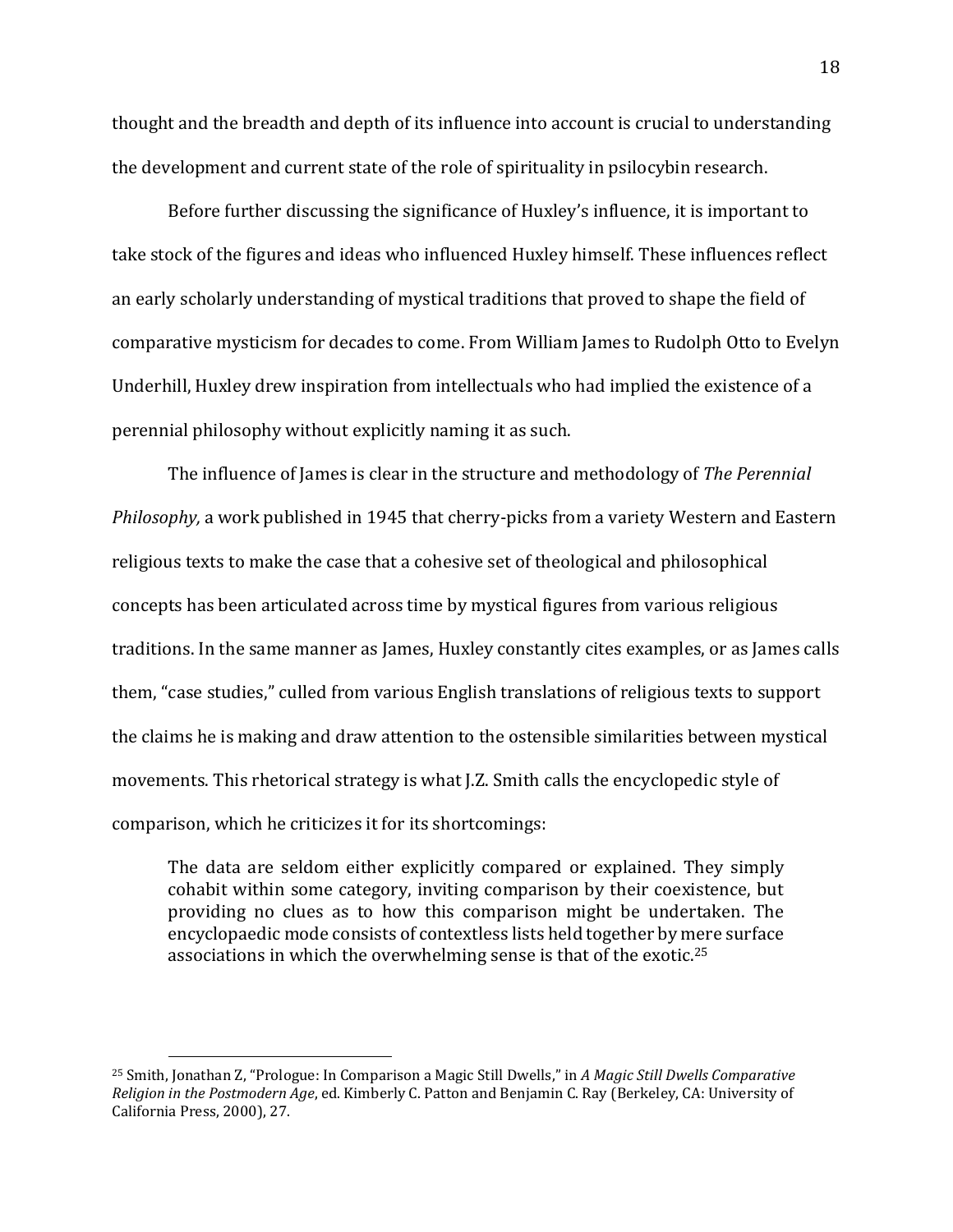Huxley's use of this method certainly contributed to the exoticization of Eastern religious cultures, concomitantly contributing to the orientalization of psychedelics.

While Huxley's recurring citation of James' theories and methods demonstrates the influence that the latter figure had on the former, this influence is also implicit in Huxley's theories themselves. As mentioned earlier, James claims that "our normal waking consciousness, rational consciousness as we call it, is but one special type of consciousness, whilst all about it, parted from it by the filmiest of screens, there lie potential forms of consciousness entirely different."<sup>26</sup> About a half-century later, "Huxley… expand[ed] on James' ideas, claiming that people under the effect of drugs… have access to aspects of the world which are foreclosed to most of us in normal situations," an idea articulated through Huxley's "reducing valve" theory of consciousness.<sup>27</sup>

Some other scholars of religion that Huxley drew inspiration from appear in the pages of *The Perennial Philosophy.* In the case of Rudolph Otto, Huxley includes *Mysticism East and West* in his list of recommended books at the end of *The Perennial Philosophy* and cites a passage from Otto comparing the "Indian doctrine" of *jnana* to the thought of Meister Eckhart. <sup>28</sup> Otto's comparisons of Eastern mystics to Western ones clearly influenced Huxley's approach, as Huxley quotes Eckhart throughout his book and often places these quotations alongside excerpts from "Eastern" mystical sources. So, ideas that contributed to the mystification of Eastern religious practice and the concomitant orientalization of mysticism were absorbed and widely disseminated among both

<sup>27</sup> Amati, G., "Superior Points of View: William James and Aldous Huxley's Reflections on Mystical and Religious Experiences," *Journal of the Oxford Graduate Theological Society,* 1, no. 1 (2020), 36. <sup>28</sup> Huxley, Aldous, *The Perennial Philosophy: An Interpretation of the Great Mystics, East and West*, (New York: Perennial, 1945), 305.; the Sanskrit term *Jnana* refers to "pure awareness" or knowledge in various Indian religious traditions.

<sup>26</sup> James, *The Varieties of Religious Experience,* 335.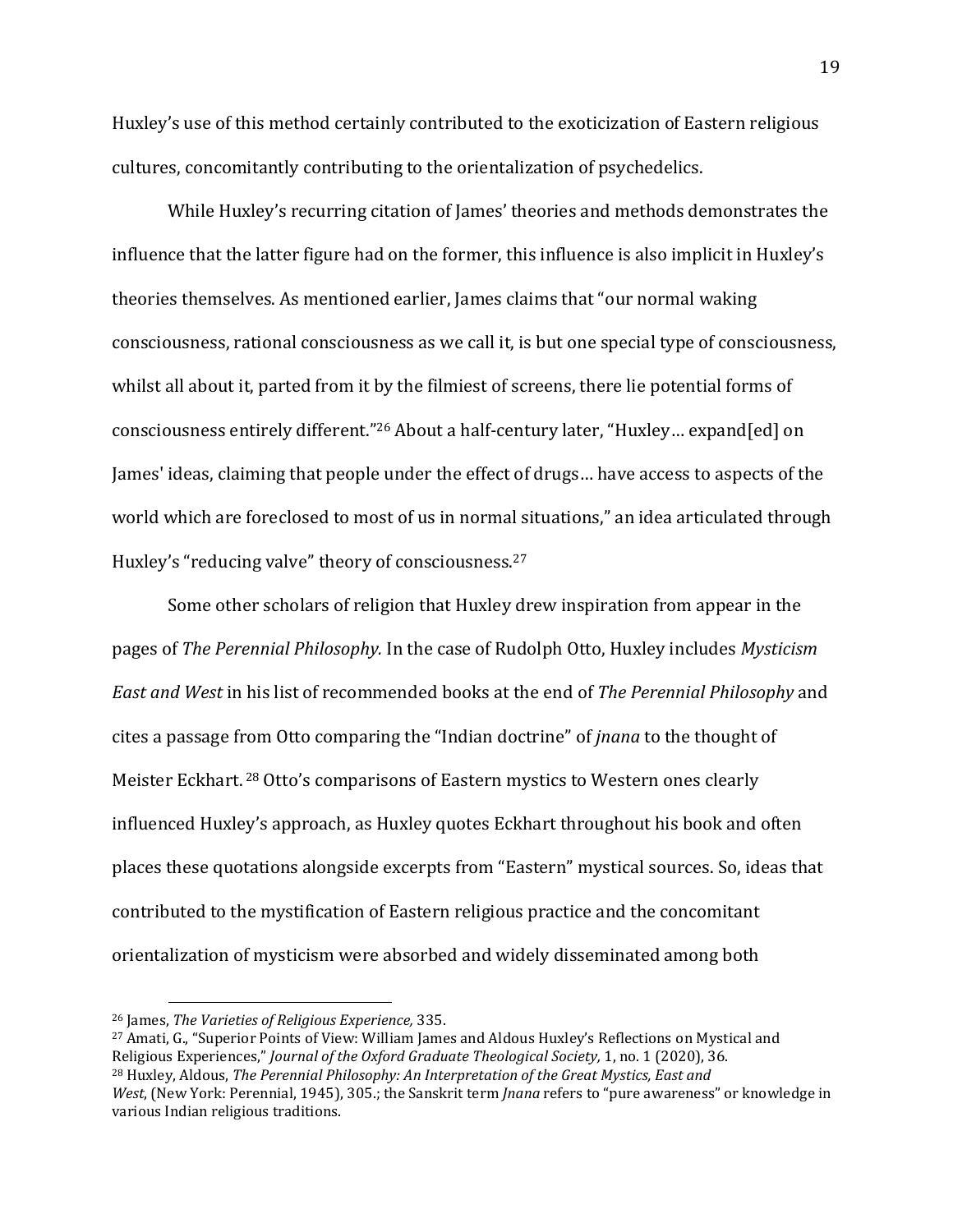psychologists and laypeople by Huxley. Like Otto's work, Evelyn Underhill's book *Mysticism,* which builds upon the perennialist foundations of Otto's work, was recommended by Huxley in *The Perennial Philosophy*. <sup>29</sup> Also notable for inclusion in Huxley's recommendations is W. Y. Evan-Wentz's "translation" of *The Tibetan Book of the Dead,* a work that would be reinterpreted by Timothy Leary, Ralph Metzner, and Richard Alpert in a psychedelic and psychological context.<sup>30</sup> The work of James, Otto, and Underhill reflects an early understanding of the concept of mysticism that had implicit connections to perennialist ideals.

Nicolas Langlitz's widely cited book *Neuropsychedelia* is evidence of the staying power of Huxley's ideas. The book's introduction, "Neuropsychopharmacology as Spiritual Technology," quickly moves to a subsection entitled "Listening to Moksha in the Age of Soma," a reference to two of the fictional drugs featured in Huxley's works. Soma, named after the Vedic deity and corresponding psychotropic plant brew, is a central plot element in the highly successful novel *Brave New World*. It represents Huxley's view of many widely used intoxicants, such as alcohol, as methods of blunting the harshness of reality for imbibers. In contrast, Huxley's late-career work *Island* features the drug moksha (named after the soteriological goal of Hinduism), which enables its consumers to attain spiritual clarity and was developed by Huxley based on his mescaline experiences. In Langlitz's words, "Unlike soma, moksha neither serves escapism nor does it rob its users' lives of authenticity, quite the contrary."<sup>31</sup> While the reference to the Vedic Soma in *Brave New* 

<sup>29</sup> Huxley, *The Perennial Philosophy,* 306.

<sup>30</sup> Donald S. Lopez Jr. argues that *The Tibetan Book of the Dead* is less a translation than a Western construction influenced by the burgeoning American spirituality movement. <sup>31</sup> Langlitz, Neuropsychedelia*,* 5.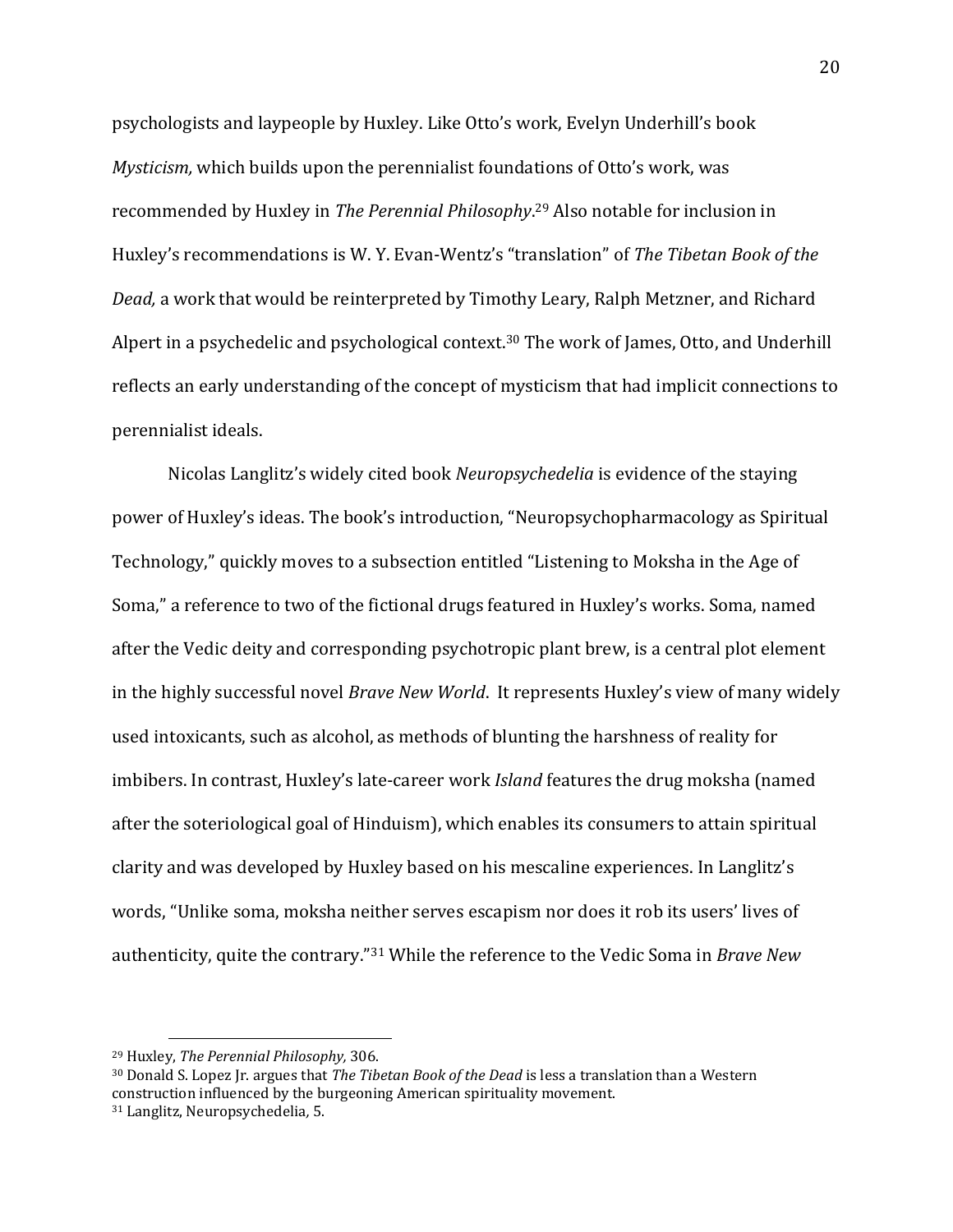*World* isn't terribly significant beyond revealing Huxley's interest in Hinduism, it is clear that Huxley's naming the almost panacean drug of *Island* "moksha" was meant to equate psychedelic drugs with the potential for liberation from what he viewed as the spiritual impoverishment of modern humankind.

Huxley's contributions to psychedelic culture are especially relevant here because he arguably popularized modern perennialism more than any other figure. Following the publication of *The Perennial Philosophy* in 1945, Huxley tried mescaline, his first psychedelic, in the early 1950s, publishing an account of his experiences as *The Doors of Perception* in 1954. This work would become massively popular not only among the growing counterculture of the 1960s, but also among key figures in the development of the psychedelic therapy movement. Some of the many significant figures influenced by Huxley's ideas include Timothy Leary, Huston Smith, and Walter Pahnke.<sup>32</sup> Smith stated that Huxley was "enormously important [to him] ... 'not only as a writer, but as a friend and mentor,"<sup>33</sup> reflecting the ability of Huxley to make both professional and personal connections with many of those he met. The fact that Huxley fostered both intellectual and personal relationships with so many members of the psychedelic cognoscenti had a profound influence on the trajectory that psychedelic therapy would take over the second half of the 20<sup>th</sup> century.

Not only did *The Perennial Philosophy* serve to distill and propagate Huxley's influences, but the research that led to it also directly shaped his drug experiences and interpretations of them. As Ido Hartogsohn writes:

<sup>32</sup> Pahnke, *Drugs and Mysticism,* 46.

<sup>33</sup> Partridge, Christopher H., *High Culture: Drugs, Mysticism, and the Pursuit of Transcendence in the Modern World*, (Oxford: Oxford University Press, 2018), 26.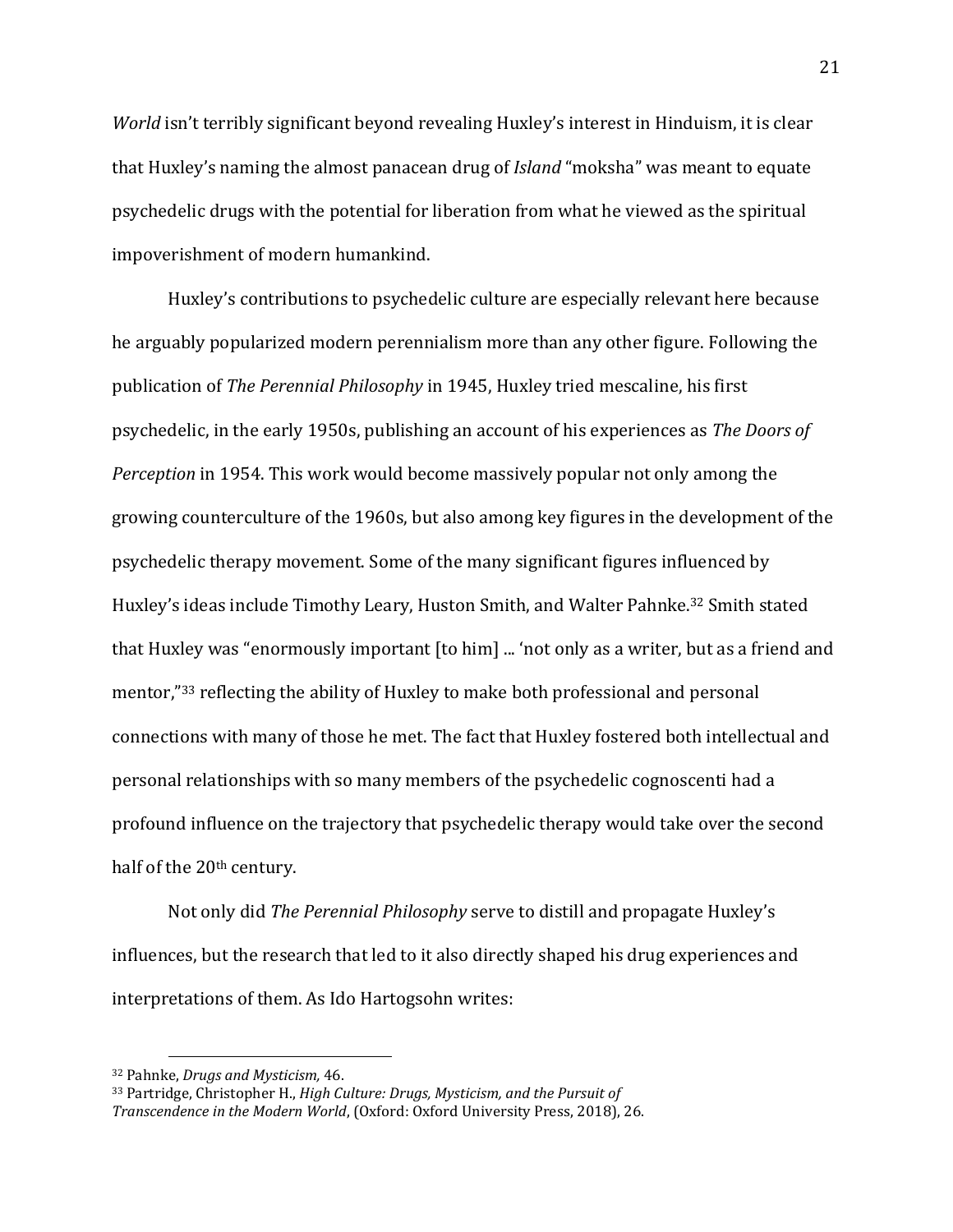Huxley's unique perspective certainly contributed to the development of his perennial interpretation of the effects of psychedelics, which not only enlisted the teachings of mystics from various traditions but also interpreted the drugs as revealing a perennial type of knowledge… In addition, Huxley's profound interest in Eastern religions led him to his invocation of Eastern concepts and ideas as avenues through which one might explore and understand the effects of psychedelics, a thesis that had a profound impact on the subsequent exegesis of psychedelia.<sup>34</sup>

Huxley's thesis contributed to what Jeffrey Kripal calls "Psychedelic Orientalism." Like attempts by psychedelic researchers and New Agers to mutually authenticate science and religion through reference to each other, which will be discussed shortly, the orientalization of psychedelics simultaneously turned to Eastern mystical traditions to argue for the validity of psychedelic experiences and placed these mystical traditions within a Western psychological framework. A letter that Huxley wrote to Timothy Leary in 1962 exemplifies the psychologization of Eastern mystical traditions. In it, Huxley writes that "The whole of gestalt therapy is anticipated in [the 112 exercises in awareness, extracted from a Tantrik text]."<sup>35</sup> Huxley attempts to validate both Tantric thought and gestalt psychology by claiming that they both reached the same basic conclusions. In this way Huxley not only introduced perennialist ideals to influential intellectual circles, but also helped to propagate the idea that psychedelics and Eastern mysticism offer similar outcomes. As will later be elaborated, this specific letter and other interactions with Leary contributed to the spread of mysticomimetic therapy and perennialist thought.

<sup>34</sup> Hartogsohn, *American Trip,* 71.

<sup>35</sup> Kripal, Jeffrey J., *Esalen: America and the Religion of No Religion,* (Chicago: University of Chicago Press, 2007), 128.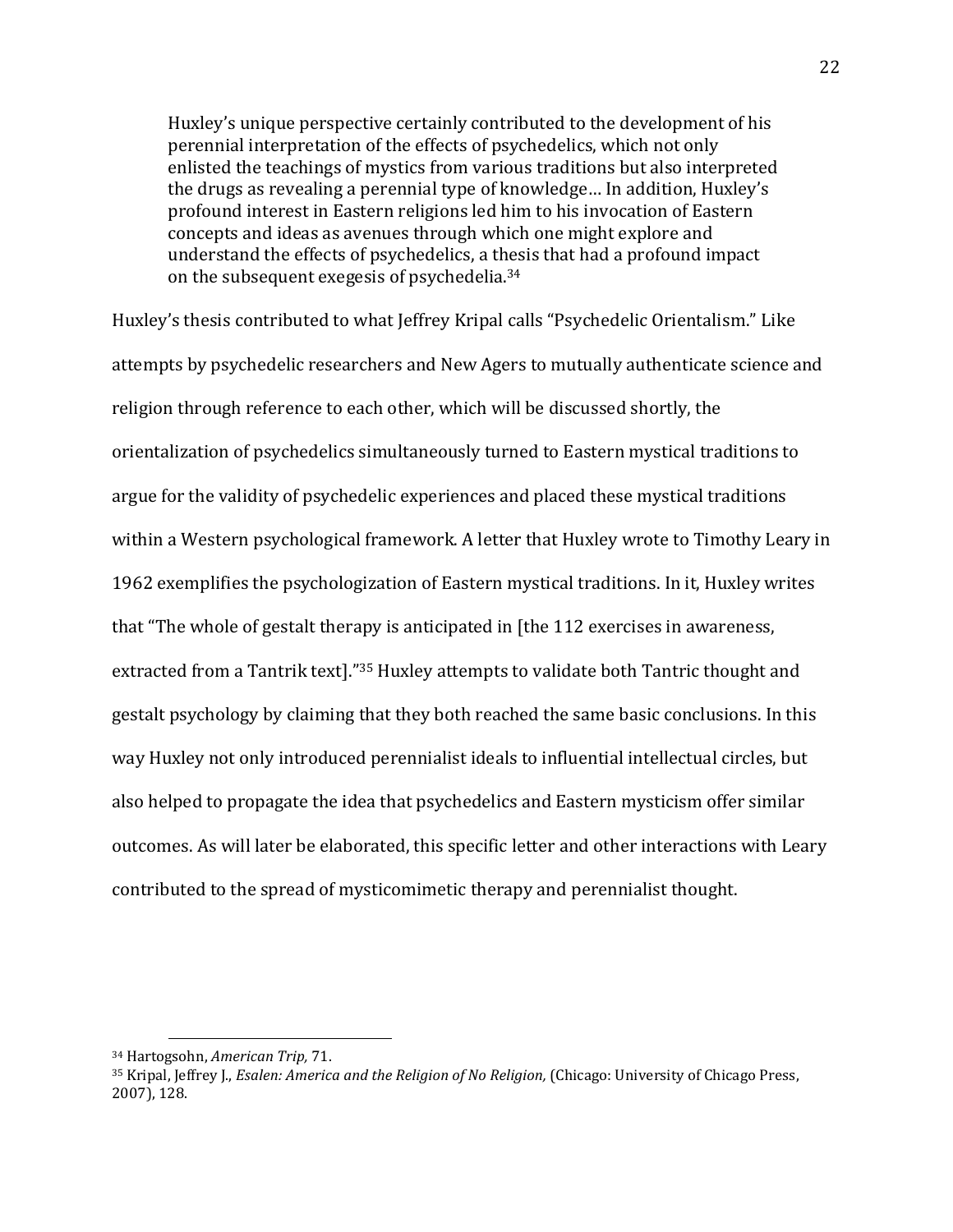#### <span id="page-31-0"></span>**2.3 The Road to Mysticomimetic Research**

The history of psychedelic research is haunted by two prevailing paradigms – psychedelics as psychotomimetics (mimicking psychosis) and psychedelics as mysticomimetics (mimicking mystical experience). The emergence of these paradigms as popular concepts in the 1950s and 1960s can be traced back to a history of Western selfexperimentation with psychotropics. One early influence on the psychotomimetic paradigm was French psychiatrist Jaqcues-Joseph Moreau de Tours' Club de Haschichins, a group organized in the 1840s to experiment with high doses of orally consumed cannabis. Moreau hypothesized that "the drug was able to mimic many of the effects of mental illness," stating that "whoever submits to its influence the power to study in himself the mental disorders that characterize insanity."<sup>36</sup>

However, the tradition of Western "experimental mysticism" predates the Club de Haschichins. Europeans in the early 1800s experimented with the ability of opium to induce dream-like states. Later in the 19<sup>th</sup> century, both Europeans and Americans used nitrous oxide, opium, cannabis, and, increasingly, peyote to transcend everyday reality and achieve "mystical states" that, judging from personal accounts, appear to be similar to the ones observed in experiments today.<sup>37</sup> This tradition of drug experimentation was passed along through both exoteric and esoteric currents, with figures like James and Moreau bringing attention to drug-induced psychosis and mysticism on a mainstream level while countercultural figures such as Aleister Crowley experimented relatively quietly.

<sup>36</sup> Hartogsohn, *American Trip,* 25; while cannabis is sometimes considered only a "minor psychedelic," these experiments still set a precedent that drug experiences could give insights into the causes and phenomenology of mental illness.

<sup>&</sup>lt;sup>37</sup> It must be considered that perhaps this similarity is due to the history of Western psychedelic experimentation influencing researchers/consumers rather than any real ontological similarity.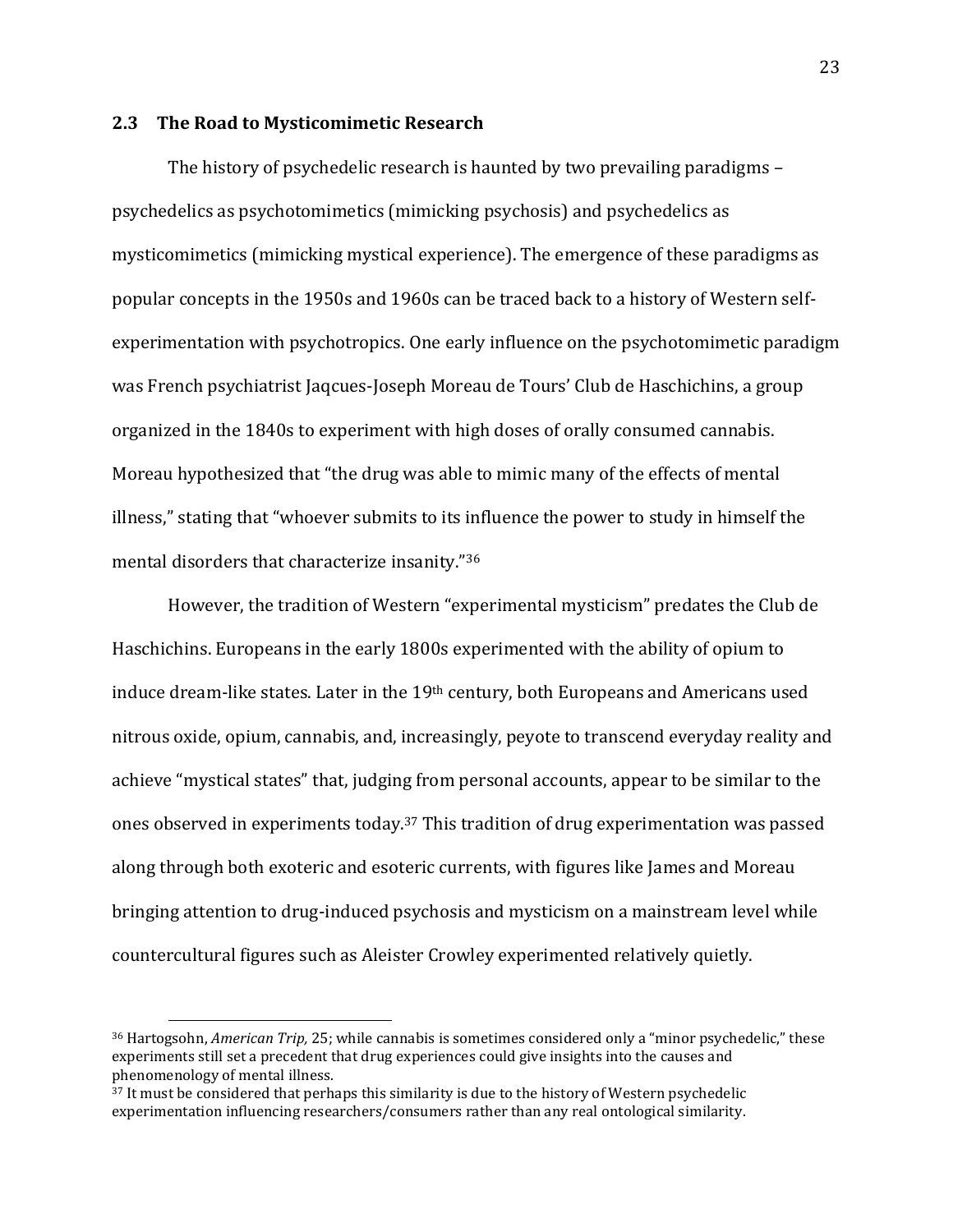The first widely recognized model for psychedelic research and therapy was the socalled psychomimetic model, which began to take form in European research and was adopted by US researchers in the early 1950s.<sup>38</sup> "A 1949 paper by A.M. Becker… described [LSD] as a 'psychoticum,'" which probably helped to spread the notion that drugs, particularly psychedelic ones, could cause users to experience psychosis or a schizophrenic mind state. <sup>39</sup> This paradigm had considerable staying power and remained the field's prevailing theoretical lens through the 1950s. The psychotomimetic movement also gave researchers what they perceived as evidence for the theory that chemicals endogenous to the human brain were at the root of mental illness.

Because of the lack of attention to mental preparation for and the physical environment of experiments with psychedelics, early test subjects regularly experienced what could easily be interpreted as psychosis. Harsh lighting, isolation, and other "extrapharmacological" factors were eventually recognized as elements conducive to a "bad trip" – this recognition reflected an early interest in what would eventually be dubbed "set and setting."<sup>40</sup> Additionally, a paper by LSD researcher Max Rinkel "went so far as to note a possible influence of the 'rather artificial setting' that existed in medical experiments, in contrast to indigenous ceremonies."<sup>41</sup> Rinkle's statement anticipated the romanticization of mysticism and shamanism that has taken place in both psychological communities and New Age circles. The realization of the potential for non-drug factors to affect test subjects'

<sup>38</sup> Hartogsohn, *American Trip,* 30-31.

<sup>39</sup> Hartogsohn, *American Trip*, 31.

<sup>40</sup> Hartogsohn, *American Trip,* 47.

<sup>41</sup> Hartogsohn, *American Trip,* 47.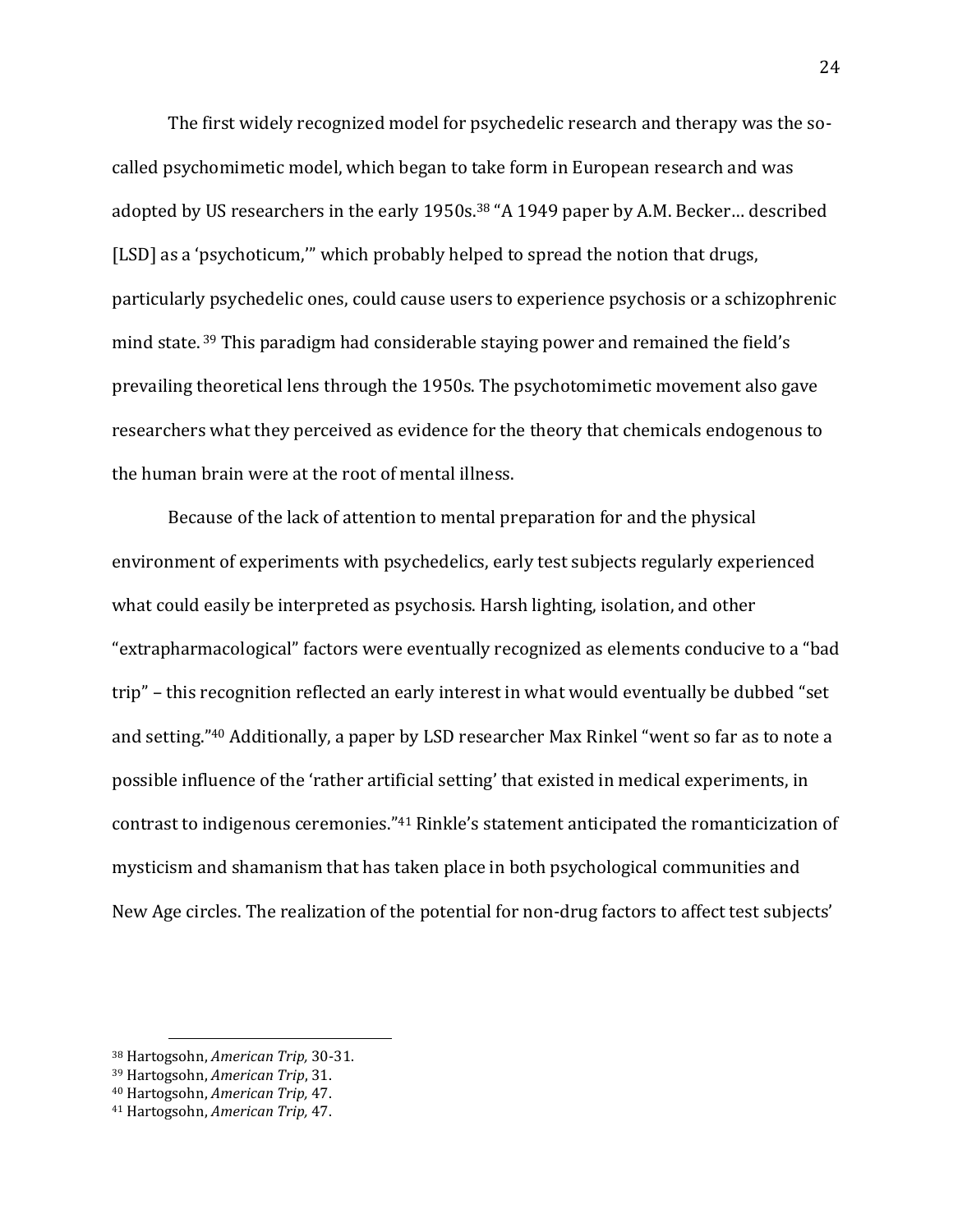psychedelic experiences contributed to an eventual shift in research techniques, which came to emphasize the importance of set and setting in shaping test subjects' experiences.

Even though many test subjects displayed psychotic or paranoid behavior during this stage of research, there were frequent instances in which individuals under the influence of LSD in clinical settings had spontaneous religious or mystical experiences. Not only did these experiences hold great religious import for test subjects, but they also seemed to produce a pronounced therapeutic effect. Betty Eisner and Sidney Cohen, both American LSD researchers in the late 1950s, noticed the therapeutic potential of psychedelics and made major strides in developing a mysticomimetic approach to psychedelic therapy. While Huxley may have promoted the ability of psychedelics to facilitate a spiritually enriched life, it was Eisner and her experiences with LSD that contributed to the exploration of the mysticomimetic model. She recalled herself, under the influence of LSD, "being drawn into a mystical experience… but as [she] felt the relaxing of the self boundaries, there was this flood of grateful tears which [she] stopped because of the three men present."<sup>42</sup> Stemming from the interruption of potentially visionary experiences by psychological testing methods and an uncomfortable environment, Cohen and Eisner worked to create conditions more conducive to producing and sustaining mystical experiences. Also, as were many other LSD researchers at the time, Cohen was directly influenced by Huxley – the seeds of perennialism had been planted.<sup>43</sup>

It is important to note here that the psychotomimetic and mysticomimetic paradigms are not entirely unrelated. William James extensively discussed "the bugaboo of

<sup>42</sup> Hartogsohn, *American Trip,* 81.

<sup>43</sup> Hartogsohn, *American Trip,* 81.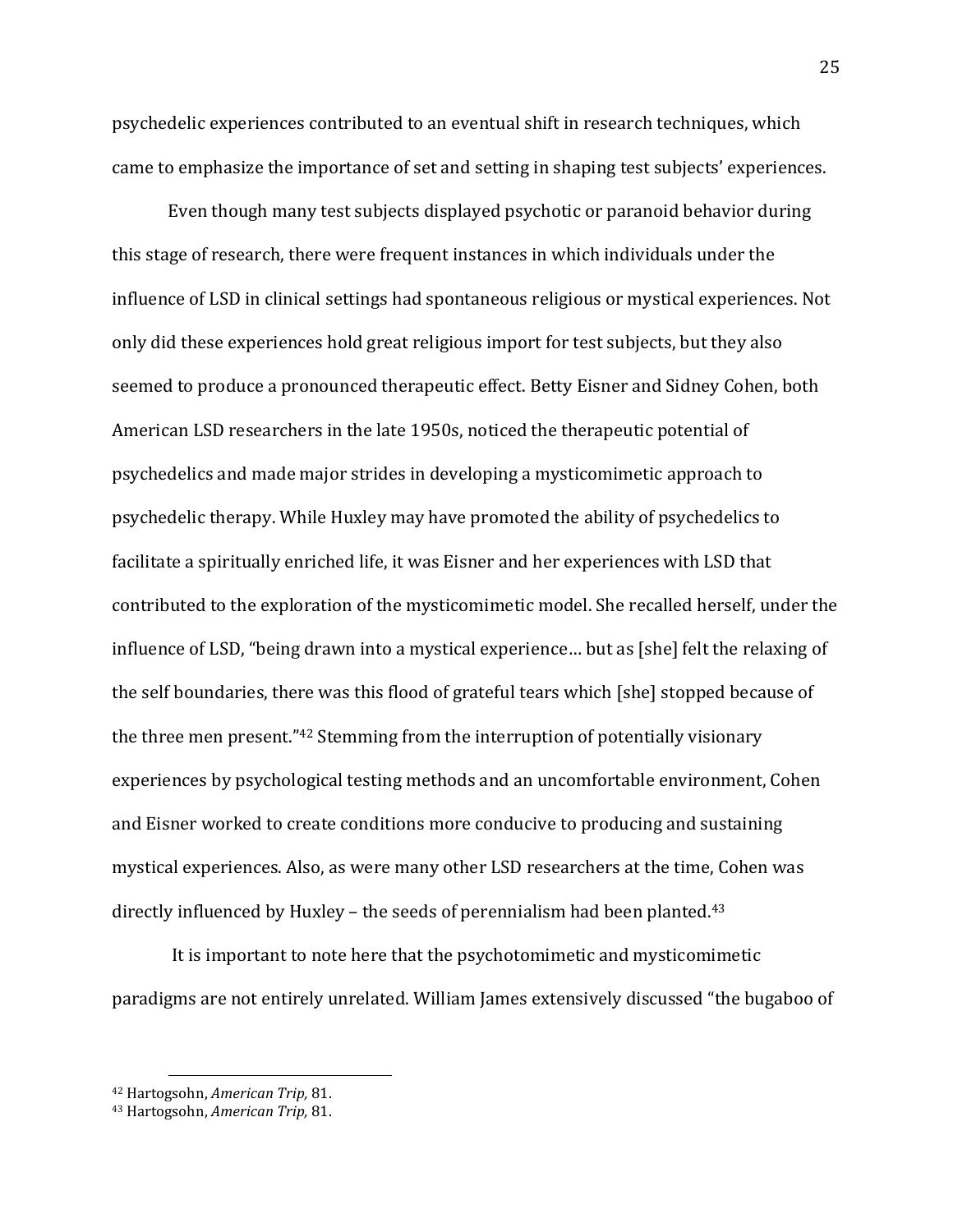morbid origin" in one of his lectures, concluding that religious genius and mental illness are not mutually exclusive. The connection between mental illness and susceptibility to religious experiences eventually found its way from the psychological world to the New Age. *The Invisible Landscape,* a book co-written by Terence McKenna and his brother Dennis, includes a chapter titled "Shamans and Schizophrenia" that draws parallels between the schizophrenic and the shaman and exemplifies the trend of equating mental illness with a proclivity for religious experience.

At least partially due to Aldous Huxley's publicly connecting his mescaline experience to religion in *The Doors of Perception* in 1954, a new paradigm began to form within psychedelic research. Many researchers began to propose that, rather than solely possessing the ability to temporarily induce madness in patients, psychedelics could also occasion mystical experiences with tremendous therapeutic potential. In 1955 Betty Eisner wrote of her first LSD experience: "I could feel myself being drawn into a mystical experience—the sense of unity with all things in the universe."<sup>44</sup> She also wrote to psychiatrist Humphry Osmond that "if I have a mission in life, I feel it is to put the mystic back into healing... I'm afraid I'm beginning to sound like a sermonizer."<sup>45</sup> Eisner's tendency toward the mystical and her publication of works displaying that tendency caused a rift in her working relationship with Cohen. The failure of Eisner's career helps to explain what Kripal deems self-censorship by scientists whose personal conclusions clash with a materialist interpretation of study results.<sup>46</sup> Despite Eisner's career trajectory, the late

<sup>44</sup> Hartogsohn, *American Trip,* 81.

<sup>45</sup> Hartogsohn, *American Trip*, 88.

<sup>46</sup> Kripal, Jeffrey J., *The Flip: Epiphanies of Mind and the Future of Knowledge*, (New York: Bellevue Literary Press, 2019), 56.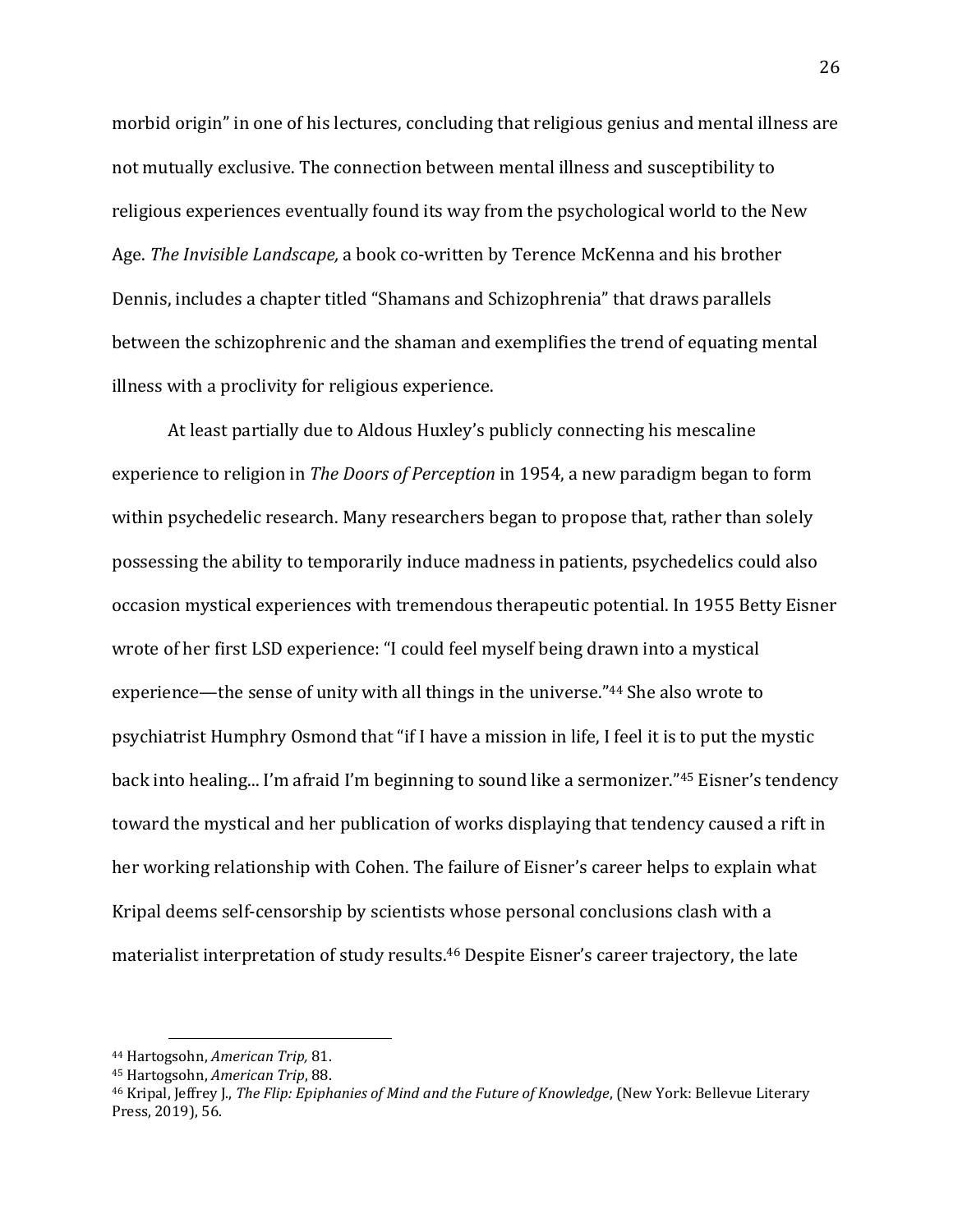1950s saw a rise in the implementation of mysticism in psychedelic studies as "more researchers became aware of the ubiquity of religious experiences in subject reports."<sup>47</sup>

One of the most widely recognized figures in the history of psychedelia, Timothy Leary had a career path that mirrored that of Eisner's, albeit more extreme. Tracing Leary's involvement in psychedelic research is key to understanding the rapid popularization of mysticomimetic therapy. Like many other researchers discussed in this paper, Leary and Huxley were intimately connected. Leary and Huxley had a continuing correspondence, which included working together for months to outline "the do's and don'ts of consciousness research."<sup>48</sup> After Leary wrote to Huxley while the latter was lecturing at MIT, the two worked with other Harvard researchers throughout October 1960 before the Harvard Psilocybin Project began in November of that year; Huxley became "subject no. 11" in the Project's sessions.<sup>49</sup> Huxley's involvement as a founding board member of the Harvard Psilocybin Project in 1960 would profoundly impact both Leary's approach to studying psychedelics and his personal philosophy. The orientalization of psychedelics was passed along from Huxley to Leary, as "Leary's subsequent reflection on the psychedelic experience was explicitly informed by Huxley's work and by the increasingly Easternized occulture of the 1960s."<sup>50</sup> Even Leary's recollection of Huxley as a "serene Buddha with an encyclopedic mind" belies the combination of Eastern mysticism and Western rationalism that Huxley and company sought to embody.<sup>51</sup>

<sup>47</sup> Hartogsohn, *American Trip*, 85.

<sup>48</sup> Hartogsohn, *American Trip,* 102.

<sup>49</sup> Partridge, *High Culture,* 233.

<sup>50</sup> Partridge, *High Culture,* 235.

<sup>51</sup> Partridge, *High Culture,* 235.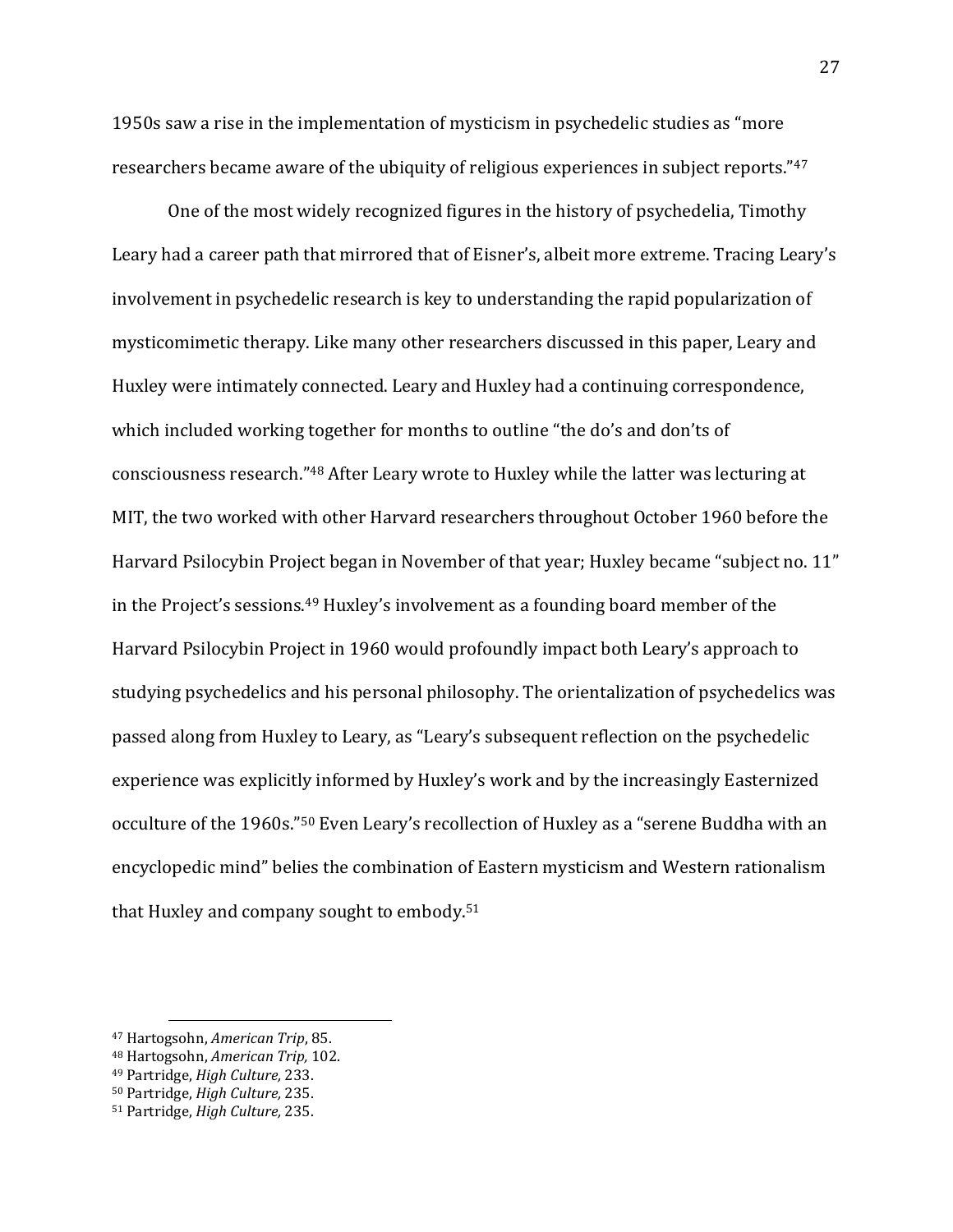Additionally, Leary's work often made moves to psychologize Eastern mystical traditions and treated them as having anticipated modern scientific discoveries. A great example of this psychologization is *The Psychedelic Experience: A Manual Based on the Tibetan Book of the Dead*, which Leary coauthored with Richard Alpert (Ram Dass) and Ralph Metzner, both of whom also had backgrounds in psychology and continued to promote Eastern mystical traditions for the rest of their lives. Near the beginning of the book the authors state that "Eastern philosophic theories dating back four thousand years adapt readily to the most recent discoveries of nuclear physics, biochemistry, genetics and astronomy."<sup>52</sup> Leary's eagerness to validate Eastern mysticism through science and vice versa speaks yet again to attempts by both scientists and New Age practitioners to use both science and religion to mutually authenticate each other. These attempts imply a perceived lack in both religion and science, separately, to offer satisfying explanations for pressing philosophical and metaphysical questions.

Additionally, Leary offers interpretations, presented as authoritative, of *The Tibetan Book of the Dead* that downplay supernatural elements of Vajrayana Buddhism. *The Tibetan Book of the Dead* itself has been criticized as a Western construction, but Leary and company took the modern interpretation even further and presented the "book" as a psychological text. For example, the authors state:

This is not (as Lama Govinda reminds us) a book of the dead.<sup>53</sup> It is a book of the dying; which is to say a book of the living; it is a book of life and how to live. The concept of actual physical death was an exoteric facade adopted to fit the prejudices of the Bonist tradition in Tibet. Far from being an embalmers'

<sup>52</sup> Leary, Timothy, Ralph Metzner, Ram Dass, *The Psychedelic Experience: A Manual Based on the Tibetan Book of the Dead*, (February 2014), https://psychedelicfrontier.com/wp-content/uploads/2014/02/The-Psychedelic-Experience-A-Manual-Based-on-the-Tibetan-Book-of-the-Dead.pdf, 7.

<sup>53</sup> Lama Govinda, or Ersnt Lothar Hoffman, was a German convert to Buddhism who spread Tibetan teachings that reached the American counterculture of the 60s and 70s. "Anagarika Govinda," Wikipedia. Accessed April 16, 2022, https://en.wikipedia.org/wiki/Anagarika\_Govinda.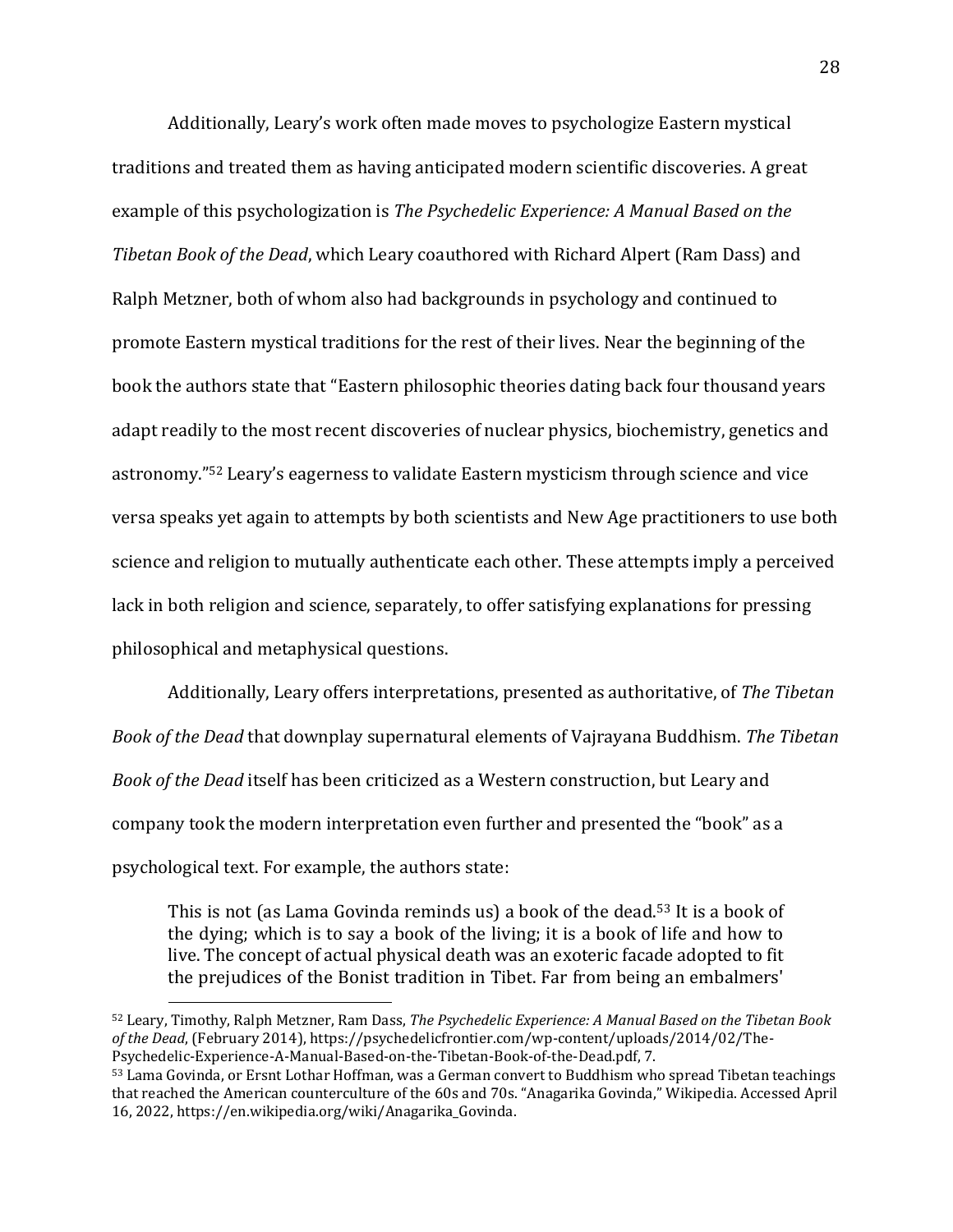guide, the manual is a detailed account of how to lose the ego; how to break out of personality into new realms of consciousness; and how to avoid the involuntary limiting processes of the ego; how to make the consciousnessexpansion experience endure in subsequent daily life.<sup>54</sup>

Leary and company's sterilized interpretation speaks to the "Protestantization of Buddhism;" the original texts are stripped of any "irrational" intention and instead presented as supporting modern psychology and science at large. Also, one must wonder if the authors were caught up in revealing the perceived "secrets" of ancient religious texts. Either way, their regarding *The Tibetan Book of the Dead* as a psychological manual influenced subsequent psychedelic research in that it utilized religious examples to validate modern psychology and vice versa.

#### <span id="page-37-0"></span>**2.4 Science and Religion as Mutual Authenticators**

Research into mystical experiences, including drug-induced ones, often involves a double-maneuver by scholars and researchers. On the one hand, scientists appeal to religion and mystical traditions in order to lend credibility to their work; if religious practitioners have been using techniques of transcendence for thousands of years and those types of experiences can be accessed with a pill, the potential benefits and ease of access would be tremendous. On the other hand, researchers and laypeople with metaphysical belief systems can validate their beliefs by appealing to scientific (or pseudoscientific) evidence. The world of psychedelic research represents a complication of the idea that science and religion are opposing forces. In fact, it represents a syncretic process that has been ongoing since the ideas of religion and science as separate categories of thought and belief arose in the 1800s.

<sup>54</sup> Leary, Metzner, and Dass, *The Psychedelic Experience,* 8-9.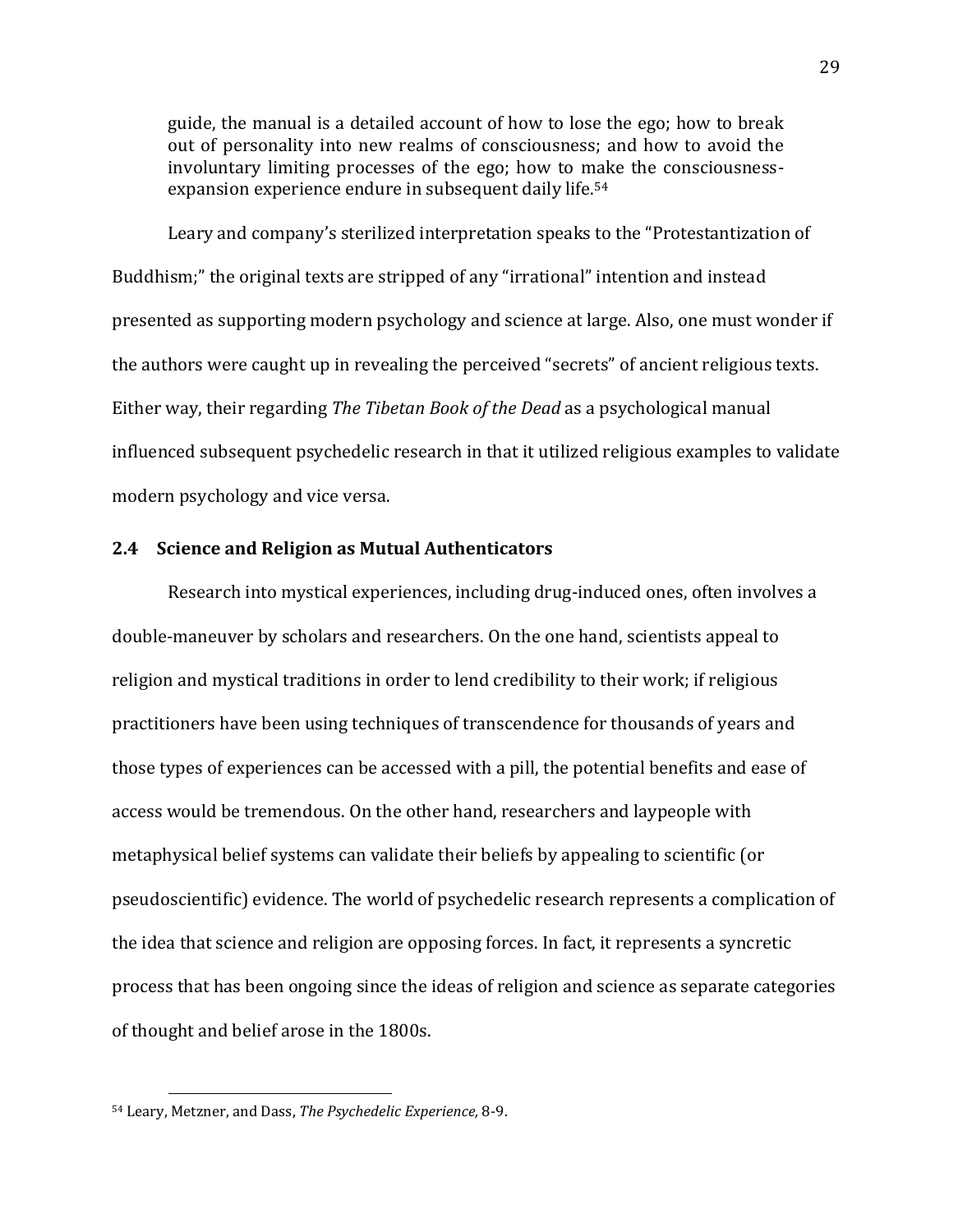As early as the late nineteenth century scholars were noting the apparent conflict between religion and science. In 1875 John William Draper wrote, "The history of Science is not a mere record of isolated discoveries; it is a narrative of the conflict of two contending powers, the expansive force of the human intellect on one side, and the compression arising from traditionary faith and human interests on the other."<sup>55</sup> This is an early example of the "conflict thesis," the theory that religion and science are inherently in opposition to each other. Regardless of the reality of the matter, the fact remains that the *perception* of science and religion as mutually opposing forces has continued to be a subject of academic and popular discourse into the present. The current debate around the "problem of mysticism" in contemporary psychedelic research reveals the discomfort some scientists have with bringing religious thought or metaphysical speculation into the lab.

Revisiting the historical arc outlined earlier in this paper with attention to the idea of science and religion as mutual authenticators requires returning to the thought of James and Huxley. James' balance of scientific rigor (in his view) and belief in the potential existence of an "unseen order" anticipated the function of psychedelic research as a means of reconciling science and religion. While twentieth-century American culture saw a growing divide between religious and secular cultural attitudes (particularly regarding evangelical Christianity and scientific communities), psychedelic culture and research grew to represent a "way out" of this dichotomy. Huxley would claim to approach psychedelic phenomenology from a rationalist mindset; he understood psychedelics to be "technologies capable of producing controlled experiments in mysticism" and mystics themselves to be

<sup>55</sup> Draper, John William, *History of the Conflict between Religion and Science*, (New York.: Cambridge University Press, 2009), vi.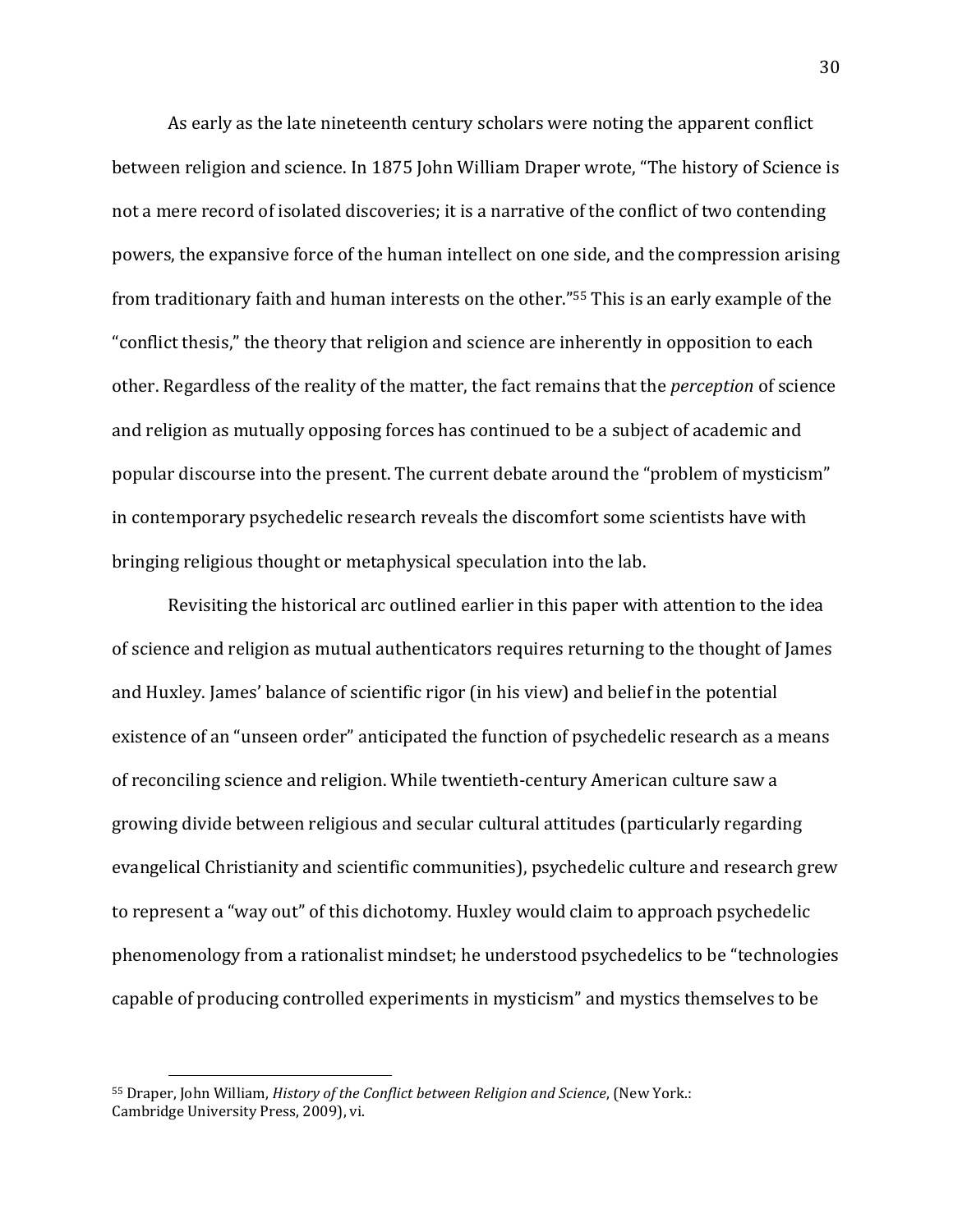"empirical theologians."<sup>56</sup> Therefore, while science and religion continued to become broadly understood as being in opposition to each other, experimenters such as James and Huxley wanted to have their cake and eat it too: to speculate on, and possibly promote, the idea of a metaphysical reality while maintaining a rationalist mindset. The tradition of pairing metaphysical thought and rationality would later be adopted by countercultural figures such as Terence McKenna, who regularly opined that his metaphysical speculation was not incompatible with his empiricism. At Esalen, a center of countercultural spirituality located in California, he once said, "I'm a rationalist who's just had a very weird set of experiences, but I *am* a rationalist. I have no patience with channeling, the lords of the many rays, the devas—there's this whole thing going around about disincarnate intelligence, and it's mostly under the control of fairly, shall we say, non-rigorous thinkers."<sup>57</sup> Perhaps because of its clinical setting and emphasis on experience rather than directly observable or measurable phenomena, psychedelic research is often presented and/or perceived as more legitimate than other paranormal or supernatural claims.

The authentication of religious experience through scientific inquiry is inverted in contemporary studies, in which claims of a cross-cultural, ancient mystical tradition centered on religious experience are used to legitimize scientific studies, or at least the experiences being studied. The belief in science as a tool for authenticating religious conviction is reflected in New Age religious movements, which have come to view many scientific concepts (regardless of the depth of understanding by practitioners) as apt

<sup>56</sup> Partridge, *High Culture*, 202; Barrett, Frederick S, et al., "Validation of the Revised Mystical Experience Questionnaire in Experimental Sessions with Psilocybin," *Journal of Psychopharmacology*, 29, no. 11 (2015), 3. <sup>57</sup> McKenna, Terence, "A Weekend with Terence McKenna," The Library. Accessed February 22, 2022. https://www.organism.earth/library/document/a-weekend-with-terence-mckenna).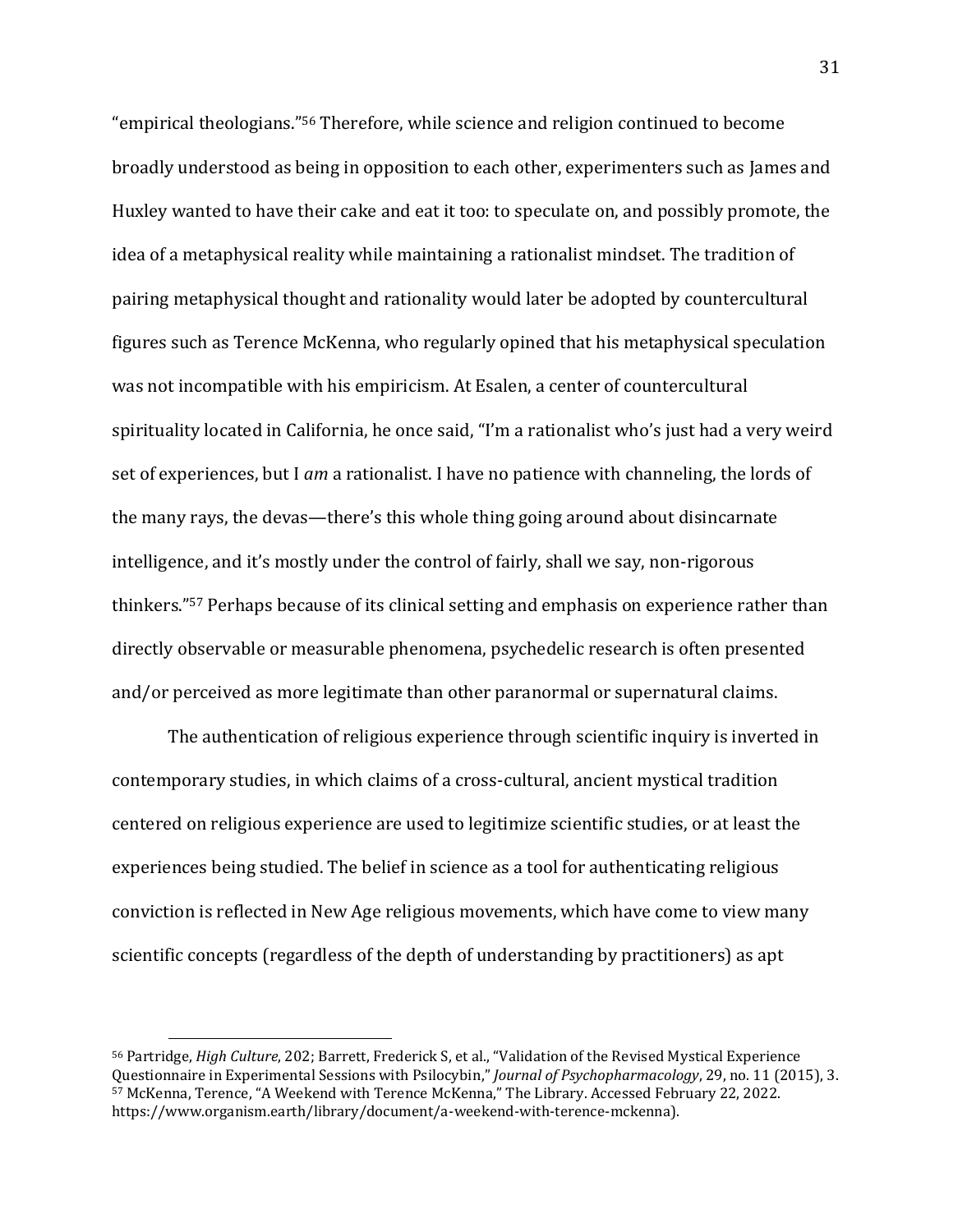metaphors for their spiritual beliefs. Take, for example, *The Tao of Physics* by Fritjof Capra, a work that sought to mutually authenticate both scientific and religious worldviews by declaring them to represent the same ideals. William Richards, a psychiatrist who was a close friend of Walter Pahnke and has studied psychedelic therapy from the 1960s to the present, writes that "The understanding of the ultimate nature of energy is, as many readers may realize, similar to the views of quantum physicists," and, of *The Tao of Physics,*  "the writings of mystics and physicists often sound very similar."<sup>58</sup>

#### **3 PSILOCYBIN RESEARCH AS RELIGION**

#### <span id="page-40-1"></span><span id="page-40-0"></span>**3.1 Walter Pahnke and the Marsh Chapel Experiment**

In many ways the Marsh Chapel Experiment, also known as the Good Friday Experiment, represents the culmination of years of scientific research, speculation on comparative mysticism, and philosophical ruminations on perennialism. As the first major study explicitly addressing the topic of drugs and mysticism, this experiment set the standard for research into drugs' ability to occasion mystical experiences. Its influence is still felt today. Pahnke's research brought together many influential members of the psychedelic movement: Timothy Leary and Richard Alpert (Ram Dass) served as members of Pahnke's thesis committee, and perennialist scholar of religions Huston Smith was present as a test subject during the experiment. Smith's presence is particularly relevant to those in the field of Religious Studies, as it offers an example of the cross-fertilization of perennialist ideas between psychological researchers and academics studying religion. Overall, the impact of this study cannot be understated.

<sup>58</sup> Richards, *Sacred Knowledge,* 47.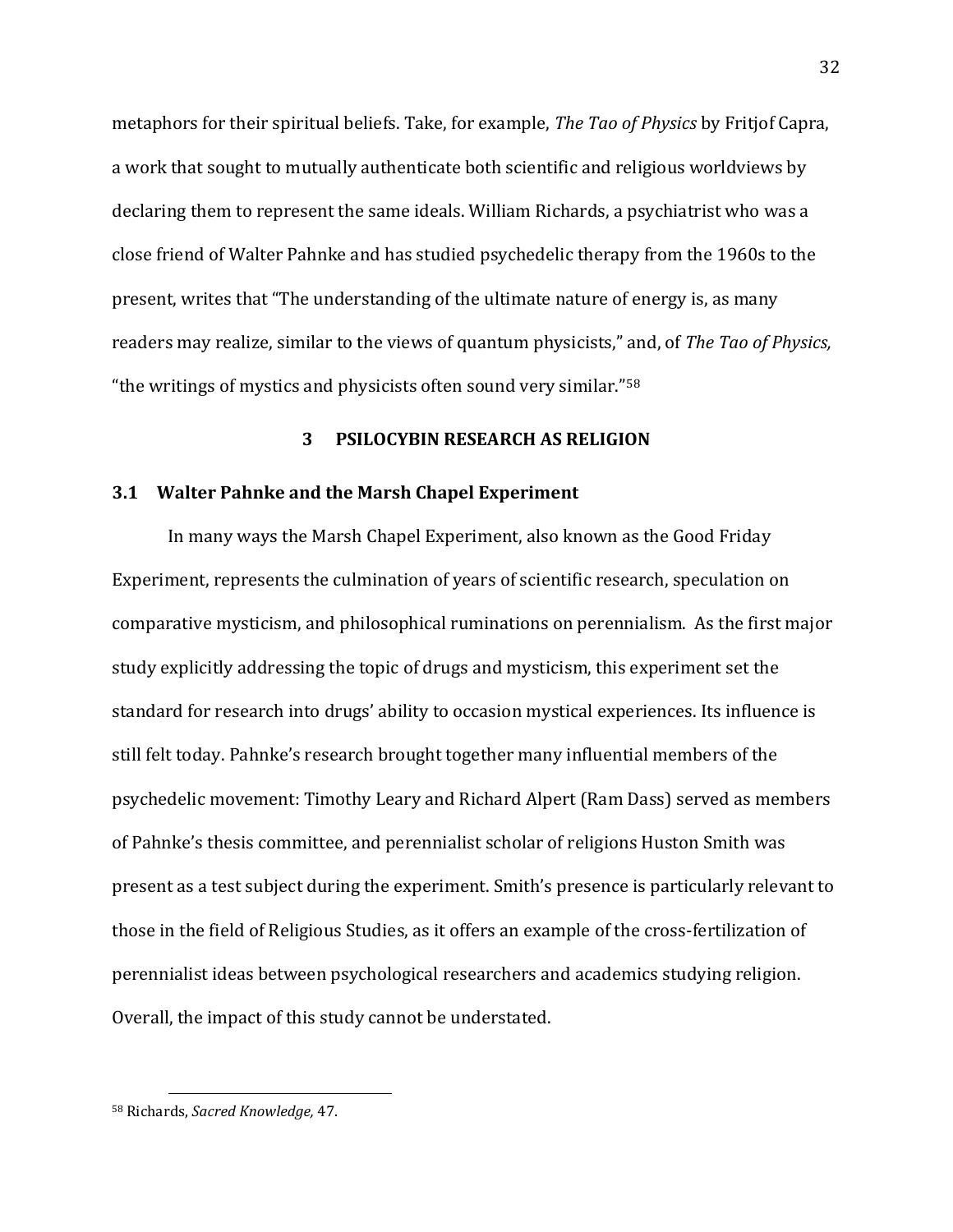Walter Pahnke "conducted the research project known as the 'Good Friday Experiment' for his PhD dissertation in the History and Philosophy of Religion on the subject of Religion and Society."<sup>59</sup> This PhD was in addition to a doctoral degree in medicine and a master's in divinity that he had already acquired, both also at Harvard. Pahnke's eclectic interests uniquely positioned him to design the Marsh Chapel Experiment, and it is important to recognize the convergence of these interests and how they represent the rapidly evolving climate of psychedelic research at the time.

Pahnke's religious background deeply affected the design of the Marsh Chapel Experiment, which was intended to measure whether a religious set and setting was conducive to occasioning mystical experiences through psychedelics. His identity as a Christian minister contributed to many aspects of the project. First, the test subjects were all male, Christian theology students in their 20s, and measurements were taken before the experiment to ensure that religious background would factor into the "set" of the experiment. Additionally, the experiment was conducted inside of the Marsh Chapel at Boston University. This setting was replete with religious imagery, including "altar, pews, stained glass windows and various religious symbols," and the experiment was conducted as eminent theologian Howard Thurman gave a sermon that was projected through speakers in the basement of the chapel, where the test subjects were required to stay.<sup>60</sup> Pahnke's intention was to determine whether a religious set and setting could produce mystical experiences.

<sup>59</sup> Richards, *Sacred Knowledge,* 31.

 $60$  Doblin, Rick, "Pahnke's 'Good Friday experiment': A long-term follow-up and methodological Critique," *Journal of Transpersonal Psychology,* 23, no. 1 (1991), 3.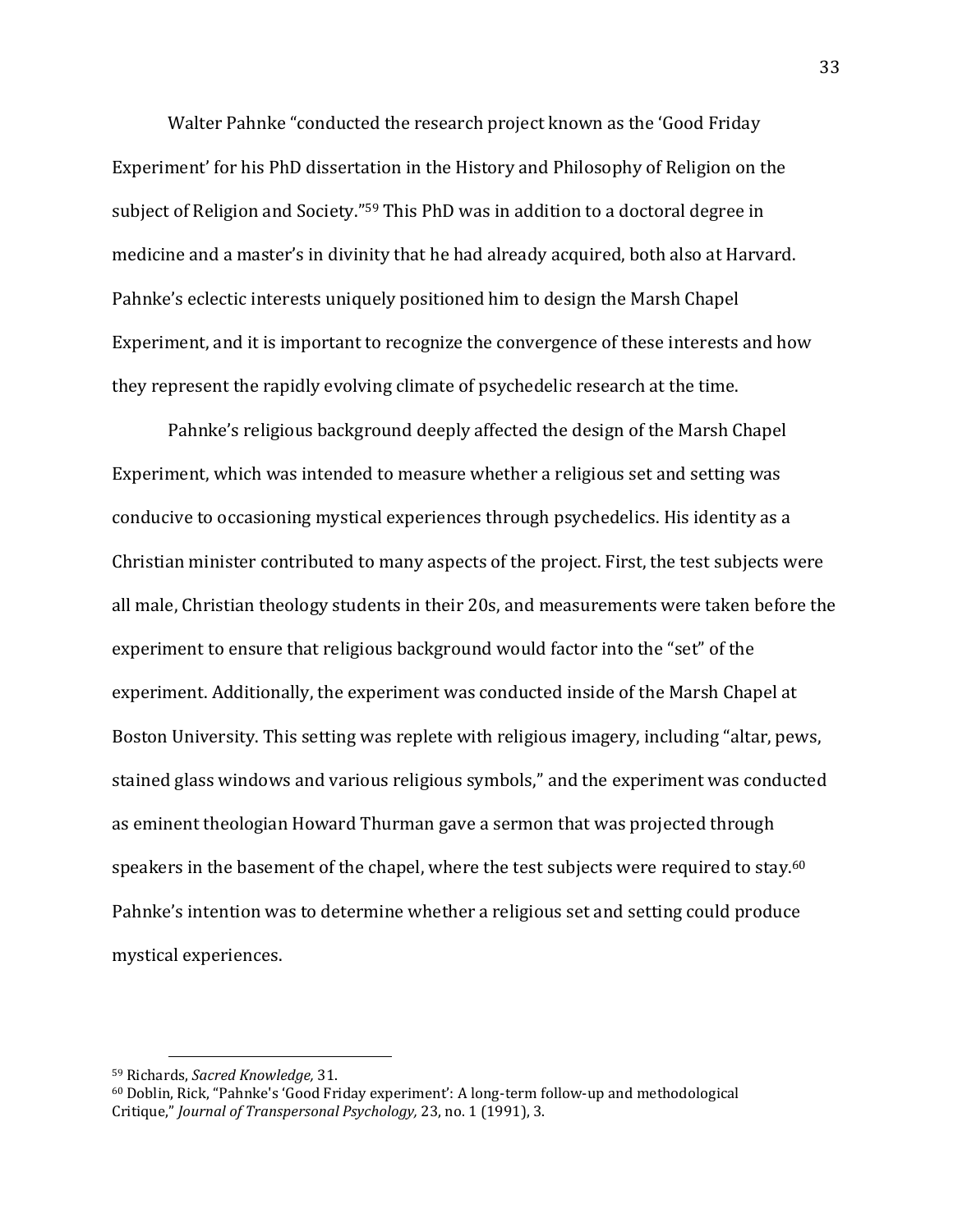Pahnke's methodological approach also betrayed some of his influences. In regard to the environment of the study, "Pahnke believed the most conducive environment for his experiment would be a community of believers participating in a familiar religious ceremony designed to elicit religious feelings, *in effect creating an atmosphere similar to that of the tribes which used psilocybin-containing mushrooms for religious purposes* [emphasis added]."<sup>61</sup> Pahnke's attempt to model research environments after Indigenous ceremonies harkens back to a paper by LSD researcher Max Rinkel, who "went so far as to note a possible influence of the 'rather artificial setting' that existed in medical experiments, in contrast to indigenous ceremonies."<sup>62</sup> Psychological researchers' references to the efficacy of set and setting modeled after plant-based Indigenous ceremonies helped to contribute to the "psychologist as shaman" archetype that over time became popular in New Age and research circles.

Another significant aspect of Pahnke's methodology was his selection of test subjects. The goal of the experiment was to determine if psilocybin could facilitate mystical experiences for *religiously inclined* individuals in a religious setting, a goal that differed from modern therapeutic trials. Pahnke selected "twenty white male Protestant volunteers, all of whom were students at the same theological school in the Boston area, [and] were given a series of psychological and physical tests. Ten sets of closely matched pairs were created using variables such as past religious experience, religious background and training, and general psychological makeup." <sup>63</sup> This method of selection homogenized the potential types of experiences that the test subjects could have. Additionally, though it was

<sup>61</sup> Doblin, "Pahnke's 'Good Friday Experiment,'" 3.

<sup>62</sup> Hartogsohn, *American Trip,* 47.

<sup>63</sup> Doblin, "Pahnke's 'Good Friday Experiment,'" 3.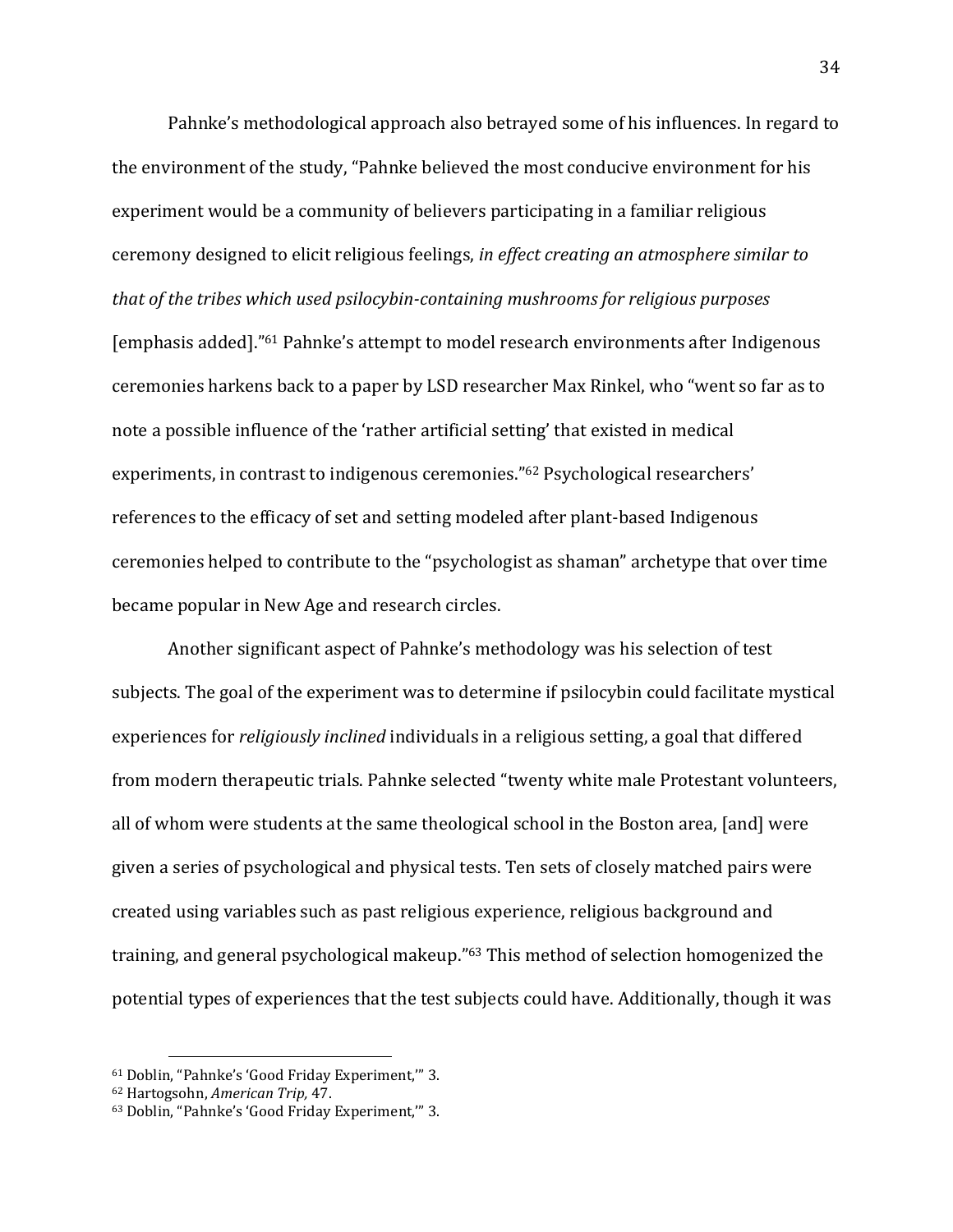out of Pahnke's control, another methodological decision would affect the overall setting of the trial: "At the insistence of one of the group leaders as well as Pahnke's faculty sponsor, Timothy Leary, but over the objections of Pahnke, all of the group leaders were also given a pill prior to the service."<sup>64</sup> This action was ostensibly taken to make the student test subjects more familiar with the project leaders, but it also illustrates Leary's overzealous promotion of psychedelics, something that would eventually lead to his being fired from Harvard.

Despite the biases that influenced Pahnke's approach to his project, he did take some precautions to minimize the influence of this bias. For one, he did not prepare the test subjects (excluding the academic figures who served as "guides") with "the mystical literature" at all. One test subject, interviewed for a long-term follow-up report, stated that "None of the fine points of the mystical experience were given to us. We were not told to read any books such as Stace's book on mysticism or Jacob Boheme's books, nothing like that. They did not bias us in any way towards that, not at all."<sup>65</sup> Doing so would have influenced the set and setting similarly to how Aldous Huxley underwent his mescaline experience after years of ruminating upon perennialist ideals and Eastern mysticism; the test subjects would have been primed for mystical interpretations of their experiences from the start.

Additionally, Pahnke himself did not consume any psychedelics until after the conclusion of his doctoral dissertation. Pahnke's abstinence from the drugs he was studying is extremely important to note, as many researchers who experimented with

<sup>64</sup> Doblin, "Pahnke's 'Good Friday Experiment,'" 4.

<sup>65</sup> Doblin, "Pahnke's 'Good Friday Experiment,'" 4.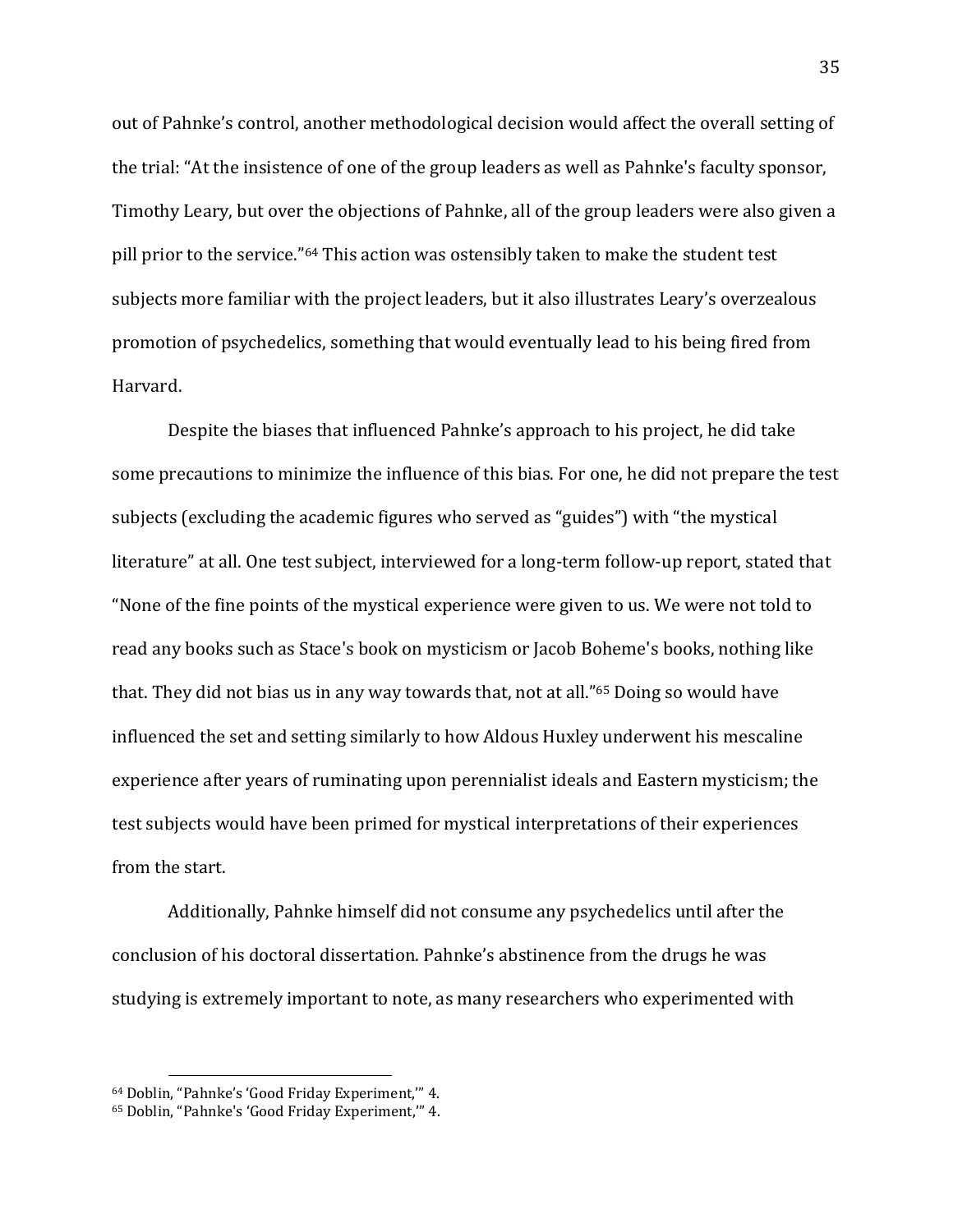psychedelics tended to proselytize or valorize the drugs. This is due to the highly suggestible nature of the psychedelic experience. Ido Hartogsohn calls LSD a "suggestible technology," stating that "the term 'suggestibility' recurs in much of mid-twentieth-century psychedelic discourse and remains prevalent up to this day."<sup>66</sup> This suggestibility, paired with the influence of figures such as Huxley, Alan Watts, Leary, and others, could help to explain the rapid proliferation of perennialism within research circles. Also, the malleability of the psychedelic experience must be taken extremely seriously, as there are currently concerns about the ethics of changing people's belief systems through psychedelic therapy.<sup>67</sup>

Ultimately, while Pahnke's study did not explicitly express perennialist leanings in his research to the extent that others did, the inclusion of certain sources reinforced perennialist ideals. In his dissertation, *Drugs and Mysticism,* Pahnke states that many people who have used visionary substances have been "struck by the similarity of their experiences with those described by mystics and visionaries from a variety of cultures. Aldous Huxley opened the eyes of many to such a possibility when he described his first mescaline experience in *The Doors of Perception*."<sup>68</sup> Shortly after this claim he cites Alan Watts as an authority on drug-induced mystical experiences. The inclusion of Watts here foreshadows his inclusion in the paper "Classic Hallucinogens and Mystical Experiences: Phenomenology and Neural Correlates," coauthored by Johns Hopkins researchers Roland Griffiths and Frederick Barrett. The fact that Griffiths invokes Watts as a "mystic" perfectly

<sup>66</sup> Hartogsohn, *American Trip,* 200.

<sup>67</sup> Love, Shayla, "The Insights Psychedelics Give You Aren't Always True," *VICE*. Accessed March 4, 2022, https://www.vice.com/en/article/5dgkkn/the-insights-psychedelics-give-you-arent-always-true. <sup>68</sup> Pahnke, *Drugs and Mysticism,* 20.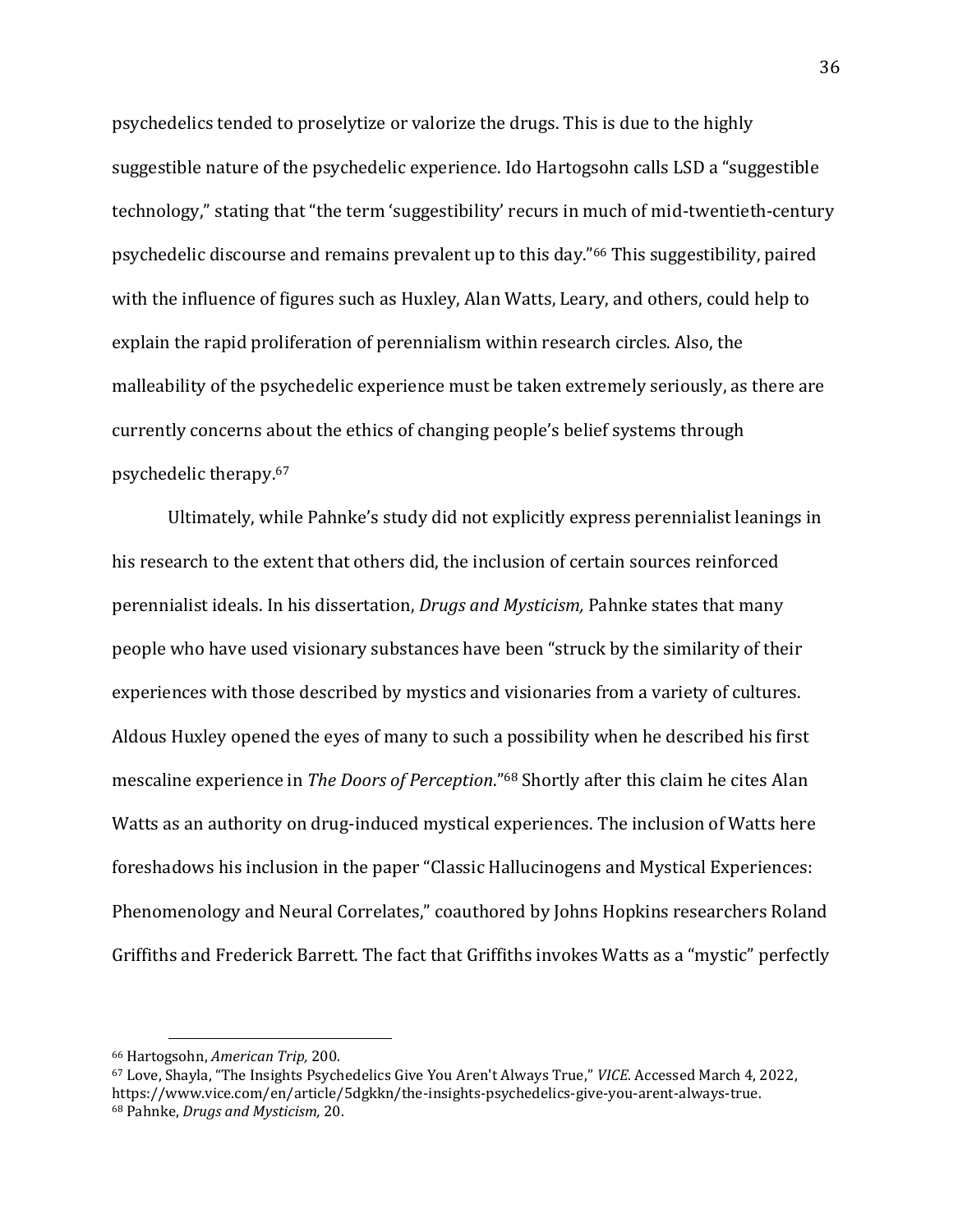demonstrates how reliant modern psilocybin trials are upon Pahnke's original model and

how Watt's perennialist views, like those of Huxley, have been imported into psychological trials.

Importantly, the scale that Pahnke developed to measure mystical experience was influenced by the work of many scholars of comparative mysticism, particularly Walter

Stace:

Pahnke decided to measure the mystical experience in reference to eight distinct experiential categories. The categories include 1) sense of unity, 2) transcendence of time and space, 3) sense of sacredness, 4) sense of objective reality, 5) deeply felt positive mood, 6) ineffability, 7) paradoxicality and 8) transiency. These categories are very similar to those elaborated by such wellrespected scholars of mystical experience as William James (1902), Evelyn Underhill (1910), and W.T. Stace (1960) and are accepted as valid even by academic critics of the Good Friday experiment such as R.C. Zaehner (1972). At present, the scientific questionnaire most widely used by researchers to assess mystical experiences is a 32-item questionnaire created by Ralph Hood, also based on categories developed by W.T. Stace. 69

By developing an ostensibly empirical study and scale using the scholarship of James, Underhill, and especially Stace as a foundation, Pahnke essentialized mysticism and implicitly acknowledged it as a valid category of religion and experience. The Hood Mysticism Scale, which was created by psychologist of religion Ralph Hood, expanded upon the scales used in Pahnke's work, underscoring the significance that Stace's thought has for the psychological study of mystical experiences. Part of the motivation behind the creation of scales used to measure mystical experiences is the mutual authentication of science and religion.

While the set and setting of the Marsh Chapel Experiment was "religious" in that it was featured Christian imagery, values, liturgy, location, and personal backgrounds, the

<sup>69</sup> Doblin, "Pahnke's 'Good Friday Experiment,'" 7.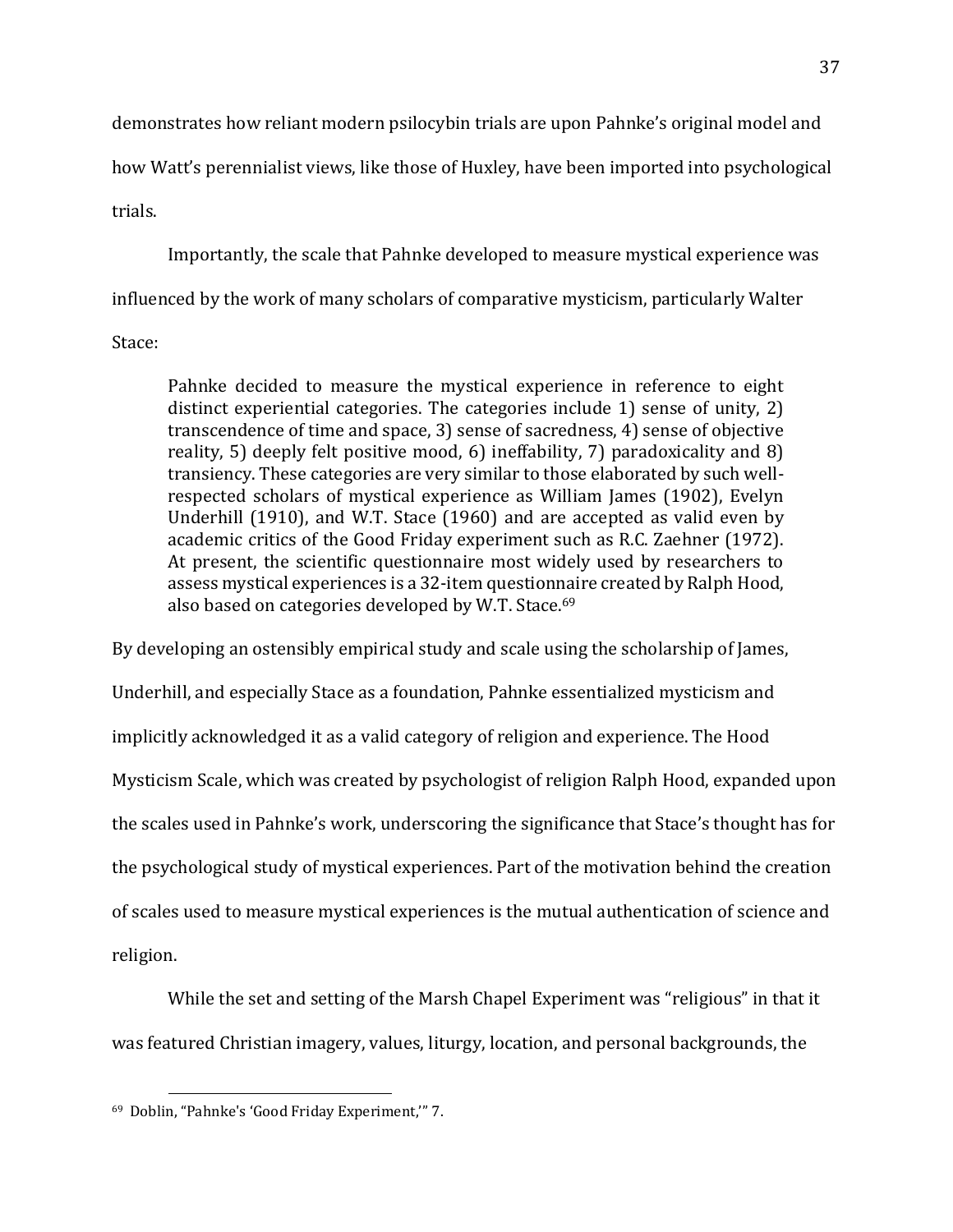experiences of some of the participants reflected perennialist notions of religion. Huston Smith cited his experience during the study as crystallizing his perennialist philosophical outlook: "The experiment was powerful for me, and it left a permanent mark on my experienced worldview… For as long as I can remember I have believed in God, and I experienced his presence both within the world and when the world was transcendentally eclipsed. But until the Good Friday Experiment, I had had no direct personal encounter with God of the sort that *bhakti yogis,* Pentecostals, and born-again Christians describe." 70 While Smith's interpretation certainly had to do with his years exploring other religious traditions, particularly Eastern mystical traditions, he did attribute his transcendental experience to the invocation of Christ as an object of fervor.<sup>71</sup> Additionally, images and stories of hallucinogen use by Indigenous peoples permeated the counterculture of the 1960s, as one participant in the experiment noted in his experience report: "While the service went on I was caught up in this experience of eternal life and appreciating what the peyote Indians or the sacred mushroom Indians experienced with their imbibing of the drug." <sup>72</sup> So, beyond the perennialist notions brought into the experiment through Smith and Leary, romanticized images of the "primitive" use of psychedelics also made their way into participants' subjective experiences through the American popular imagination. The influence of popular culture cannot be escaped in these sorts of studies.

<sup>70</sup> Richards, *Sacred Knowledge,* 46.

<sup>71</sup> Richards, Sacred Knowledge, 46.

<sup>72</sup> Doblin, "Pahnke's 'Good Friday Experiment,'" 16.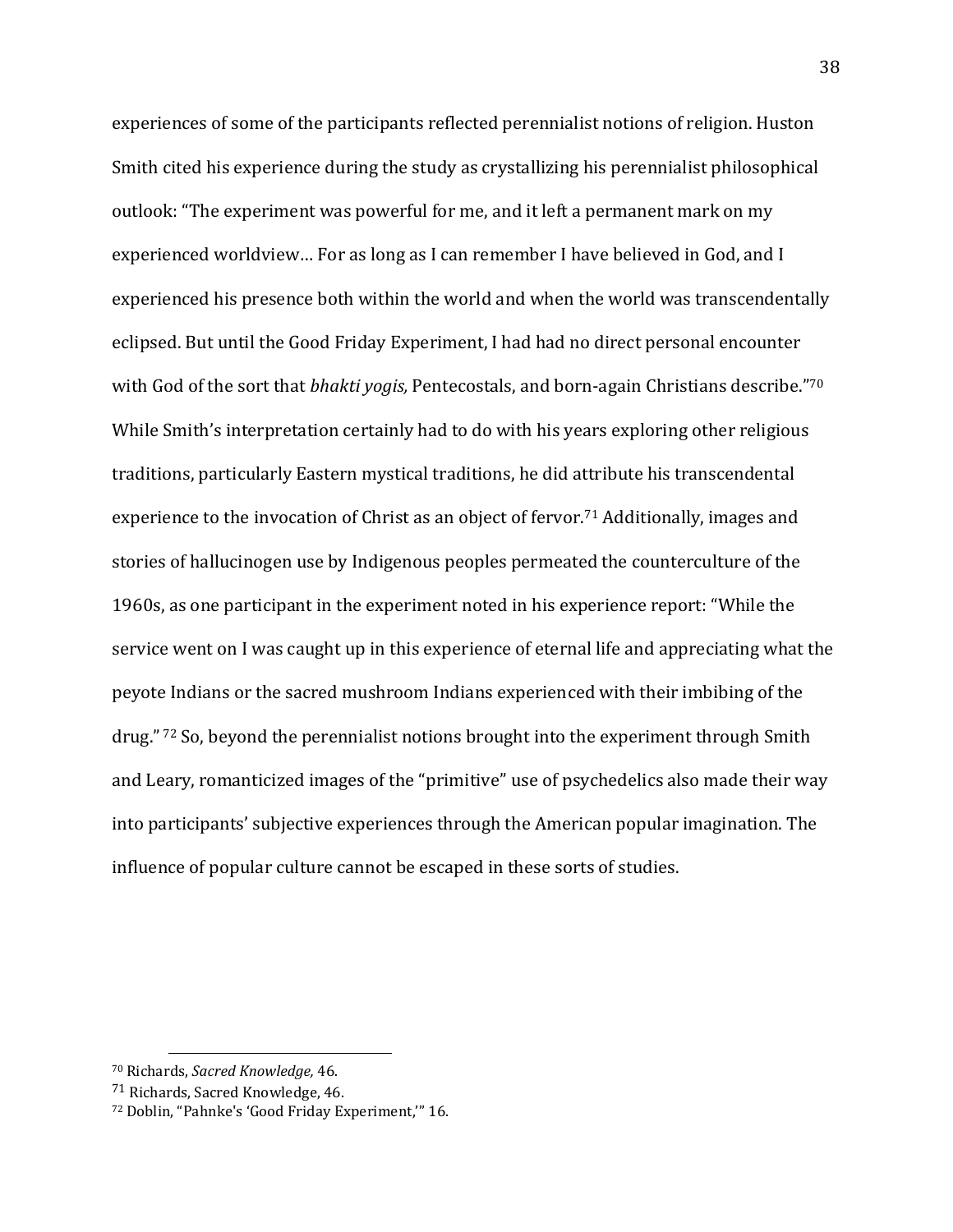#### <span id="page-47-0"></span>**3.2 Picking Up Where Pahnke Left Off at Johns Hopkins**

Due to the controversy regarding psychedelic research, the mass dissemination of LSD among the counterculture, and the ensuing anti-drug media frenzy, American research into the therapeutic potential of psychedelics ceased entirely during the 1970s. In 1977 William Richards, who would play a large role in jumstarting the American "Psychedelic Renaissance," acted "as the last researcher and clinician to administer psilocybin to a patient at the Maryland Psychiatric Research Center – the only institution at that time in the United States that was allowed to conduct research on psychedelic substances."<sup>73</sup> After 1977, the moratorium on psychedelic research lasted for almost thirteen years. While drug use would remain a significant religious practice in underground psychedelic churches, new religious movements, and Indigenous ceremonies, research into the mystical potential of psychedelics would remain closed for some time. Chemist Alexander Shulgin was one of the few, if not the only, government authorized scientists to continue what could be considered self research into the potential of psychedelics for personal spiritual growth, but this research wasn't necessarily concerned with the therapeutic value of the chemicals.

In 1990 the moratorium broke when Dr. Rick Strassman was granted permission to conduct studies on DMT, a powerful psychedelic tryptamine with short-acting effects, at the University of New Mexico. Beyond his being the first researcher permitted to work with a "classical hallucinogen" in over two decades, Strassman embodies many of the qualities of other researchers discussed in this paper. For one, he became a Buddhist practitioner during his experience as a psychedelic researcher. He specifically became interested in Zen

<sup>73</sup> Richards, *Sacred Knowledge,* xii.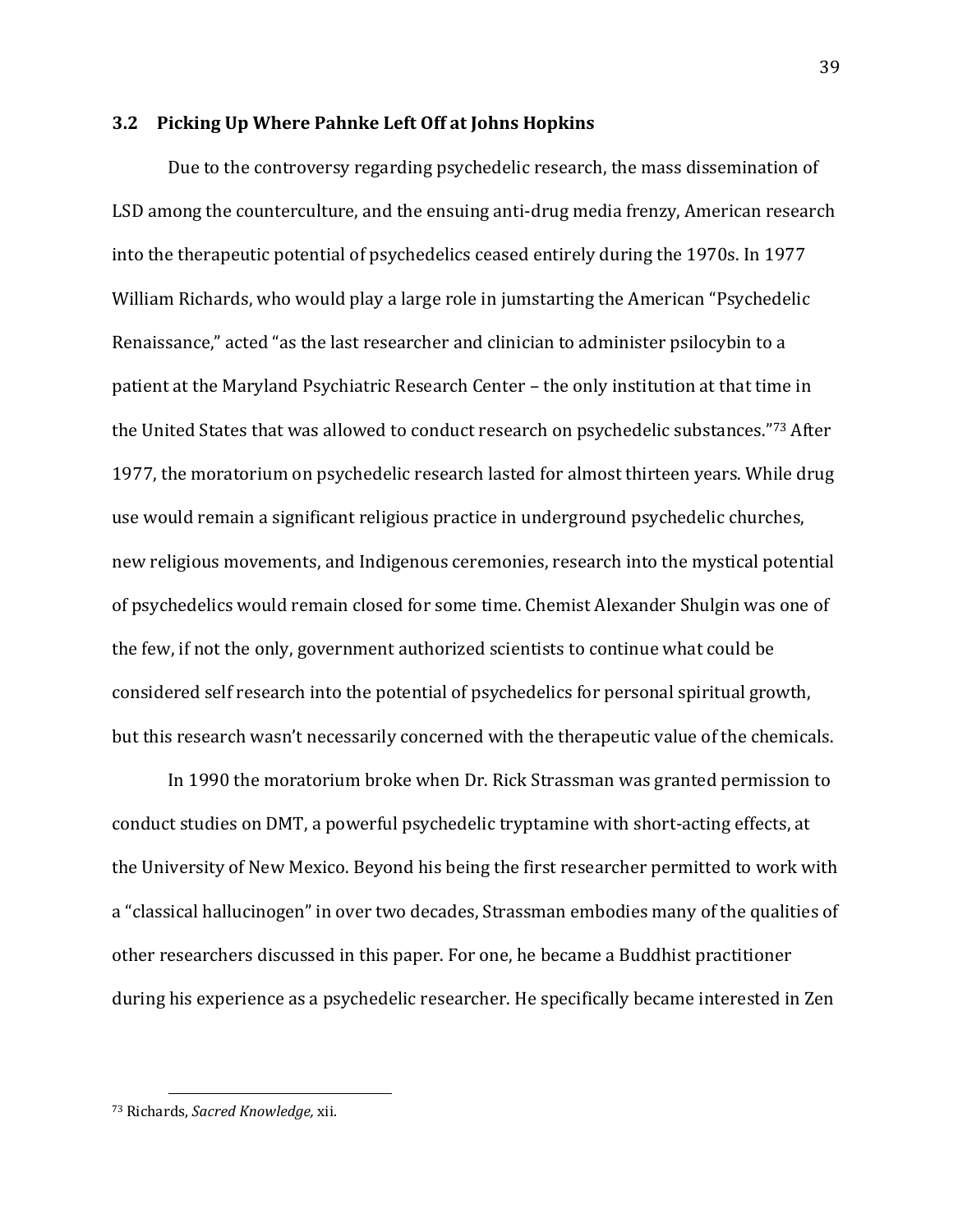Buddhism and received training from a Zen Roshi.<sup>74</sup> This makes him part of the lineage of psychedelic researchers with a profound interest in Eastern religion. Additionally, he sought to reconcile science and religion through mutual authentication. For example, Strassman makes connections between human biology and Buddhist thought in his book *DMT: The Spirit Molecule: A Doctor's Revolutionary Research into the Biology of Near-Death and Mystical Experiences:* "I already knew that the Tibetan Buddhist Book of the Dead teaches that it takes forty-nine days for the soul of the recently dead to 'reincarnate.'… It takes forty-nine days from conception for the first signs of the human pineal to appear. Forty-nine days is also when the fetus differentiates into male or female gender. Thus the soul's rebirth, the pineal, and the sexual organs all require forty-nine days before they manifest."<sup>75</sup> Similarly to Leary, Strassman connects *The Tibetan Book of the Dead* to modern science, in this case biological rather than psychological, in an attempt to validate both.

Strassman wasn't necessarily concerned with the therapeutic potential of DMT - the experience is so dramatic and brief that therapeutic applications have been difficult to conceptualize - but he did focus on the inner journeys of trial participants. He also seemed to address some of the metaphysical implications of their experiences in *The Spirit Molecule*. In the chapter titled "Mystical States," Strassman outlines the ability of DMT to occasion mystical experiences, albeit lacking the therapeutic value of psilocybin. In his description of mystical states he makes remarks such as, "There is a searing sense of the sacred and holy. We contact an unchanging, unborn, undying, and uncreated reality. It is a

 $74$  Strassman began practicing Soto-Zen style meditation in his twenties under the tutelage of a Zen Roshi. Osto, Douglas, *Altered States: Buddhism and Psychedelic Spirituality in America*. (New York: Columbia University Press, 2016), 96.

<sup>75</sup> Strassman, Rick, *A Doctor's Revolutionary Research into the Biology of Near-Death and Mystical Experiences*. (Rochester, VT: Park Street Press, 2001), 81-82.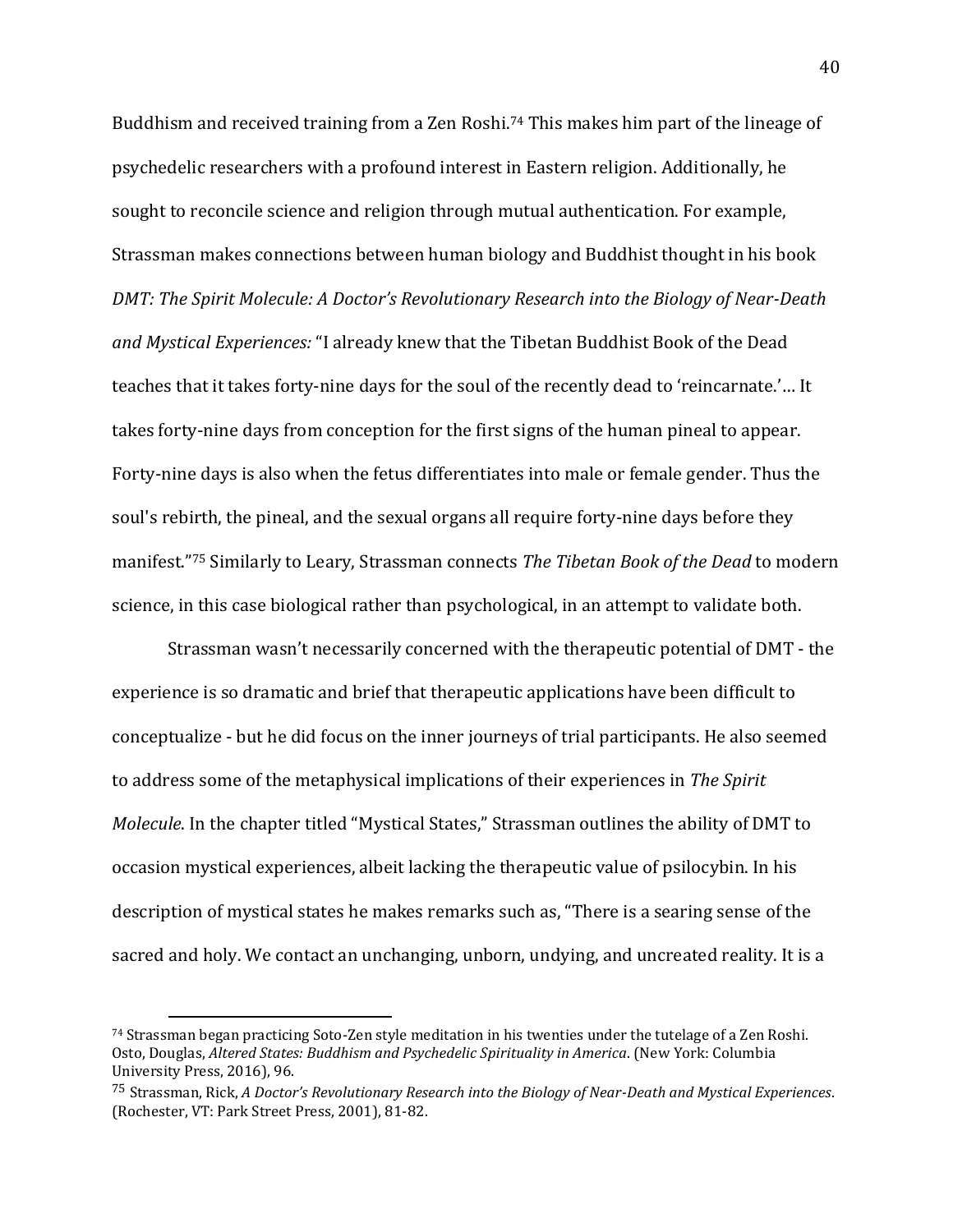personal encounter with the 'Big Bang,' God, Cosmic Consciousness, the source of all being."<sup>76</sup> Mention of an "unchanging, undying, and uncreated reality" conjures up vague notions of Western interpretations Hindu philosophy. The inclusion of the Big Bang, God, and Cosmic Consciousness speaks to science, traditional religion, and New Age language respectively. Strassman may be at the extreme end of the spectrum in terms of his combination of spiritual and scientific beliefs, but his research most certainly had on impact on the studies at Johns Hopkins.

While Strassman explicitly addressed metaphysical speculation in his studies and writing, research at Johns Hopkins University took a somewhat more staid approach. Excercising extreme caution due to the furor around psychedelics in the 1960s - psilocybin is most often used in these studies simply because the chemical name sounds more innocuous than LSD to most even though they belong to the same class of chemicals - Roland Griffiths and his fellow researchers published their landmark paper "Psilocybin Can Occasion Mystical-Type Experiences Having Substantial and Sustained Personal Meaning and Spiritual Significance" in 2006. Initially, rather than focusing on the therapeutic applications of psilocybin, Griffiths and his team looked solely at the ability of psilocybin to occasion mystical experiences. Journalist Michael Pollan writes:

The story of how this paper came to be sheds an interesting light on the fraught relationship between science and that other realm of human inquiry that science has historically disdained and generally wants nothing to do with: spirituality. For in designing this, the first modern study of psilocybin, Griffiths had decided to focus not on a potential therapeutic application of the drug the path taken by other researchers hoping to rehabilitate other banned substances, like MDMA—but rather on the spiritual effects of the experience on so-called healthy normals."<sup>77</sup>

<sup>76</sup> Strassman, *DMT: The Spirit Molecule*, 235.

<sup>77</sup> Pollan, *How to Change Your Mind,* 31.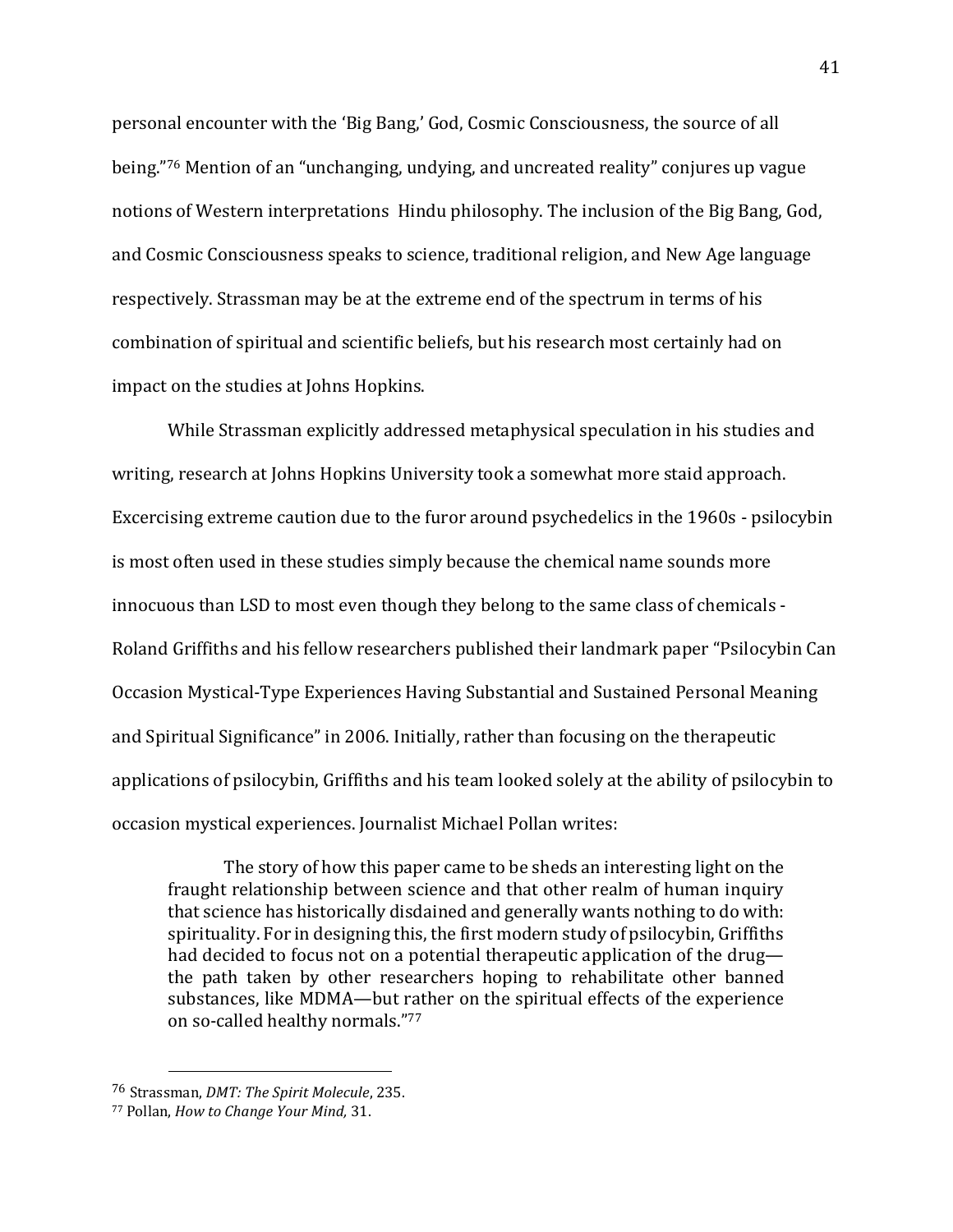So, for Griffiths it would appear that "spiritual significance" is valuable as an object of study in and of itself, rather than being important only for its therapeutic value. The first step of modern psilocybin research was to scientifically re-establish the ability of psilocybin to "occasion mystical-type experiences." The term "mystical-type" also pushes the issue of authenticity in drug-induced mystical experience to the side, a move that perhaps obscured the mysticism-heavy direction that future research at Johns Hopkins would take.

Before analyzing the set and setting of the Johns Hopkins experimental psilocybin sessions, it is important to briefly get acquainted with Griffiths, the psychiatrist who has become one of the major voices of the scientific "Psychedelic Renaissance." Unlike Walter Pahnke, Griffiths did not have a theological education or foundational Christian belief system. However, he did have an equally significant religious background that contributed to the methodological approach of his studies. In the 1990s Griffiths became interested in Siddha Yoga<sup>78</sup> and began consistently practicing meditation in 1994. He has also somewhat reluctantly admitted to having a mystical experience himself, one which, in his own words, drew him "deeper and deeper into this mystery."<sup>79</sup>

While one would perhaps be able to glean some of Griffiths' metaphysical and perennialist leanings from reading his studies alone, he has explicitly addressed them. In regards to his mystical experience, which took place during a meditation session, he said that he was introduced to "something way, way beyond a material worldview that I can't really talk to my colleagues about, because it involves metaphors or assumptions that I'm

<sup>&</sup>lt;sup>78</sup> Siddha Yoga is a form of meditation founded by Muktananda, a  $20<sup>th</sup>$ -century Indian guru. "Siddha Yoga," Wikipedia. Accessed April 18, 2022, https://en.wikipedia.org/wiki/Siddha\_Yoga. <sup>79</sup> Pollan, *How to Change Your Mind*, 33.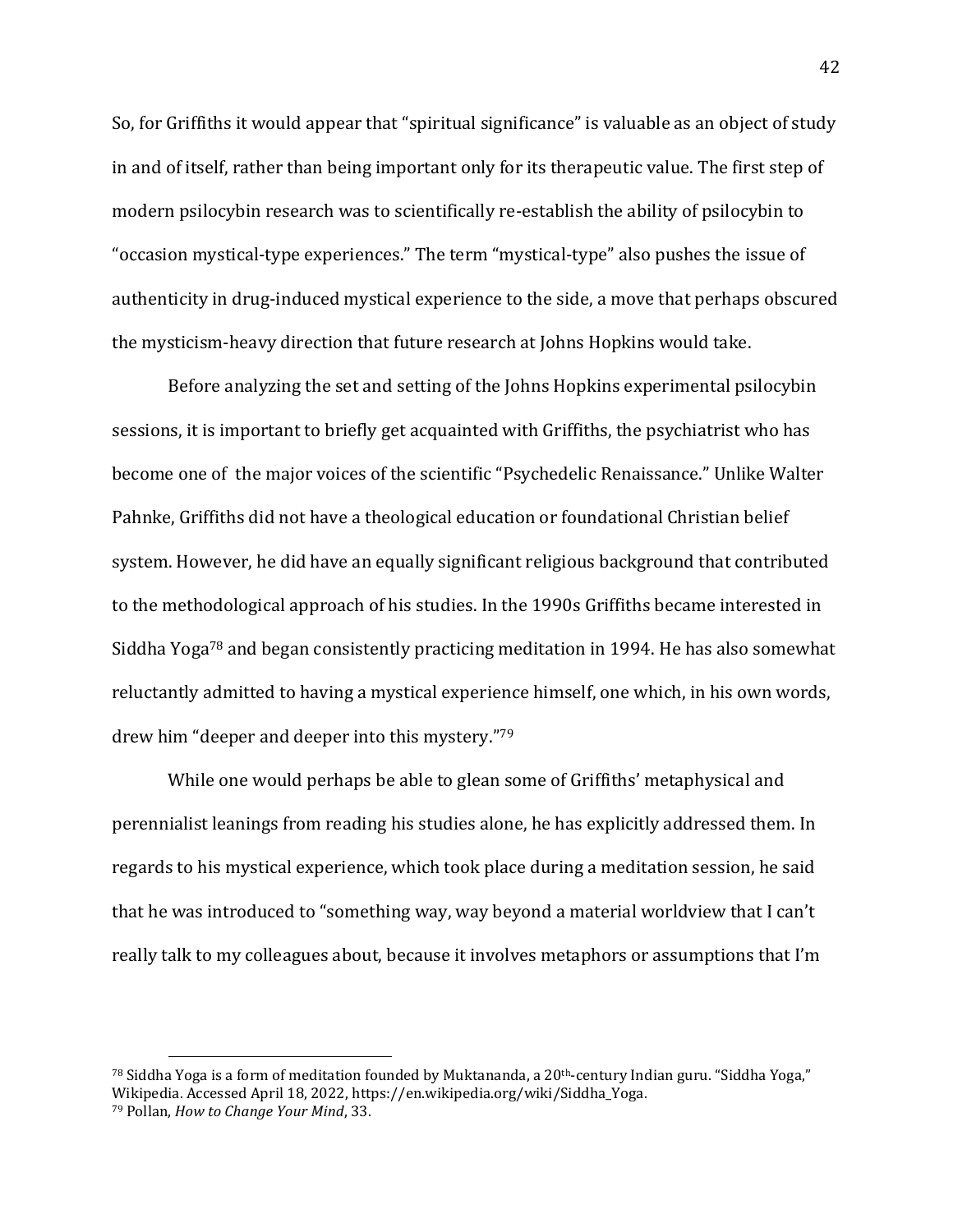really uncomfortable with as a scientist."<sup>80</sup> Griffiths' reluctance to share his experience of a metaphysical reality with his colleagues demonstrates the tendency of mainstream science to reinforce a strictly materialist worldview, or to assume that materialism is the only framework through which science can be practiced efficaciously. As Jeffrey Kripal writes, "A scientist might hesitate to report anomalous experiences because of his or her social and professional context… There are subtle and explicit forms of censorship that effectively suppress these types of reports to protect the present reigning interpretation of the world – classical or conventional materialism."<sup>81</sup>

Griffiths eventually became frustrated with the inability of his scientific work to fulfill him emotionally and intellectually, which culminated in his "going through the motions at work [and becoming] much more interested in going home in the evening to meditate."<sup>82</sup> Eventually, Griffiths' work with psilocybin became a practice that rewarded him in ways which his traditional drug research could not. The capability for scientific research to be spiritually fulfilling for researchers is reflected in the experience of Griffiths' colleague William Richards, who, in his book *Sacred Knowledge*, recalled a study participant's psilocybin experience: "This guy is lying on the couch right there where you are, with tears streaming down his face, and I'm thinking, how absolutely beautiful and meaningful this experience is. How *sacred*."<sup>83</sup> Psilocybin research is something that not only produces spiritually significant experiences for study participants, but also becomes a part of some researchers' spiritual lives in a scientific setting. Griffiths' experience

<sup>80</sup> Pollan, *How to Change Your Mind,* 33.

<sup>81</sup> Kripal, Jeffrey J., *The Flip*, 56.

<sup>82</sup> Pollan, *How to Change Your Mind, 33.*

<sup>83</sup> Pollan, *How to Change Your Mind,* 56.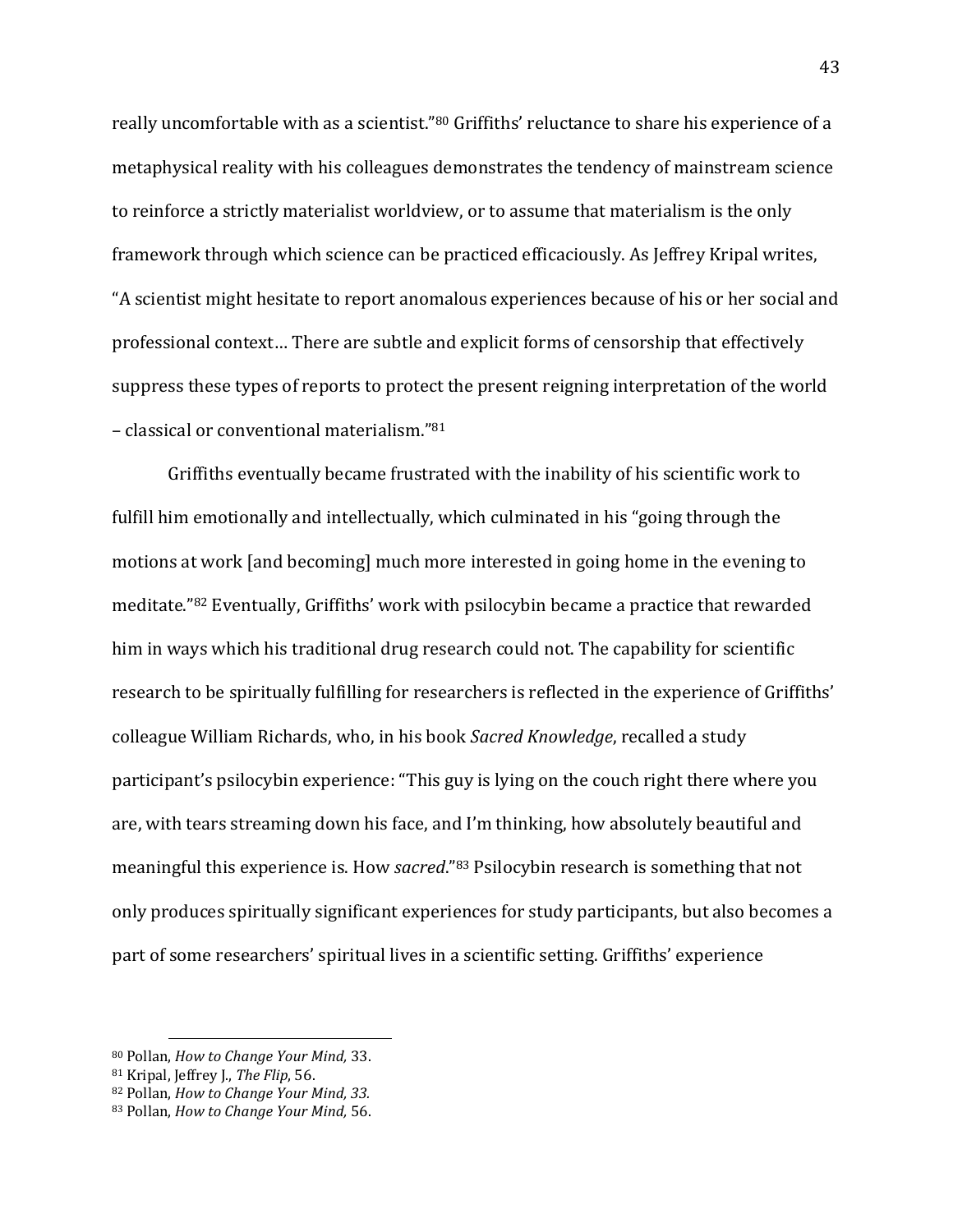demonstrates that scientific work in the domain of psychedelics need not (or, possibly, cannot) take place in a religious vacuum; science can be a religious practice for both researchers and researchees. As Griffiths does in his research, Richards embraces scholarship on religion with a perennialist bent, frequently citing Huston Smith as "an eminent scholar of religions." Importantly, Richards downplays mainstream Religious Studies and Theology at large, opting instead for an experiential, Jamesian approach to engaging with religion. He states that while studying at Yale he "found [his] primary intellectual yearnings and spiritual inspiration nourished in lectures not in the the theological division of the university, but by members of the psychiatric faculty in the School of Medicine," going on to say that "it was clear to [him] that [he] had discovered the experiential dimension of religion being most intensely manifested in the medical division of the university."<sup>84</sup>

Moving from the researchers to the studies themselves, the set and setting of the experiments at Johns Hopkins, which began in 2000 and are still ongoing, is markedly different than that of Pahnke's Marsh Chapel Experiment. First of all, the traditional religious imagery of the Marsh Chapel has been replaced with more ambiguous spiritual markers. The rooms in which sessions are conducted feel "more like a den or living room than a room in a laboratory, with a plush sofa, vaguely spiritual paintings on the walls, a sculpture of the Buddha on a side table, and shelves holding a giant stone mushroom and various other nondenominational spiritual artifacts, as well as the small chalice in which the volunteers receive their pills."<sup>85</sup> The varied, ambiguous iconography of the session

<sup>84</sup> Richards, *Sacred Knowledge,* 167.

<sup>85</sup> Pollan, *How to Change Your Mind,* 56.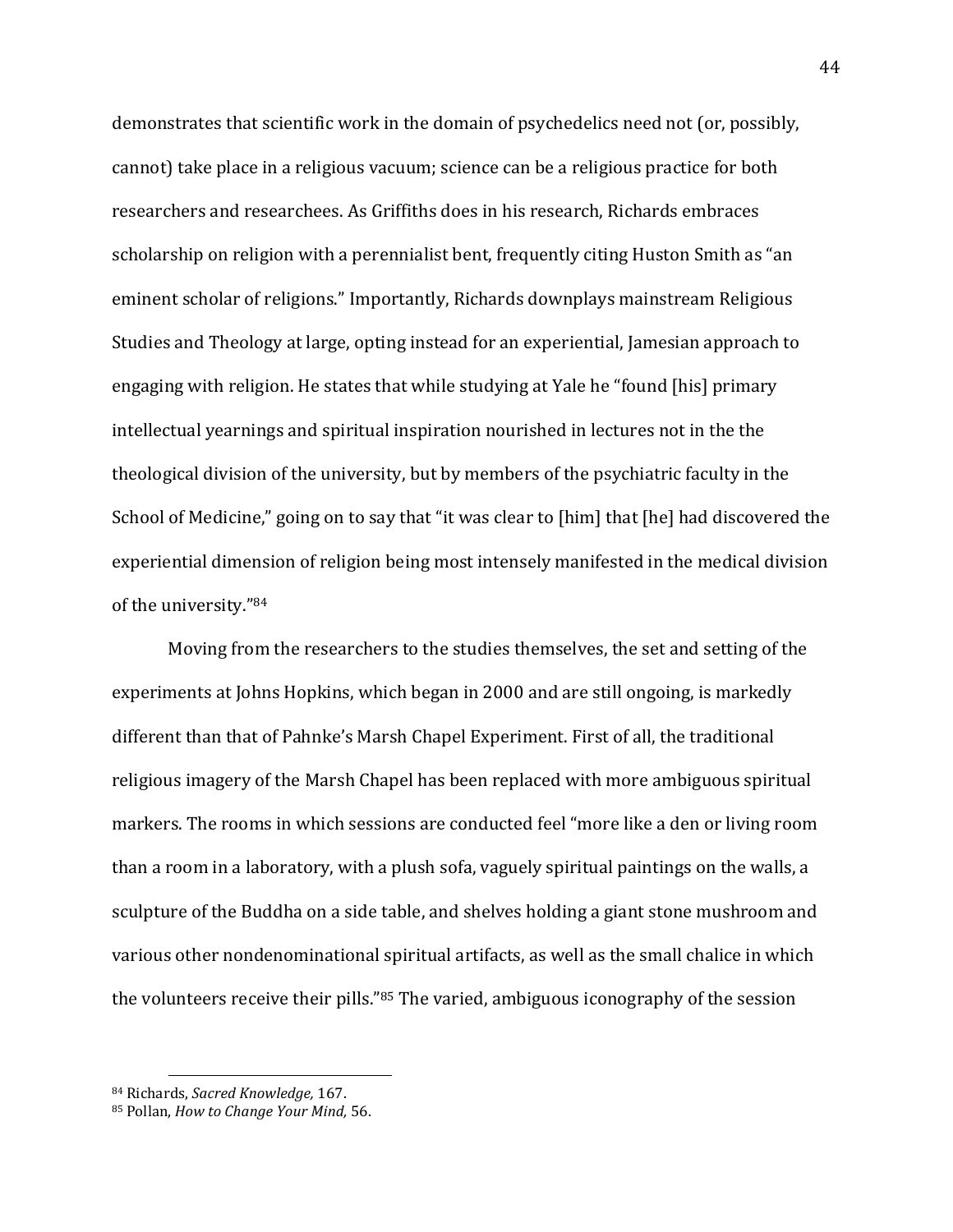rooms is clearly indicative of the influence of Huxley, Leary, and the like. The emphasis is on Eastern, Indigenous, and "spiritual" religious imagery rather than that of Protestant Christianity. The experimental design at Johns Hopkins also involves the use of eye shades to block external visual cues, a methodological decision in line with popular notions of the individualistic, interior, and experiential qualities of "spirituality" as opposed to "religion."



*Figure 1: One of the session rooms used for the Johns Hopkins psilocybin trials* (http://thirdmonk.net/postcont/2015/01/JHU-Session-Room.jpg)

<span id="page-53-0"></span>The influence of psychedelic spirituality and perennialist thought on the Johns Hopkins studies extends beyond the "sacred" space in which sessions take place. Griffiths and the Johns Hopkins team most explicitly addressed the influence of perennialism on their projects in the paper "Classic Hallucinogens and Mystical Experiences: Phenomenology and Neural Correlates." Particularly significant is the section "What is mysticism?," in which the team attempts to define mystical experience and introduces the Hood Mysticism Scale that is used in the Johns Hopkins studies. This section begins with a quotation by Alan Watts: "[Mystical experiences are] those peculiar states of consciousness in which the individual discovers himself to be one continuous process with God, with the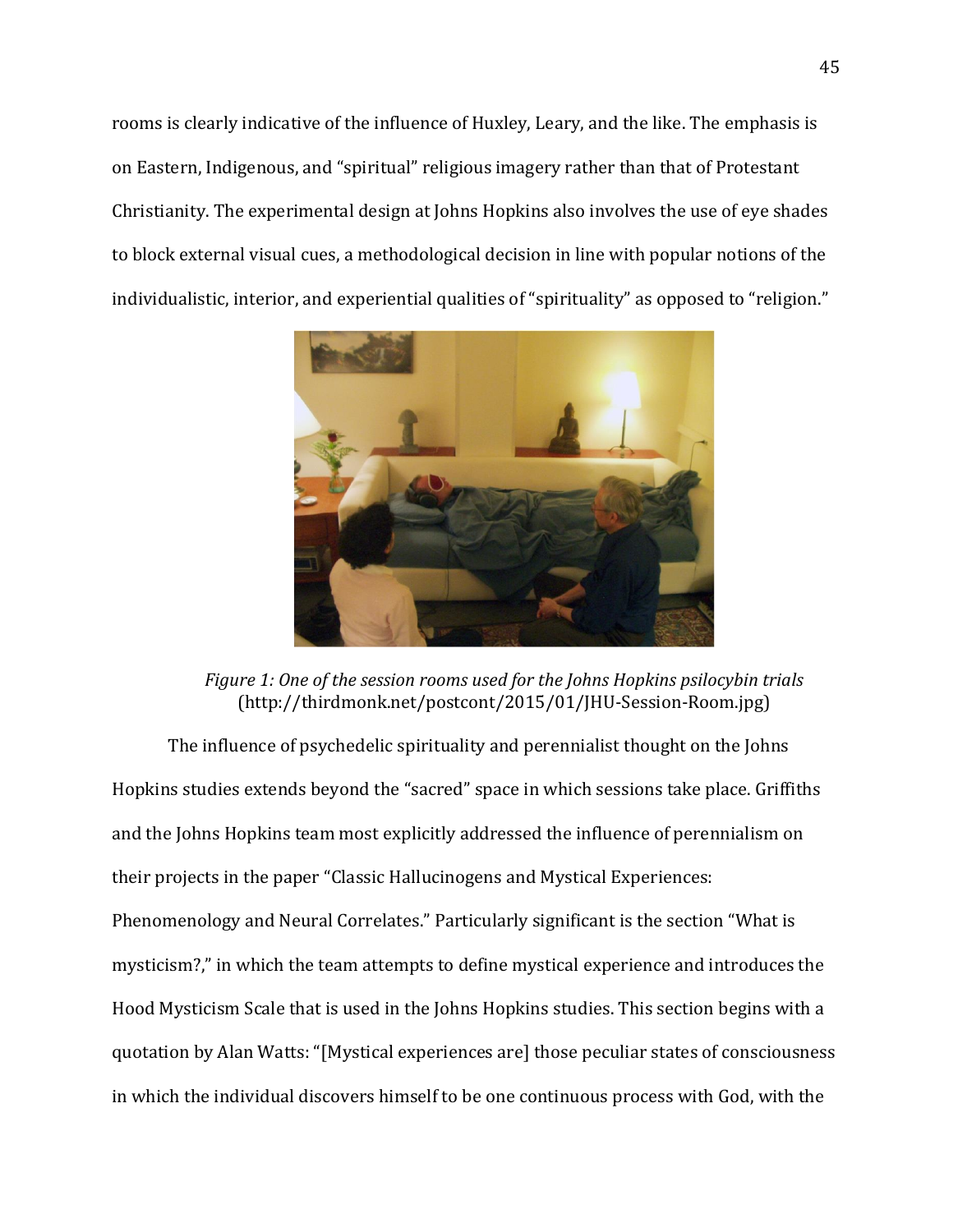Universe, with the Ground of Being, or whatever name he may use by cultural conditioning or personal preference for the ultimate and eternal reality."<sup>86</sup> The terms used for "Ultimate Reality" indicate compatibility with a range of belief systems: religious, materialist, and philosophical, respectively. The phrase "whatever name he may use by cultural conditioning or personal preference" alludes to Stace and other perennialists' emphasis on the role of interpretation in personal accounts of mystical experiences, an idea used to support the "common core" theory of mysticism.<sup>87</sup> The article also supports the idea of the "common core" theory with a quotation from Huxley. The inclusion of these quotations, which come not from scholarly sources but from intellectuals within the psychedelic movement, demonstrates that "A very small number of writers, artists, and intellectuals [transformed] an entire generation," including its scientific thinkers. <sup>88</sup> The sources cited also demonstrate that both academic and non-academic sources are ostensibly given equal weight when considering conceptions of mysticism in the Johns Hopkins studies.

It is notable that the paper focuses on Stace's conception of mysticism, including his typology of introvertive and extrovertive mysticism, with the paper's authors claiming that "the most definitive philosophical treatise on mystical experiences was compiled by Walter Stace."<sup>89</sup> It is taken as a presupposition that Stace's theory of mystical experience is the most accurate model available. This is also evident in the use of the Hood Mysticism Scale,

<sup>86</sup> Barrett, Frederick S. and Roland R. Griffiths, "Classic Hallucinogens and Mystical Experiences: Phenomenology and Neural Correlates," *Behavioral Neurobiology of Psychedelic Drugs Current Topics in Behavioral Neurosciences* 36 (2017), doi:10.1007/7854\_2017\_474, 2-3.

<sup>&</sup>lt;sup>87</sup> The argument regarding interpretation posits that mystical experiences are identical across cultures and the reason for differing reports of these experiences is due to interpretation within a mystic's religious framework.

<sup>88</sup> Kripal, *Esalen,* 128.

<sup>89</sup> Barret and Griffiths, "Classic Hallucinogens and Mystical Experiences: Phenomenology and Neural Correlates," 3.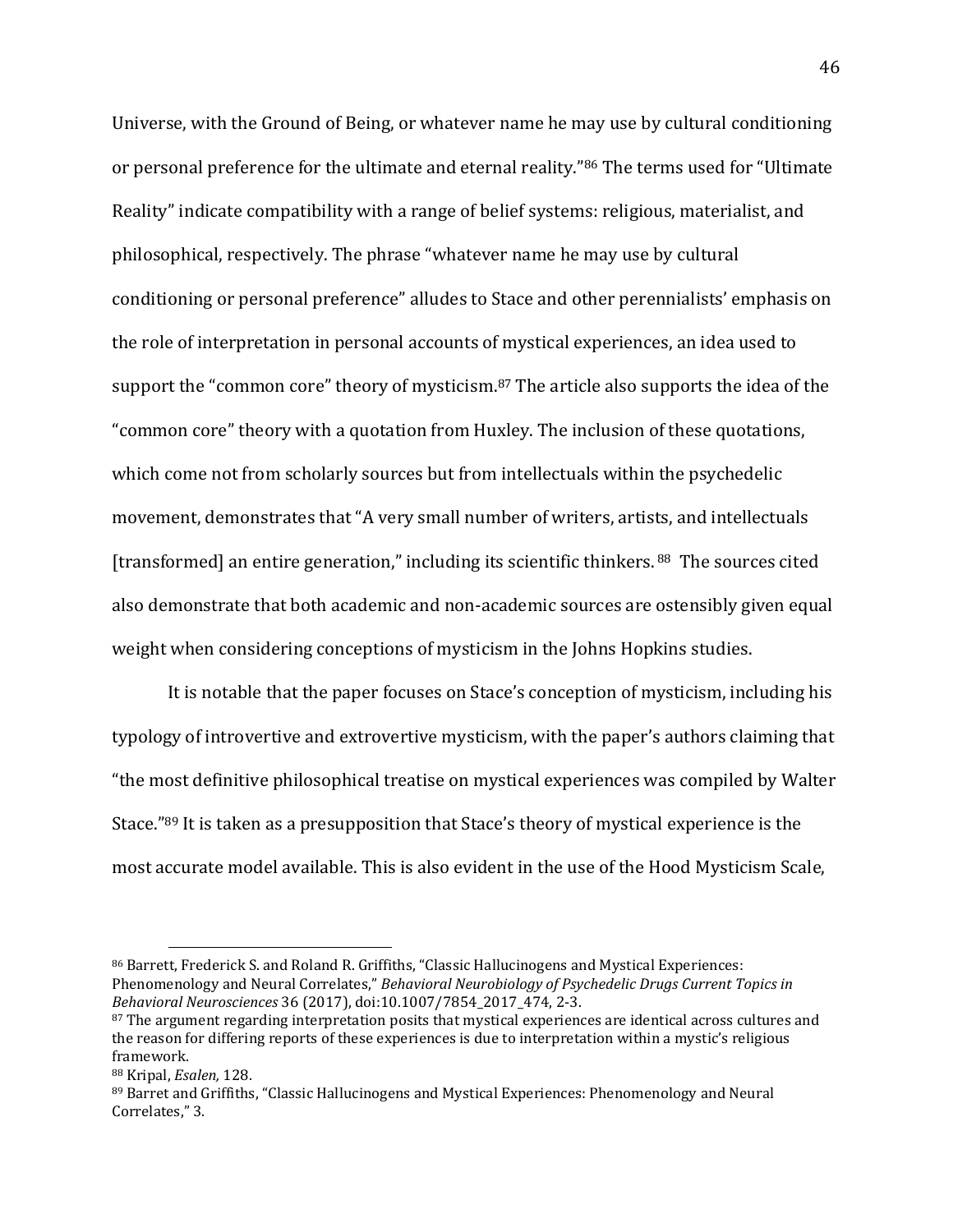with which "Ralph Hood and colleagues have vigorously defended the thesis of the 'common core'" of mysticism. <sup>90</sup> The paper mostly ignores any controversy or pushback against perennialism within the field of mystical studies. A short paragraph does recognize the "constructivist" perspective of mysticism, writing that "It is important to acknowledge that the most extreme interpretation of the common core hypothesis, which holds that mystical experience is a direct encounter with the divine, and from which claims of a perennial philosophy are made, has been criticized by some scholars of religion," but the authors ultimately conclude that, "although debating the conceptual extreme interpretations of mystical experience has provided a platform for academic scholarship, it may not be a productive strategy for advancing a scientific basis for exploring the immediate causes and consequences of such experiences."<sup>91</sup> So, the authors recognize the wide spectrum of perennialist views that exist, but set aside the issue of the "roots" of mystical experience in favor of using a model of mysticism that is operable within the framework of their studies.

#### <span id="page-55-0"></span>**3.3 The Mystical Controversy and Psychiatric Shamanism**

In an editorial accompanying Griffiths' paper, psychiatrist Harriet de Wit suggested that it was time for science to "recognize these extraordinary subjective experiences… even if they sometimes involve claims about ultimate realities that lie outside of the purview of science."<sup>92</sup> De Wit recognizes the value of scientifically exploring subjective spiritual experiences even if the metaphysical speculation involved clashes with the goals of

<sup>90</sup> Barret and Griffiths, "Classic Hallucinogens and Mystical Experiences: Phenomenology and Neural Correlates," 5.

<sup>91</sup> Barret and Griffiths, "Classic Hallucinogens and Mystical Experiences: Phenomenology and Neural Correlates," 5.

<sup>92</sup> Pollan, *How to Change Your Mind,* 32.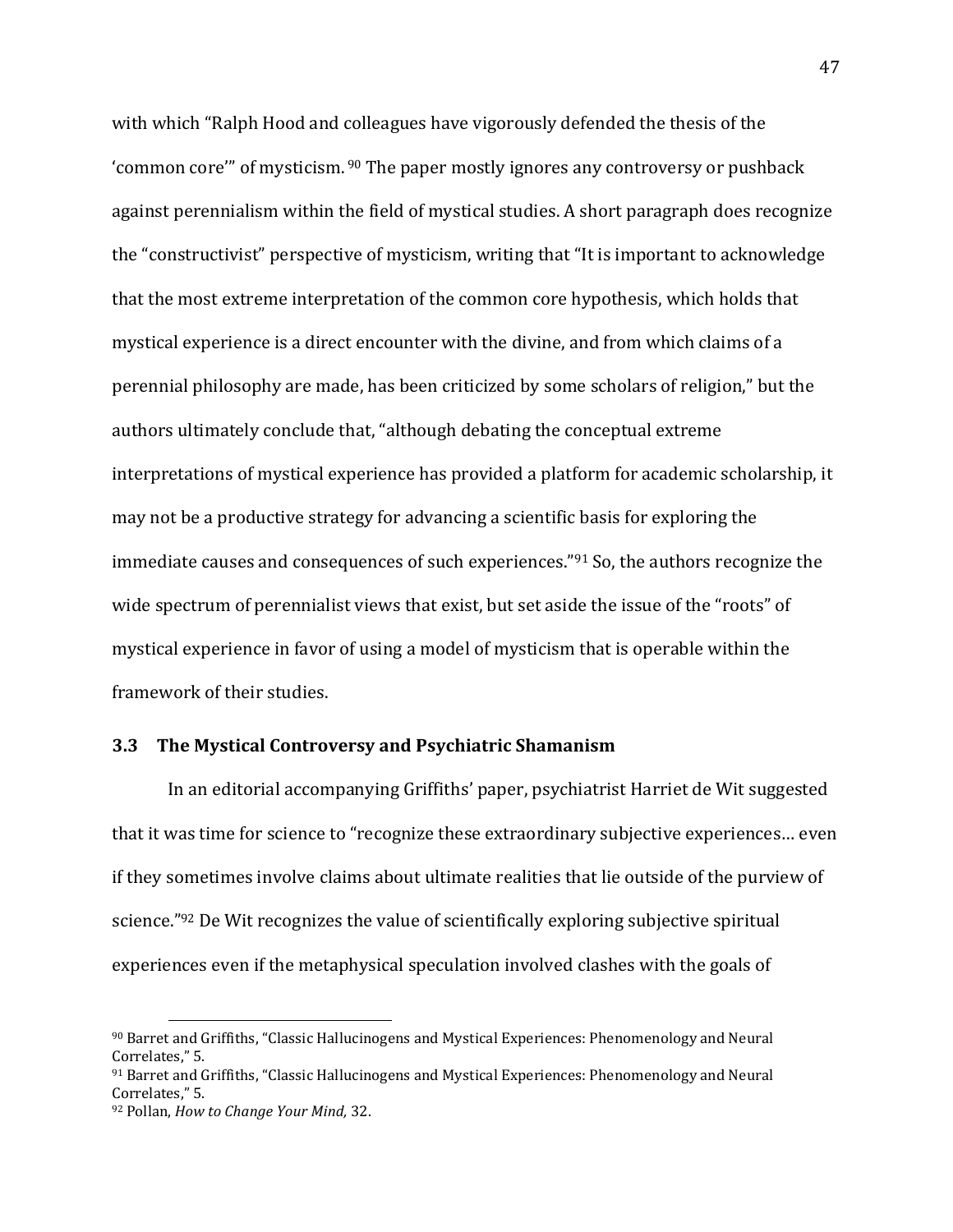traditional science. Through the scientific study of drug-induced mystical experiences the lines between empirical observation and theological speculation become blurred, a blurring which has been the cause of much debate within the scientific community. Even within the Center for Consciousness Studies at Johns Hopkins, opinions differ about how to best handle psychedelic therapy. In 2021, Matthew Johnson, one of the Center Directors, wrote an article titled "Consciousness, Religion, and Gurus: Pitfalls of Psychedelic Medicine," in which he opined that many psychedelic researchers inappropriately introduce their own religious or spiritual beliefs into therapeutic sessions. In fact, he directly addressed the perennial elephant in the room, writing that belief systems are "not limited to standard religious beliefs. It would also be inappropriate to introduce metareligious beliefs such as perennialism (the notion that the major religious traditions point toward a core truth)."<sup>93</sup> The fact that Johnson addressed perennialism by name is testament to how deeply it is embedded within the current psychedelic research paradigm.

Other members of the scientific community have pushed back against the enterprise of mysticomimetic therapy as a whole. Many have expressed concern that "if science states that psychedelics induce mystical experiences that are key to their therapeutic action, this is too easily misinterpreted as research advocating a role for the supernatural or divine," and furthermore that the scientific community's "choice of frameworks and measures serves to reify concepts such as mystical consciousness without sufficient justification."<sup>94</sup> It is also true that using the scales such as Hood's Mysticism Scale only allow study

<sup>93</sup> Johnson, Matthew W., "Consciousness, Religion, and Gurus: Pitfalls of Psychedelic Medicine," *ACS Pharmacology & Translational Science* 4, no. 2 (2020), 580.

<sup>94</sup> Sanders, James W., and Josjan Zijlmans, "Moving Past Mysticism in Psychedelic Science," *ACS Pharmacology & Translational Science* 4, no. 3 (2021), 2.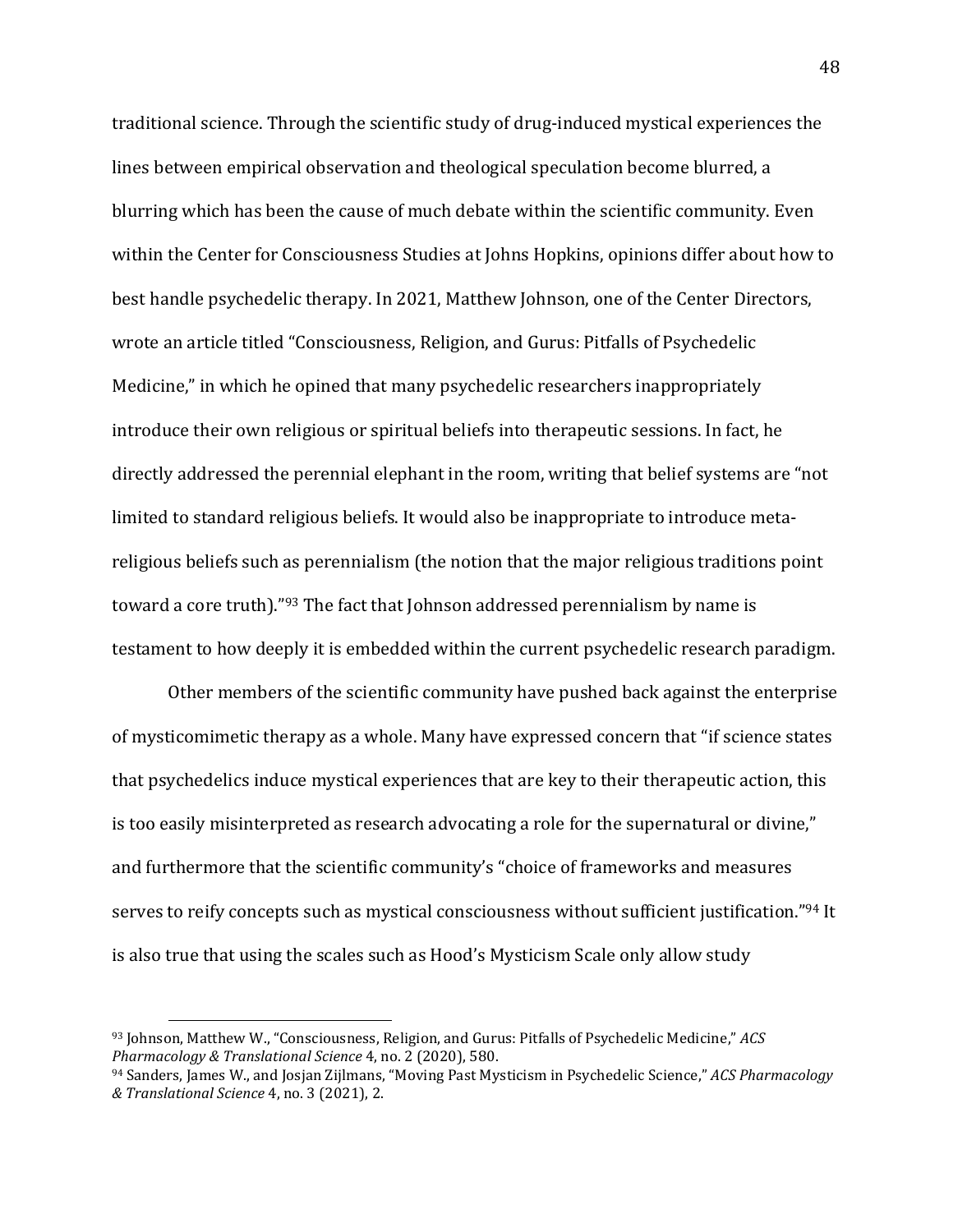participants to interpret their experiences through the lens of mystical experience while discouraging alternative explanations. Many scientists approaching the issue from this position seek to dismantle the mystical therapeutic framework entirely. There are many other proposed mechanisms of action of psychedelic therapy, such as the reduction of death anxiety. In the most extreme materialist formulation of the action of psychedelics the issue of experience is removed entirely, which has resulted in the search for "nonpsychedelic psychedelics" – drugs that would not cause any acute perceptual changes but would still provide users with therapeutic benefits.<sup>95</sup>

A potential side effect of the incorporation of perennialist ideology into psychedelic therapy is the alienation of people whose belief systems may clash with a perennialist framework. For example, the ambiguity of the mixture of iconography present in the Johns Hopkins sessions is perhaps intended to create a neutral, inclusive environment for patients, while in reality it could cause discomfort for those who have operate within more mainstream religious belief systems. Matthew Johnson pushed back against the practice of including religious iconography in session rooms, writing, "the introduction of such religious icons into clinical practice unnecessarily alienates some people from psychedelic medicine, e.g., atheists, Christians, and Muslims. It will ultimately interfere with the mainstream adoption of these treatments to help the greatest number of appropriate individuals."<sup>96</sup>

<sup>95</sup> Grover, Natalie, "Non-Hallucinogenic Psychedelics: Scientists Close in on Compound," *The Guardian*. April 28, 2021, https://www.theguardian.com/science/2021/apr/28/non-hallucinogenic-psychedelics-scientistsclose-in-on-compound.

<sup>96</sup> Johnson, "Consciousness, Religion, and Gurus: Pitfalls of Psychedelic Medicine," 3.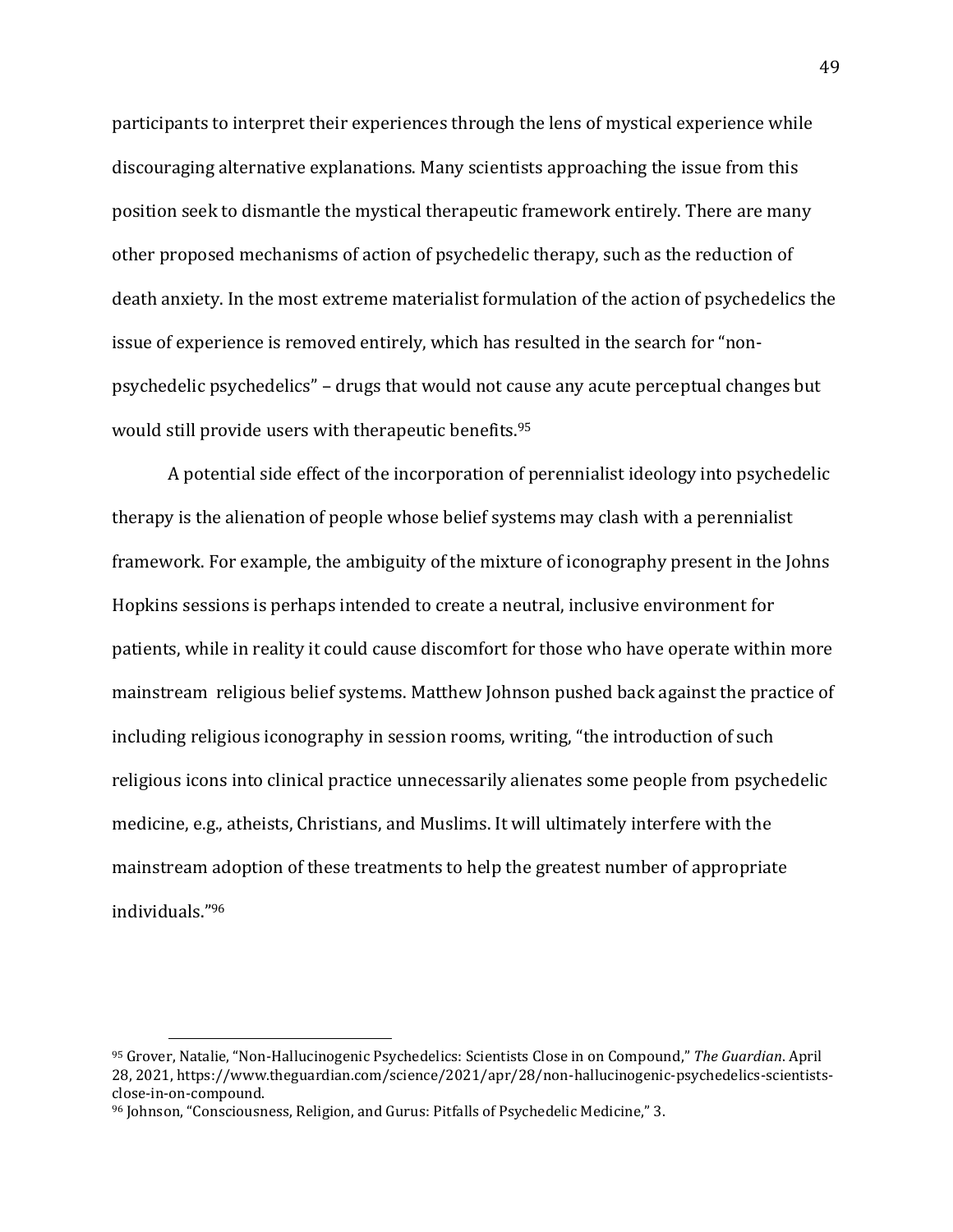Another controversial topic in the realm of mysticomimetic research is the issue of the "authenticity" of drug-induced mystical experiences. This discussion came to a head with R.C. Zaehner's response to Huxley's *The Doors of Perception*. Zaehner was adamant that drug-induced experiences could not be equated with instances of "true" mystical experience. In order to acknowledge the power of drug-induced experience, he typologized mysticism as either religious mysticism or nature mysticism: nature mysticism was considered less authentic and included drug-induced experience, and religious mysticism constituted "true" encounters with the divine. While Zaehner's Catholic background certainly came to play in this division of mysticism, the fact remains that the idea of druginduced experiences as "artificial" mysticism had been raised.

This is relevant to the discussion at hand because it seems that mysticomimetic research has often been concerned with arguing for the authenticity of drug-induced mystical experience. Recall Yaden's positing of the "genuine" nature of drug-induced RMSEs, as it is in this way that the perennialist philosophy becomes a means of legitimizing the research; if it can be empirically measured that both psychedelic and non-psychedelic mystical experiences produce the same therapeutic or neurological results, then it has been "proven" that drug-induced mystical experiences are just as authentic as non-drug-induced ones. To many researchers, drawing parallels between these experiences lends additional credence to the results of the studies – after all, if one could achieve the same results from taking a psilocybin capsule as from years of dedicated religious training, why would one not take the pill? This idea is tied to wider notions of what Paul Devereux calls "the long trip," or the idea that "a close relationship [exists] between human culture and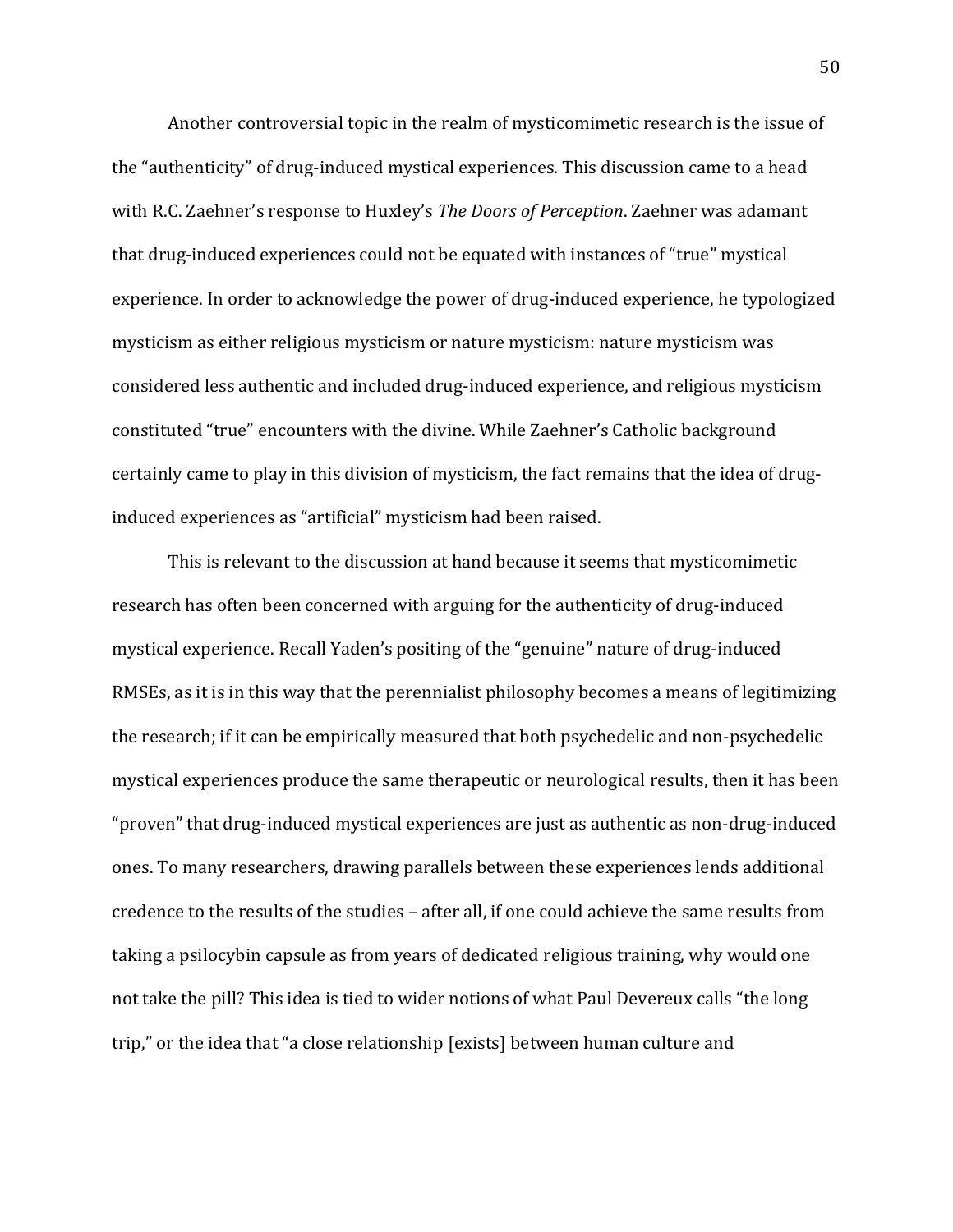psychoactive substances, the suppression of which in Western society is aberrant."<sup>97</sup> The researchers potentially view themselves as connected to this lost relationship, and additionally wish to connect brain chemistry and psychology to both explain religion and use it to verify their research.

Another issue within psychedelic research communities in America is that mysticomimetic therapy is by and large the prevailing theoretical framework in the field. While the position of mysticomimetic research as "the only game in town" is problematic, it is also true that occasioning "mystical experiences" through drugs produces lasting benefits for study participants, even if "mysticism" remains poorly defined. The article "Working with Weirdness" pushes back against the aforementioned criticisms, urging researchers to continue "embracing the weirdness of psychedelics," criticizing those who maintain a "positivistic attitude that struggles to make sense of [drug-induced mystical experiences] using materialist and reductionist approaches."<sup>98</sup>

Nicolas Langlitz, an anthropologist of science, addresses the relationship between science and materialism with a series of interviews in the chapter "Mystic Materialism" in *Neuropsychedelia.* In the chapter Langlitz interviews graduate student Erich Studerus, who studied psilocybin at a prestigious German lab. Studerus stresses the importance of studying the material conditions of consciousness while also "reject[ing] the reduction of mind to brain."<sup>99</sup> While he may not totally espouse the same metaphysical views as Griffiths, he did engage in a series of Ayahuasca ceremonies that reshaped his personal

<sup>97</sup> Hartogsohn, *American Trip,* 292.

<sup>98</sup> Breeksema, Joost J., and Michiel van Elk, "Working with Weirdness: A Response to 'Moving Past Mysticism in Psychedelic Science,'" *ACS Pharmacology & Translational Science* 4, no. 4 (2021), 2.

<sup>99</sup> Langlitz, *Neuropsychedelia,* 224.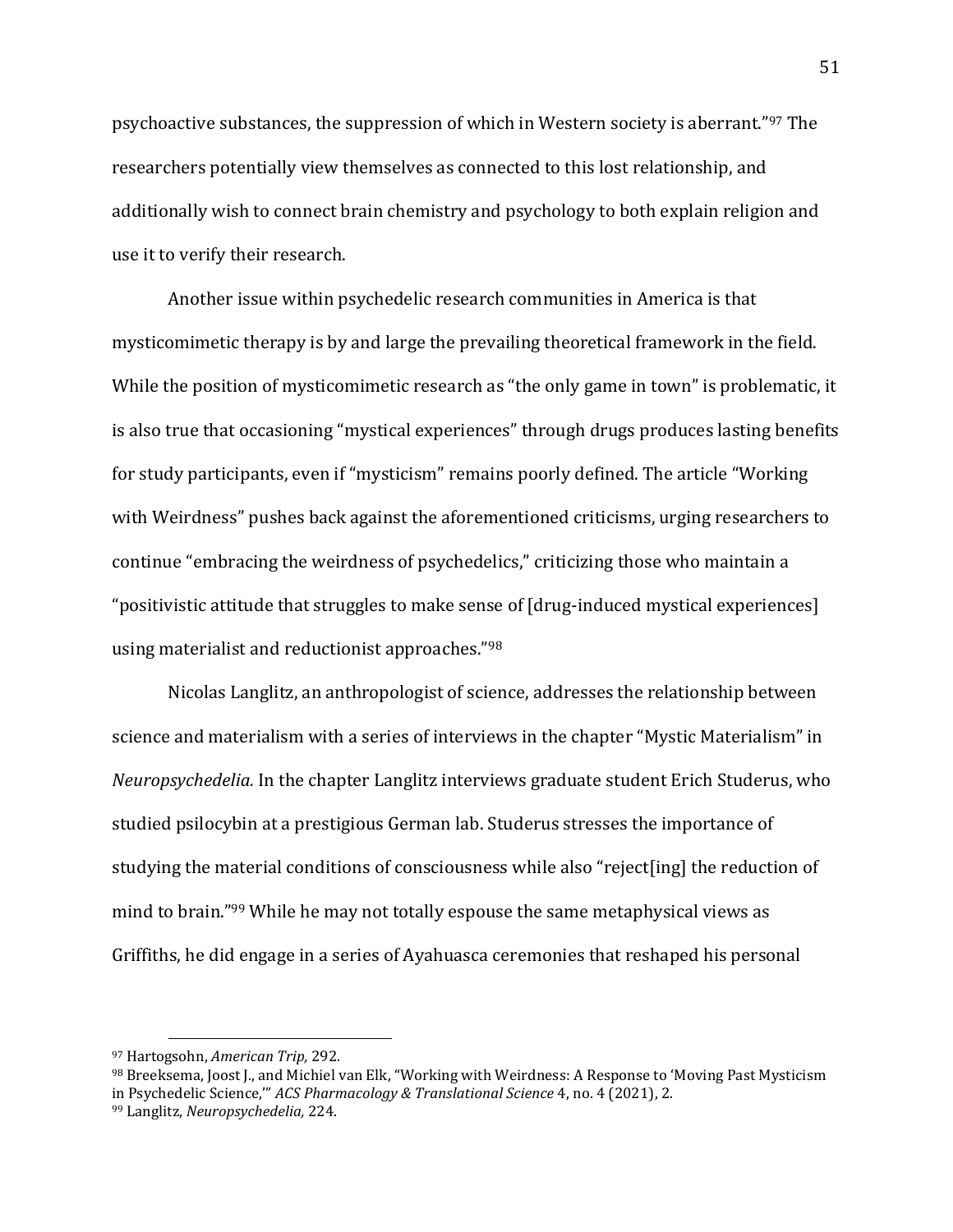worldview and philosophy, demonstrating the tendency of individuals studying drug mysticism to seek out their own spiritually enriching experiences.

Like a number of other researchers in the field, Studerus also draws parallels between shamanism and psychedelic therapy, writing, "Without the power of suggestion, a shamanic session would not work. Those running such a drug ritual need to exude absolute security, authority, and expertise. In the case of experimental subjects easily impressed by scientific authorities, a researcher might be able to fulfill this function as well." Terence McKenna reflects this attitude's incorporation into the New Age, writing, "One area of modern life that does not appear to be shamanic, but that might profitably model itself after shamanism, is psychoanalysis."100 Once again we have an example of psychedelic enthusiasts looking to shamanism as a model for modern psychology. As Hartogsohn articulates, one potential perspective on this issue is that the power of psychedelics to increase suggestibility enables the leader of a ritual, whether a traditional ceremony or clinical therapeutic session, to guide someone through their interior voyage. The ceremonial leader or clinician shapes the set and setting of the experience with their authority, and a comfortable and spiritually open set and setting is conducive to occasioning a mystical experience. Many researchers have stated that it is not the chemical itself that creates a mystical experience. Rather, the chemical facilitates the ability of a "guide" to tease out such an experience.

The archetype of the psychologist or psychedelic figure as shaman or guru may not be explicitly acknowledged by researchers like Roland Griffiths. However, this archetype

52

<sup>100</sup> McKenna, Terence K., and Dennis McKenna, *The Invisible Landscape: Mind, Hallucinogens, and the I Ching*. (San Francisco, CA: Harper San Francisco, 1994), 18.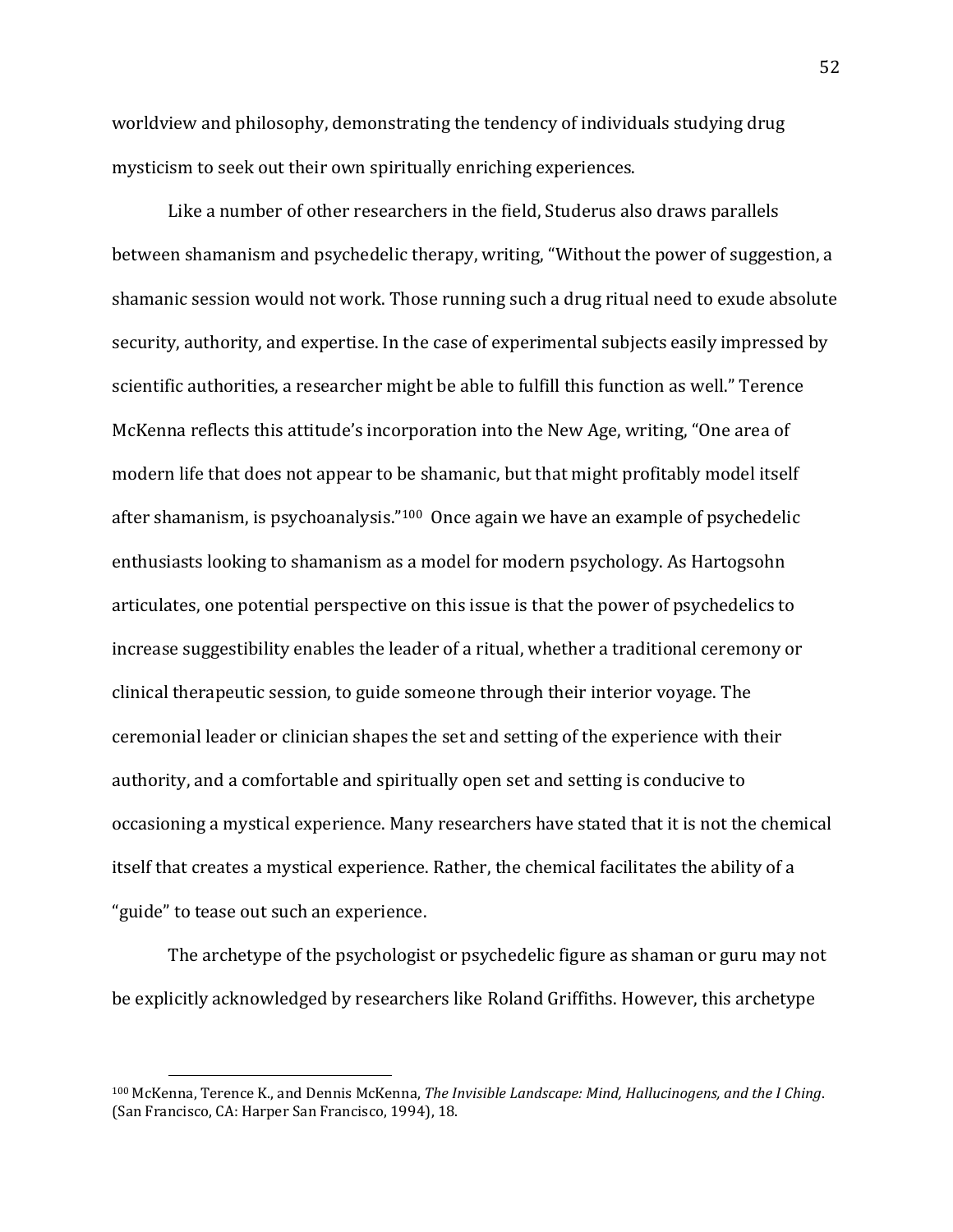has a long history within the field of psychedelic research. While not a psychologist himself, Huxley was called the "*guru extraordinaire,* whose words first beckoned [one] through the doors of perception,"<sup>101</sup> and Timothy Leary was a self-proclaimed guru who inspired a huge number of 60's youths to "tune in, turn on, and drop out." Johns Hopkins researcher Matthew Johnson warned of the dangers of this archetype, writing, "The scientist or clinician might, perhaps without explicit awareness, fall into the trap of playing guru or priest, imparting personal philosophies without a solid empirical basis."<sup>102</sup> Regardless of the potential pitfalls of scientists filling the roles of "gurus," the archetype of the scientist as shaman represents another way in which science and rationalism have adopted religious trappings in order to legitimize their work. Like many other ideas generated within psychedelic research communities, the archetype of the psychologist or scientist as shaman has been transferred to the New Age. Terence McKenna exemplifies this trend, writing, "The scientist who charts the unexplored levels of organization found in nature… has much in common with the shaman who journeys through the magical topography of the spiritworld."<sup>103</sup>

This archetype has been taken to the extreme in the form of the mythologization of prominent figures in psychedelic research. Patrick Kossuth, a German researcher who rejects drug mysticism, says, "Take Albert Hofman, for example. There are people getting down on their knees in front of him, kissing his feet, and the conference hall is filled by a cheering crowd and some of them are dancing on the stage, I've heard. There is a

<sup>101</sup> Partridge, *High Culture,* 191.

<sup>102</sup> Johnson, "Consciousness, Religion, and Gurus: Pitfalls of Psychedelic Medicine," 580.

<sup>103</sup> McKenna and McKenna, *The Invisible Landscape,* 18.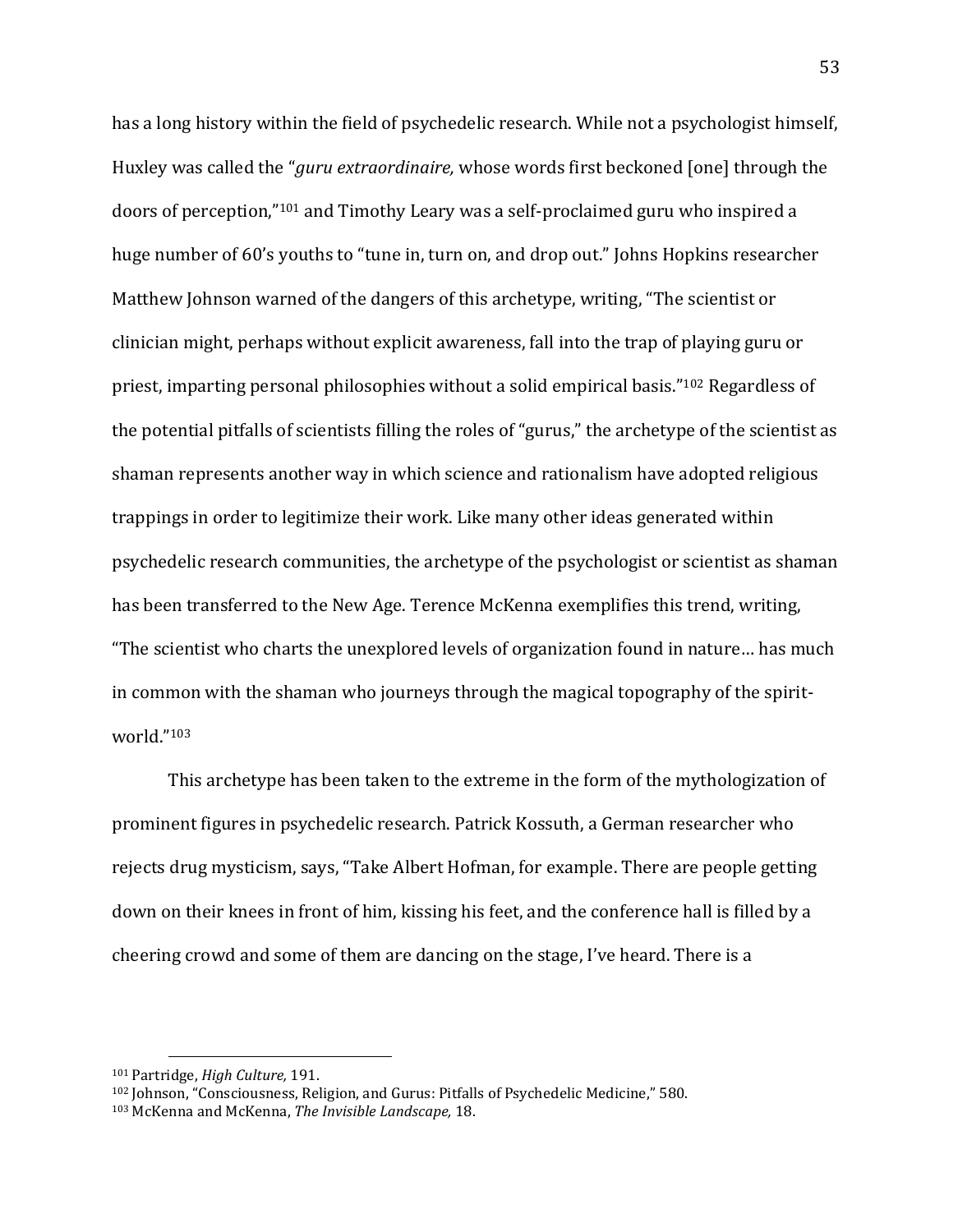discipleship." <sup>104</sup> This leveel of dedication is not limited to Hofman – scientists such as Timothy Leary, Ram Dass, John Lilly, Alexander Shulgin, and Rick Strassman have been invited to speak at New Age locales, such as the Esalen Institute; written scientific, spiritual-leaning books, a modern form of sacred text; and remained cornerstones of psychedelic culture into the new millenium. These figures reveals that, regardless of the presence of metaphysics or not, psychedelic research has been mythologized and its history has been transformed into a cohesive narrative by psychedelic culture.

#### **4 CONCLUSION**

<span id="page-62-0"></span>Psychedelics and psychedelic research provide an outlet for religious expression to continue in the postmodern world. Globalization, religious pluralism, and the progress of scientific discovery have created a mass-cultural environment in which some have found it difficult to imagine religion continuing to thrive. The ease of access to mystical experiences occasioned by psychedelics have created a way for some individuals who would have perhaps otherwise maintained a rational materialist *weltanschuung* to embrace the possibility of a metaphysical reality. While further research is needed to support the ability of psychedelics to convert people from a materialist mindset, there has been at least one study (with which Griffiths was involved) that supports psychedelic conversion with results from survey respondents: "More than two-thirds of [respondents] who identified as atheist before [their first psychedelic experience] no longer identified as atheist

<sup>104</sup> Langlitz, Neuropsychedelia, 211.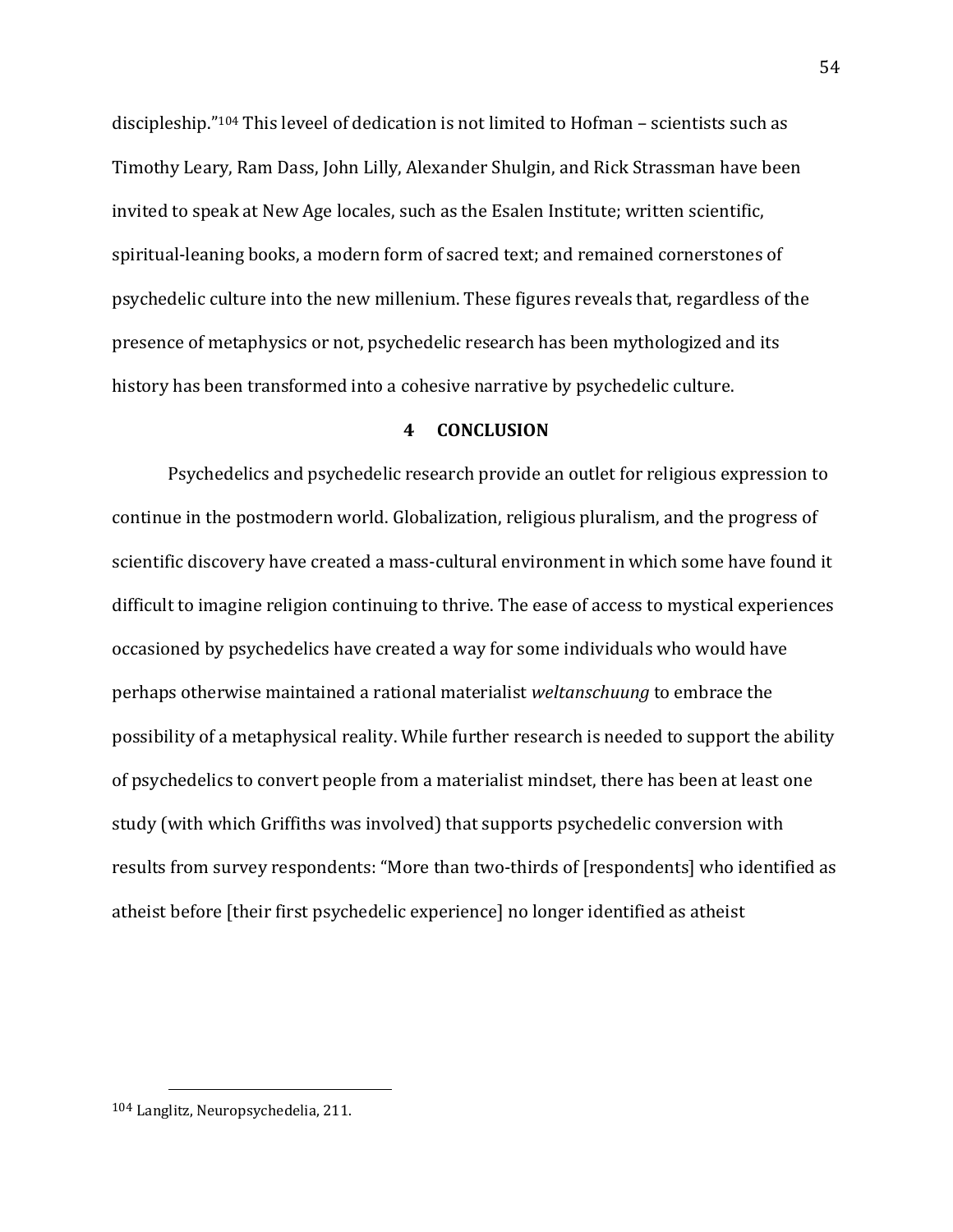afterwards." <sup>105</sup> All of this is to say that psychedelics in themselves have the capability to be used as powerful spiritual technologies.

The power of psychedelics to radically shift the perspective of an individual certainly represents a sort of religious phenomenon. However, studies into the therapeutic potential of drug-induced mystical experience constitute religious activity in less obvious ways. Clinical settings have been transformed into sacred spaces not only through the presence of "mystical" experiences, but also through the spiritual fulfilment experienced by researchers themselves; the rituals, in the form of clinical procedures, that are used to prepare study participants; and the production of sacred texts in the form of articles and pop science books. While much of this religious significance is implicit in the texts themselves, many scientists have openly expressed their perennialist attitudes and metaphysical beliefs.

The world of psychedelic research reveals a frequent interplay between the realms of science and religion, with scientists looking to religious concepts to lend credence to their claims and vice versa. This relationship is expressed in ways such as the scientific appeal to mysticism as validating therapeutic action; the New Age use of scientific thought to "prove" metaphysical beliefs; and calls to model psychiatric intervention after shamanism and therapeutic sessions after Indigenous plant ceremonies. Pushing back against the secularization thesis, these phenomena are a clear indicator of the resilience of

<sup>105</sup> Griffiths, Roland R., et al. "Survey of Subjective 'God Encounter Experiences': Comparisons among Naturally Occurring Experiences and Those Occasioned by the Classic Psychedelics Psilocybin, LSD, Ayahuasca, or DMT," ed. by Rosemary Frey. *PLOS ONE* 14, no. 4 (April 23, 2019), 1-26. https://doi.org/10.1371/journal.pone.0214377, 1.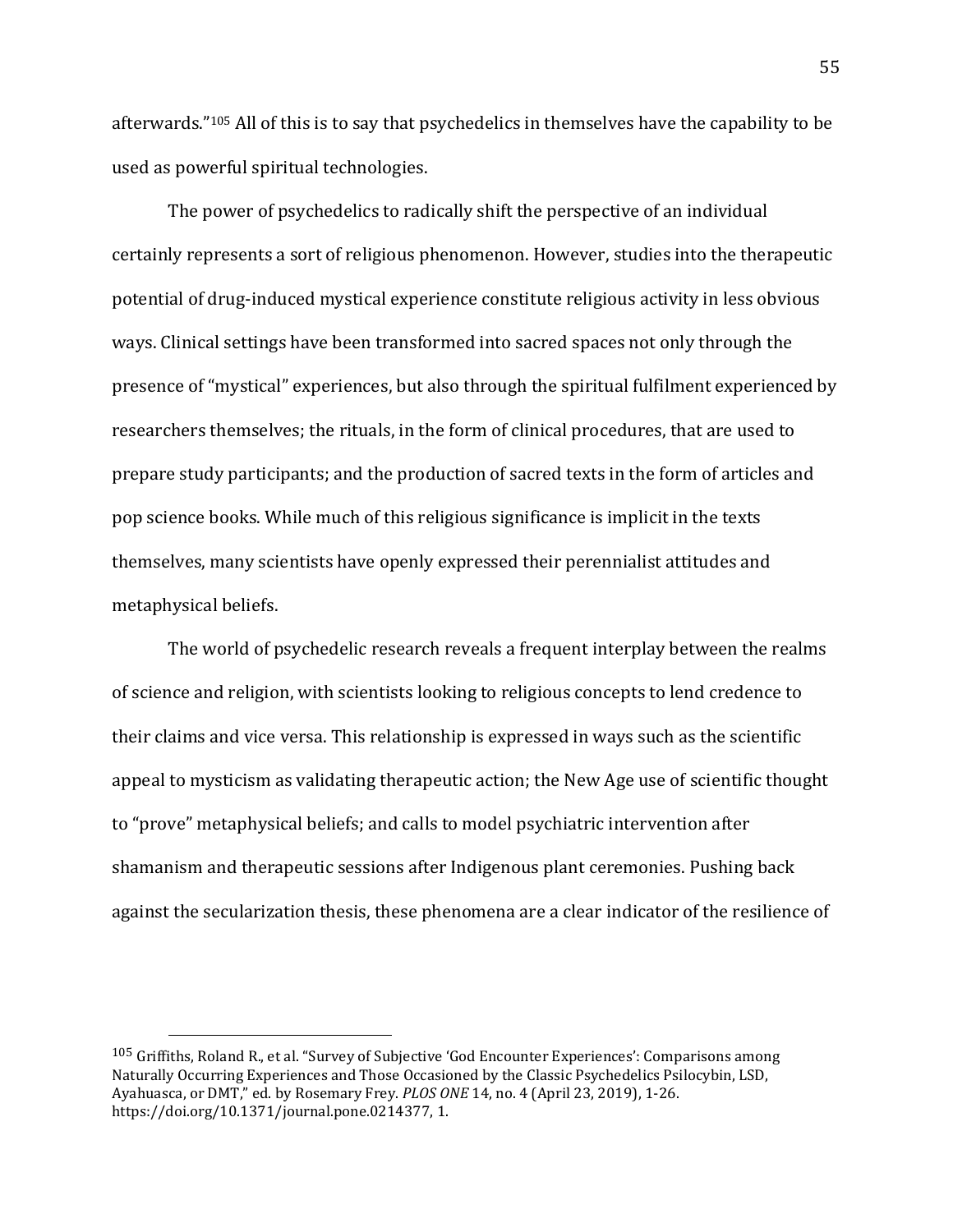religious life in the  $20<sup>th</sup>$  and  $21<sup>st</sup>$  centuries. These ideas also show the way in which scientific research into psychedelics and mysticism has influenced New Age culture.

Ultimately, there is still much to unpack in regard to the "Psychedelic Renaissance." Currently the movement only seems to be gaining popularity, and as psychedelic therapy continues to grow and potentially become legalized, there will be many philosophical, neurological, and ethical questions to consider. Continued scholarship on the relationship between psychedelic experience and mysticism is needed to better understand the role of religion in these types of therapies. The field of Religious Studies has been regularly invoked in psychedelic psychology, but contemporary voices are needed to ensure that the conversation around religion and psychedelic therapy is well-balanced and responsibly conducted. The "Psychedelic Renaissance" is certainly an exciting time for scholars of religion, scientists, psychedelic enthusiasts, and more.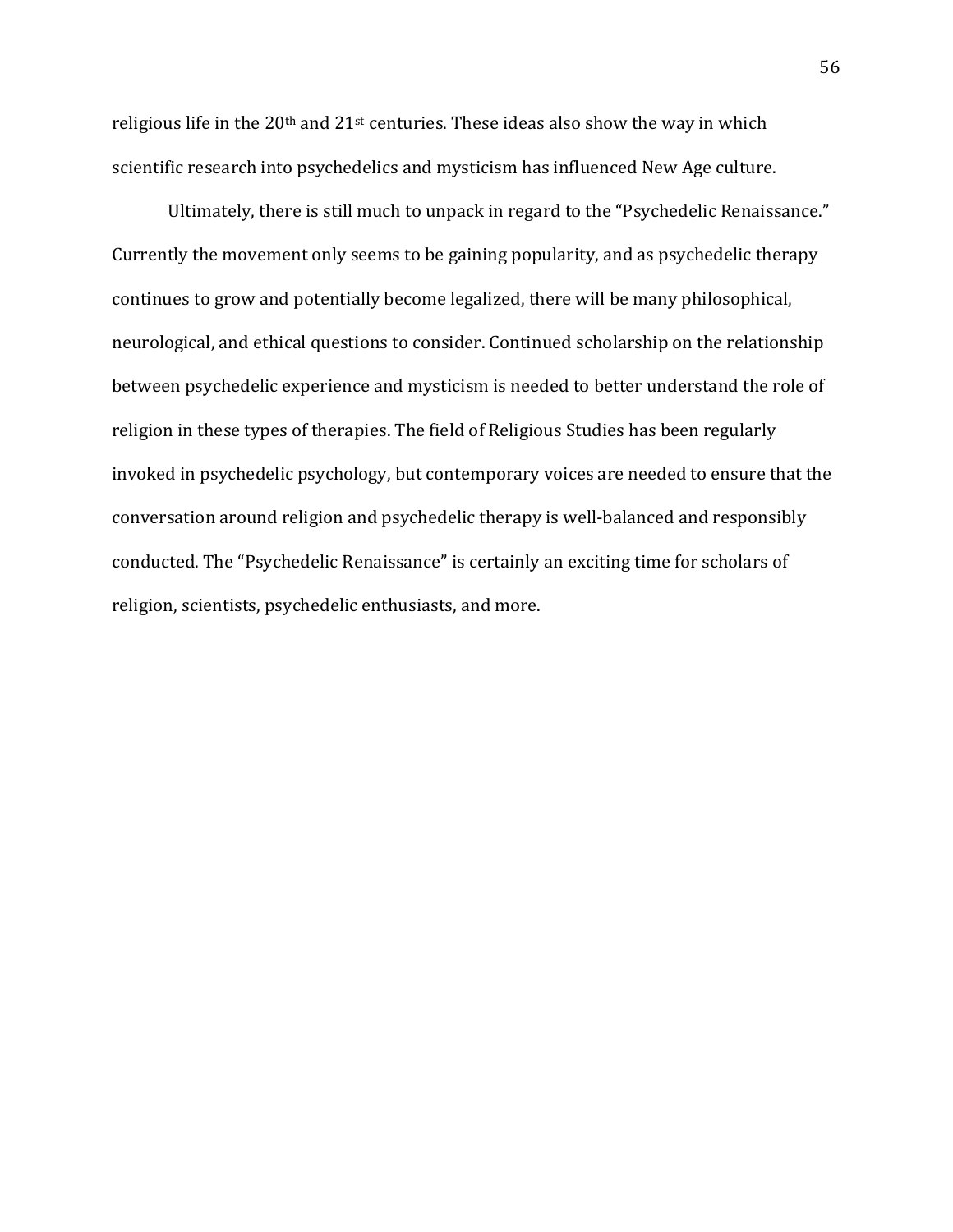#### **WORKS CITED**

<span id="page-65-0"></span>Amati, Ghila. "Superior Points of View: William James and Aldous Huxley's Reflections on Mystical and Religious Experiences." *Journal of the Oxford Graduate Theological Society* 1, no. 1 (2020): 25–40. jotgs.org.

"Anagarika Govinda." Wikipedia. Accessed April 16, 2022. https://en.wikipedia.org/wiki/Anagarika\_Govinda.

- Barrett, Frederick S., and Roland R. Griffiths. "Classic Hallucinogens and Mystical Experiences: Phenomenology and Neural Correlates." *Behavioral Neurobiology of Psychedelic Drugs Current Topics in Behavioral Neurosciences* 36 (2017): doi:10.1007/7854\_2017\_474.
- Barrett, Frederick S, et al. "Validation of the Revised Mystical Experience Questionnaire in Experimental Sessions with Psilocybin." *Journal of Psychopharmacology*, vol. 29, no. 11 (2015): 1182–1190. doi:10.1177/0269881115609019.
- Breeksema, Joost J., and Michiel van Elk. "Working with Weirdness: A Response to 'Moving Past Mysticism in Psychedelic Science.'" *ACS Pharmacology & Translational Science* 4, no. 4 (2021): 1471–74. https://doi.org/10.1021/acsptsci.1c00149.
- Doblin, R. "Pahnke's 'Good Friday experiment': A long-term follow-up and methodological critique." *Journal of Transpersonal Psychology,* 23, no. 1 (1991): 1–28.
- Draper, John William. *History of the Conflict between Religion and Science*. New York: Cambridge University Press, 2009.
- Griffiths, R. R., et al. "Psilocybin Can Occasion Mystical-Type Experiences Having Substantial and Sustained Personal Meaning and Spiritual Significance." *Psychopharmacology*, vol. 187, no. 3 (2006): 268–283. doi:10.1007/s00213-006- 0457-5.
- Griffiths, Roland R., Ethan S. Hurwitz, Alan K. Davis, Matthew W. Johnson, and Robert Jesse. "Survey of Subjective 'God Encounter Experiences': Comparisons among Naturally Occurring Experiences and Those Occasioned by the Classic Psychedelics Psilocybin, LSD, Ayahuasca, or DMT." Edited by Rosemary Frey. *PLOS ONE* 14, no. 4 (April 23, 2019): 1-26. https://doi.org/10.1371/journal.pone.0214377.

Grover, Natalie. "Non-Hallucinogenic Psychedelics: Scientists Close in on Compound." *The Guardian*. April 28, 2021. https://www.theguardian.com/science/2021/apr/28/non-hallucinogenicpsychedelics-scientists-close-in-on-compound.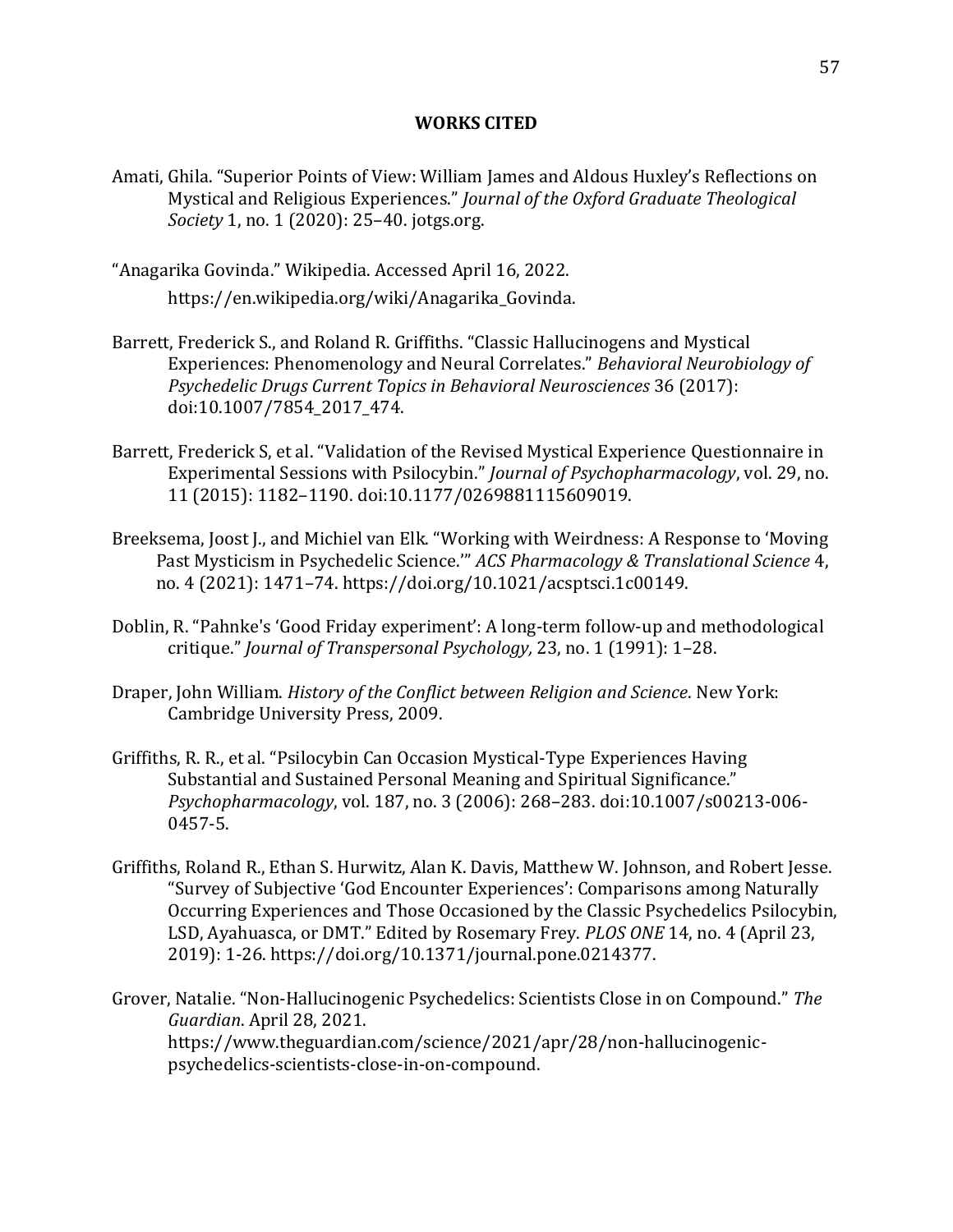- Hartogsohn, Ido. *American Trip: Set, Setting, and the Psychedelic Experience in the 20th Century.* Cambridge: The MIT Press, 2018.
- Huxley, Aldous. *The Perennial Philosophy: An Interpretation of the Great Mystics, East and West*. New York: Perennial, 1945.
- James, William. *The Varieties of Religious Experience: A Study in Human Nature*. New York: Barnes & Noble Classics, 2004.
- Jay, Mike. 2021. *Mescaline: A Global History of the First Psychedelic*. New Haven; London: Yale University Press.
- Johnson, Matthew W. "Consciousness, Religion, and Gurus: Pitfalls of Psychedelic Medicine." *ACS Pharmacology & Translational Science* 4, no. 2 (2020): 578–81. https://doi.org/10.1021/acsptsci.0c00198.
- Kripal, Jeffrey J. *Esalen: America and the Religion of No Religion*. Chicago: University of Chicago Press, 2017.
- Kripal, Jeffrey J. *The Flip: Epiphanies of Mind and the Future of Knowledge*. New York: Bellevue Literary Press, 2019.
- Langlitz, Nicolas. *Neuropsychedelia: The Revival of Hallucinogen Research Since the Decade of the Brain*. Berkeley: University of California Press, 2012.
- Leary, Timothy, Ralph Metzner, Ram Dass. *The Psychedelic Experience: A Manual Based on the Tibetan Book of the Dead*. PDF file. February 2014. https://psychedelicfrontier.com/wp-content/uploads/2014/02/The-Psychedelic-Experience-A-Manual-Based-on-the-Tibetan-Book-of-the-Dead.pdf.
- Leonard, Irving A. "Peyote and the Mexican Inquisition, 1620." *American Anthropologist* 44, no. 2 (1942): 324–26.
- Love, Shayla. "The Insights Psychedelics Give You Are not Always True." *VICE*. February 22, 2022. https://www.vice.com/en/article/5dgkkn/the-insights-psychedelics-giveyou-arent-always-true.
- McKenna, Terence. "A Weekend with Terence McKenna." The Library. Accessed February 22, 2022. https://www.organism.earth/library/document/a-weekend-with-terencemckenna).
- McKenna, Terence. *Food of the Gods: The Search for the Original Tree of Knowledge*. New York: Bantam, 1992.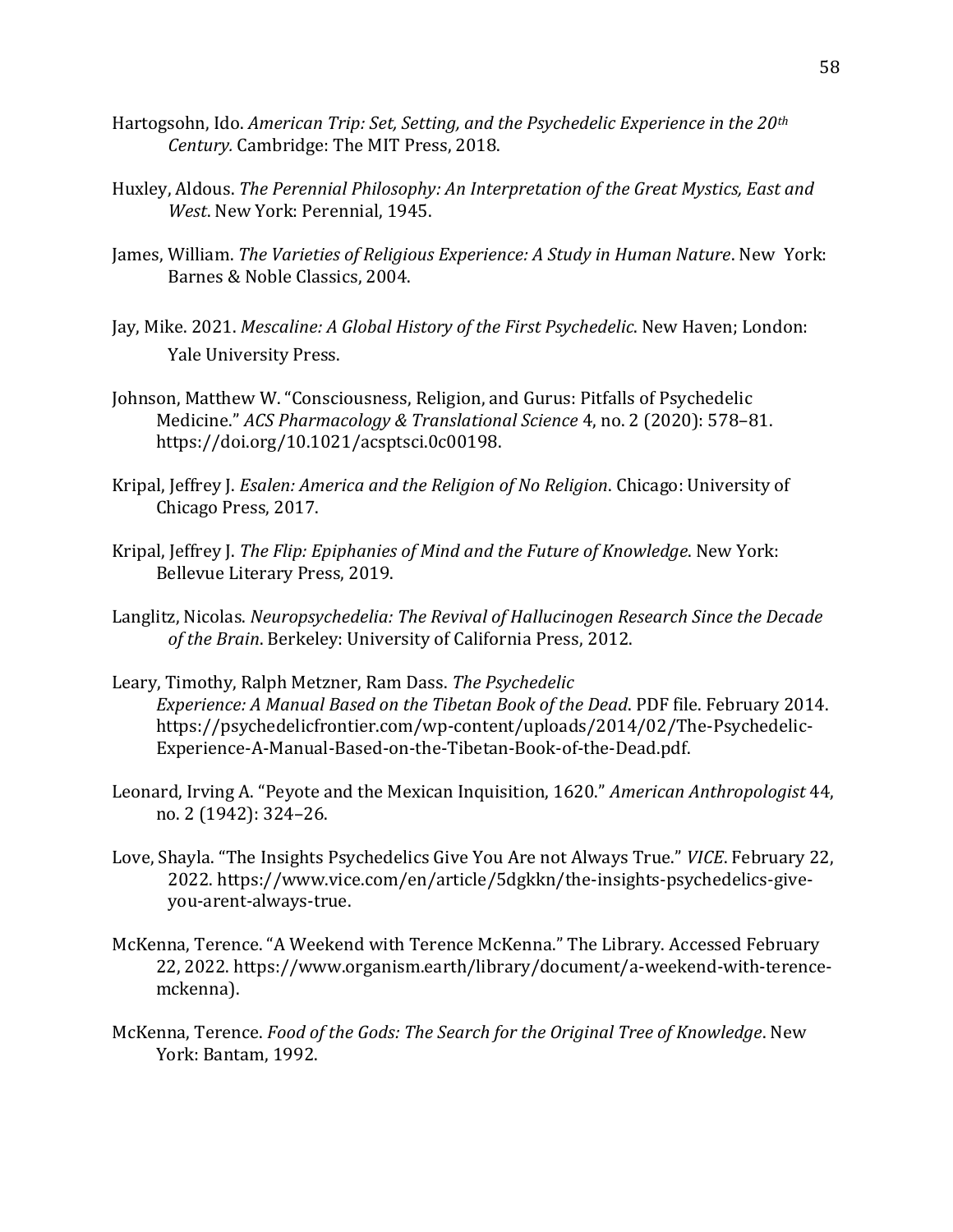- McKenna, Terence K., and Dennis McKenna. *The Invisible Landscape: Mind, Hallucinogens, and the I Ching*. San Francisco, CA: Harper San Francisco, 1994.
- Osto, Douglas. *Altered States: Buddhism and Psychedelic Spirituality in America*. New York: Columbia University Press, 2016.
- Pahnke, Walter Norman. *Drugs and Mysticism: An Analysis of the Relationship between Psychedelic Drugs and the Mystical Consciousness.* PhD dissertation, Harvard University, 1963.
- Partridge, Christopher H. *High Culture: Drugs, Mysticism, and the Pursuit of Transcendence in the Modern World*. Oxford: Oxford University Press, 2018.
- Pinchbeck, Daniel and Sophia Rohklin. *When Plants Dream: Ayahuasca, Amazonian Shamanism, and the Global Psychedelic Renaissance.* London: Watkins, 2019.
- Pollan, Michael. *How to Change Your Mind: What the New Science of Psychedelics Teaches Us about Consciousness, Dying, Addiction, Depression, and Transcendence*. London: Penguin Books, 2019.
- Richards, William A. *Sacred Knowledge: Psychedelics and Religious Experiences*. New York: Columbia University Press, 2018.
- Sanders, James W., and Josjan Zijlmans. "Moving Past Mysticism in Psychedelic Science." *ACS Pharmacology & Translational Science* 4, no. 3 (2021): 1253–55. https://doi.org/10.1021/acsptsci.1c00097.
- Sessa, Ben. *The Psychedelic Renaissance: Reassessing the Role of Psychedelic Drugs in 21st Century Psychiatry and Society.* London: Muswell Hill Press, 2012.
- "Siddha Yoga." Wikipedia. Accessed April 18, 2022. https://en.wikipedia.org/wiki/Siddha\_Yoga.
- Smith, Huston. *Cleansing the Doors of Perception: The Religious Significance of Entheogenic Plants and Chemicals*. New York: Jeremy P. Tarcher, 2000.
- Smith, Jonathan Z, "Prologue: In Comparison a Magic Still Dwells." In *A Magic Still Dwells Comparative Religion in the Postmodern Age*. Edited by Kimberly C. Patton and Benjamin C. Ray, 23-44. Berkeley, CA: University of California Press, 2000.
- Strassman, Rick. *DMT: The Spirit Molecule: A Doctor's Revolutionary Research into the Biology of Near-Death and Mystical Experiences*. Rochester, VT: Park Street Press, 2001.